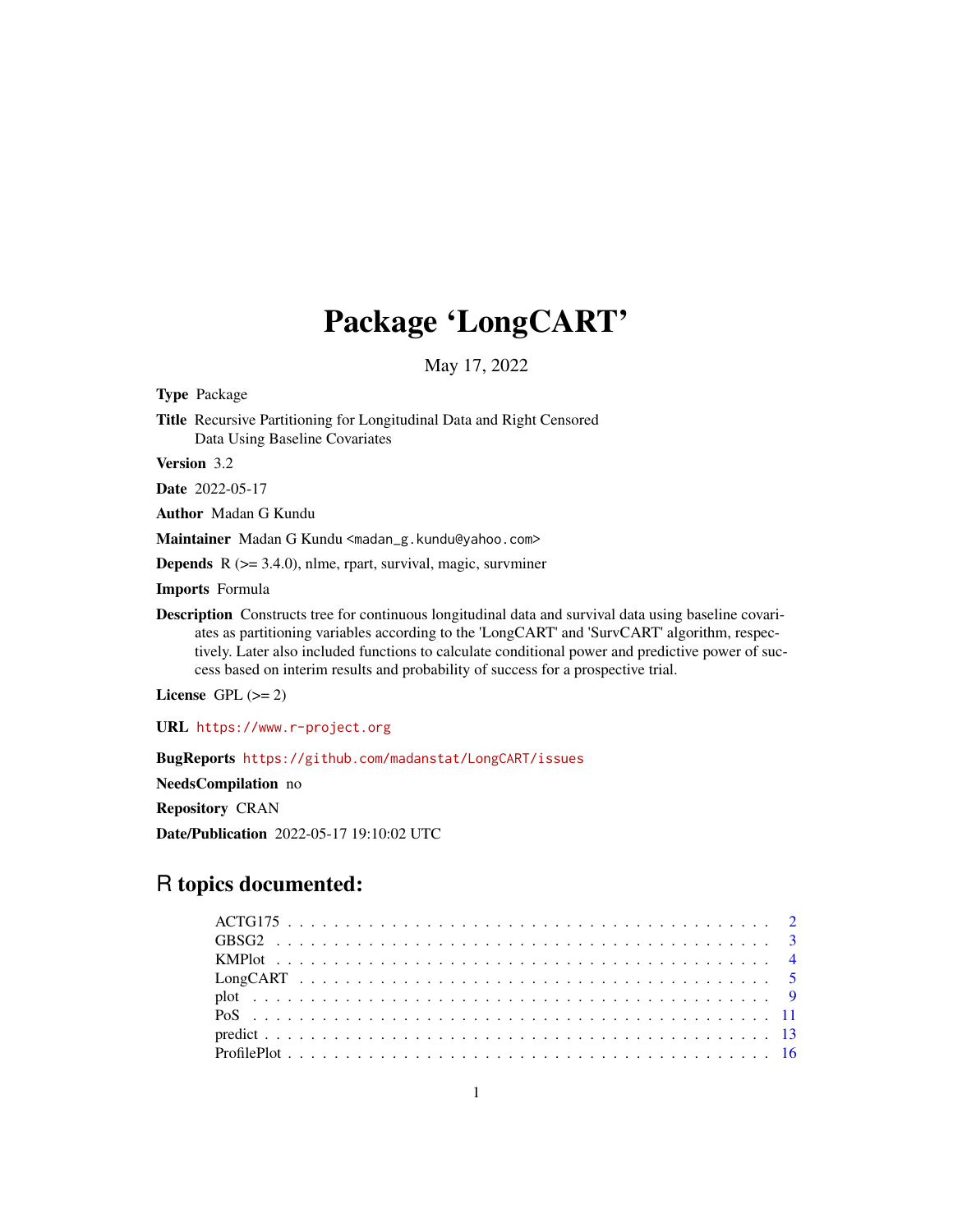#### <span id="page-1-0"></span>2 ACTG175

| Index |                                                                                                                    | 39 |
|-------|--------------------------------------------------------------------------------------------------------------------|----|
|       |                                                                                                                    |    |
|       |                                                                                                                    |    |
|       | succ ia betabinom two $\ldots \ldots \ldots \ldots \ldots \ldots \ldots \ldots \ldots \ldots \ldots \ldots \ldots$ |    |
|       |                                                                                                                    |    |
|       |                                                                                                                    |    |
|       |                                                                                                                    |    |
|       |                                                                                                                    |    |
|       |                                                                                                                    |    |
|       |                                                                                                                    |    |

ACTG175 *Converted AIDS Clinical Trials Group Study 175 (source: speff2trial package)*

#### Description

ACTG 175 was a randomized clinical trial to compare monotherapy with zidovudine or didanosine with combination therapy with zidovudine and didanosine or zidovudine and zalcitabine in adults infected with the human immunodeficiency virus type I whose CD4 T cell counts were between 200 and 500 per cubic millimeter.

#### Usage

data(ACTG175)

# Format

A data frame with 6417 observations from 2139 patients on the following 24 variables.

pidnum patient ID number

age age in years at baseline

wtkg weight in kg at baseline

hemo hemophilia (0=no, 1=yes)

homo homosexual activity (0=no, 1=yes)

drugs history of intravenous drug use  $(0=no, 1=yes)$ 

karnof Karnofsky score (on a scale of 0-100)

oprior non-zidovudine antiretroviral therapy prior to initiation of study treatment (0=no, 1=yes)

 $z30$  zidovudine use in the 30 days prior to treatment initiation (0=no, 1=yes)

zprior zidovudine use prior to treatment initiation (0=no, 1=yes)

preanti number of days of previously received antiretroviral therapy

race race (0=white, 1=non-white)

gender gender (0=female, 1=male)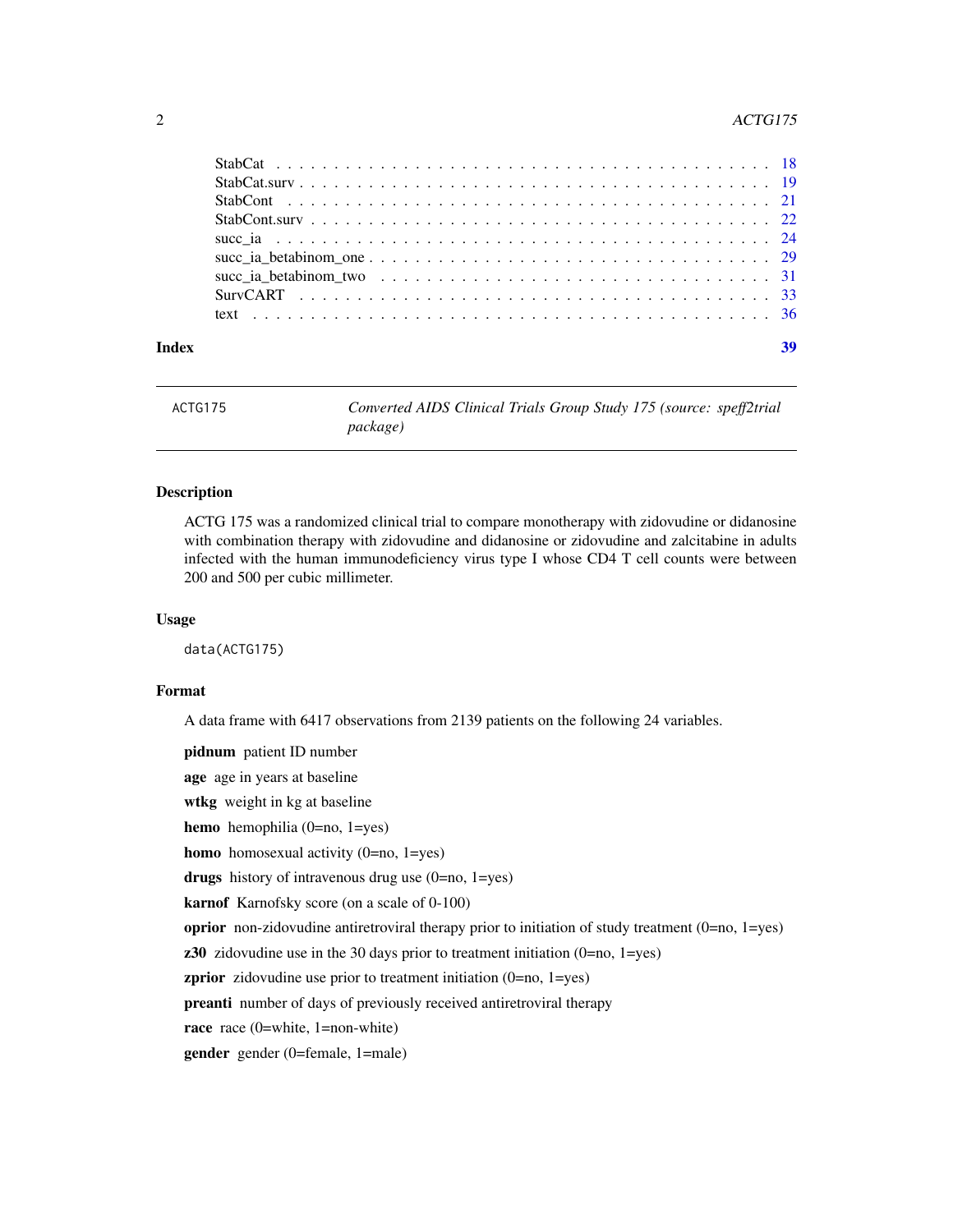#### <span id="page-2-0"></span> $GBSG2$  3

str2 antiretroviral history (0=naive, 1=experienced)

strat antiretroviral history stratification (1:antiretroviral naive, 2:greater than 1 but less than 52 weeks of prior antiretroviral therapy, 3: greater than 52 weeks)

symptom symptomatic indicator (0=asymptomatic, 1=symptomatic)

treat treatment indicator (0=zidovudine only, 1=other therapies)

offtrt indicator of off-treatment before 96 weeks (0=no,1=yes)

r missing CD4 T cell count at 96 weeks (0=missing, 1=observed)

cens indicator of observing the event in days

days number of days until the first occurrence of: (i) a decline in CD4 T cell count of at least 50 (ii) an event indicating progression to AIDS, or (iii) death.

arms treatment arm (0=zidovudine, 1=zidovudine and didanosine, 2=zidovudine and zalcitabine, 3=didanosine)

time time in weeks

cd4 CD4 T cell count

#### References

Hammer, S.M., et al. (1996), A trial comparing nucleoside monotherapy with combination therapy in HIV-infected adults with CD4 cell counts from 200 to 500 per cubic millimeter. New England Journal of Medicine, 335:1081-1090.

GBSG2 *German Breast Cancer Study Group 2 (source: TH.data package)*

#### Description

A data frame containing the observations from the GBSG2 study.

#### Usage

data(GBSG2)

#### Format

A data frame with 686 observations on the following 10 variables.

horTh hormonal therapy, a factor with levels no yes

age age in years

menostat menopausal status, a factor with levels Pre Post

tsize tumor size (in mm)

tgrade an ordered factor with levels I < II < III

pnodes number of positive nodes

progrec progesterone receptor (in fmol).

estrec estrogen receptor (in fmol).

time recurrence free survival time (in days).

cens censoring indicator (0- censored, 1- event).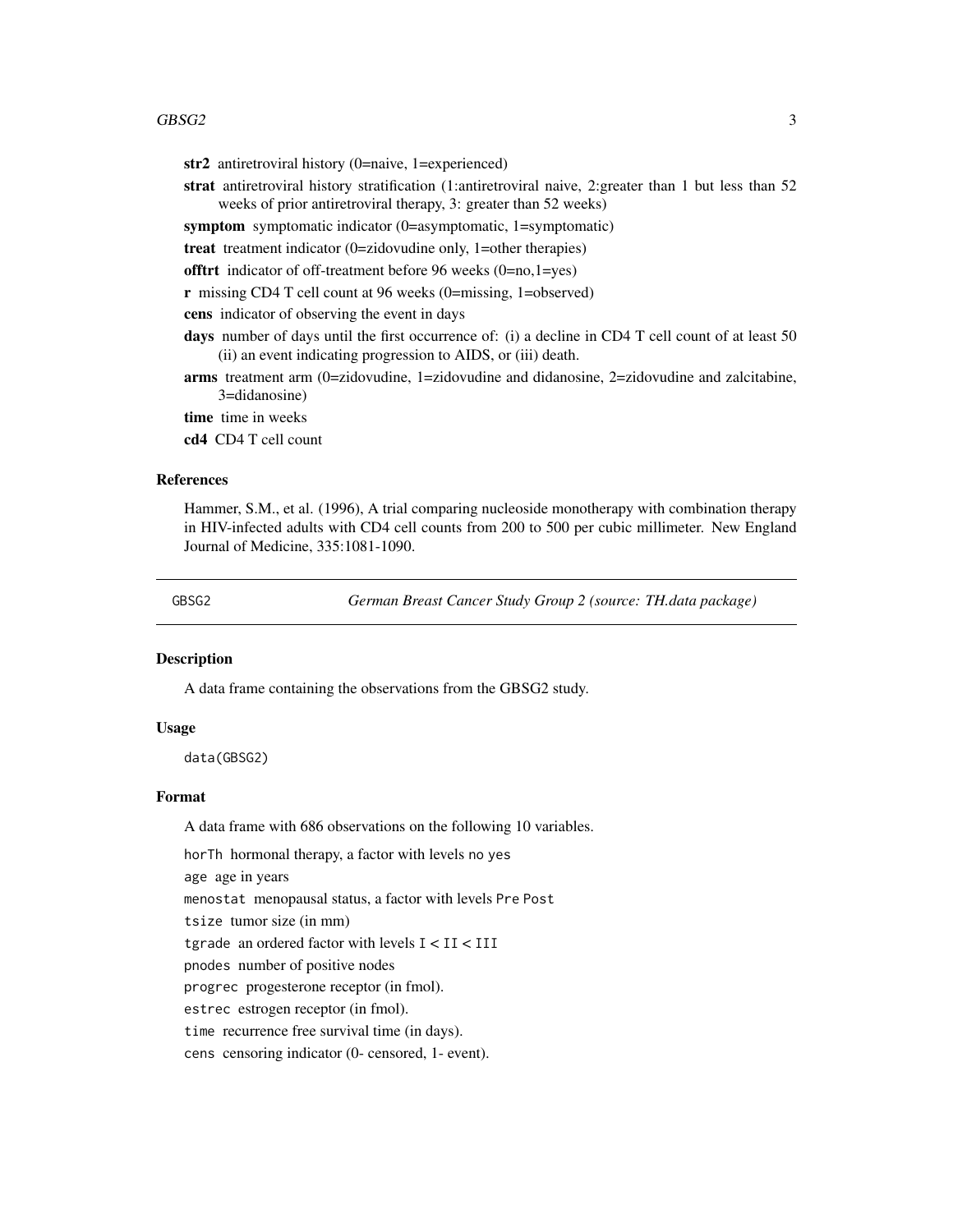#### <span id="page-3-0"></span>References

Schumacher M, Bastert G, Bojar H, Huebner K, Olschewski M, Sauerbrei W, Schmoor C, Beyerle C, Neumann RL, Rauschecker HF. Randomized 2 x 2 trial evaluating hormonal treatment and the duration of chemotherapy in node-positive breast cancer patients. German Breast Cancer Study Group. Journal of Clinical Oncology. 1994 Oct;12(10):2086-93.

#### Examples

data(GBSG2)

<span id="page-3-1"></span>KMPlot *KM plot for SurvCART object*

# Description

Generates KM plot for sub-groups (i.e., terminal nodes) associated with survival tree generated by SurvCART()

#### Usage

 $KMPlot(x, type = 1, overlap=TRUE, conf-type="log-log", mfrom=NULL, ...)$ 

#### Arguments

| $\times$  | a fitted object of class "SurvCART", containing a survival tree.                                                                                              |
|-----------|---------------------------------------------------------------------------------------------------------------------------------------------------------------|
| type      | 1 for KM plot of survival probabilities, 2 for KM plot of censoring probabilities                                                                             |
| overlay   | Logical inputs (TRUE or FALSE) whether the KM plots for different subgroups<br>will be overlaid in the same plot or separate plots to be generated            |
| conf.type | One of none, plain, log, or log-log. The first option causes confidence inter-<br>vals not to be generated. This input is ignored when overlay=TRUE.          |
| mfrow     | Desired frame for fitting multiple plots. Default option is to include plots for all<br>subgroups in the same frame. This input is ignored when overlay=TRUE. |
|           | arguments to be passed to or from other methods.                                                                                                              |

# Author(s)

Madan Gopal Kundu <madan\_g.kundu@yahoo.com>

# References

Kundu, M. G., and Ghosh, S. (2021). Survival trees based on heterogeneity in time-to-event and censoring distributions using parameter instability test. Statistical Analysis and Data Mining: The ASA Data Science Journal, 14(5), 466-483.

### See Also

[text](#page-35-1), [plot](#page-8-1), [SurvCART](#page-32-1), [StabCat.surv](#page-18-1), [StabCont.surv](#page-21-1)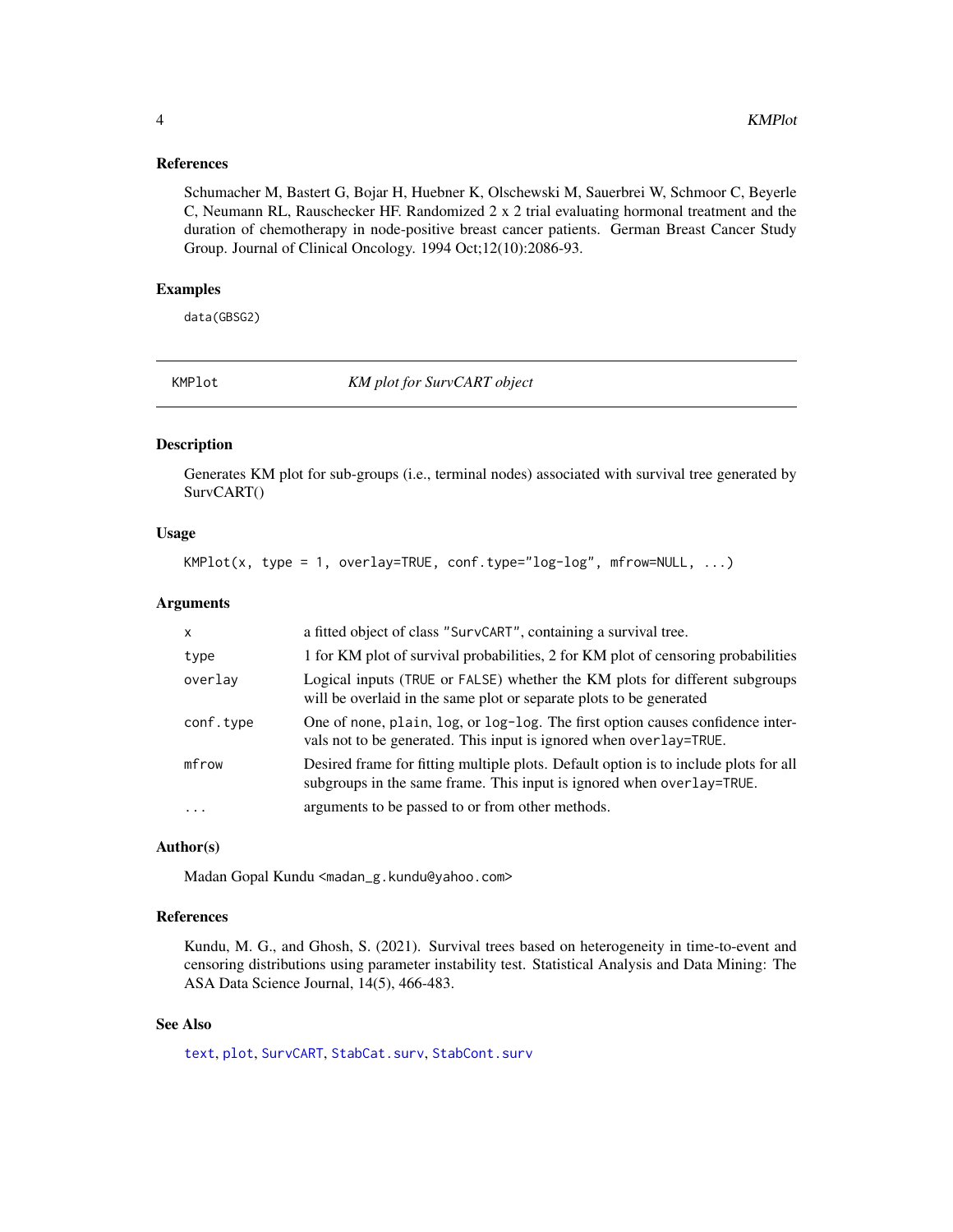# <span id="page-4-0"></span>LongCART 5

#### Examples

```
#--- Get the data
data(GBSG2)
#numeric coding of character variables
GBSG2$horTh1<- as.numeric(GBSG2$horTh)
GBSG2$tgrade1<- as.numeric(GBSG2$tgrade)
GBSG2$menostat1<- as.numeric(GBSG2$menostat)
#Add subject id
GBSG2$subjid<- 1:nrow(GBSG2)
#--- Run SurvCART() with time-to-event distribution: exponential, censoring distribution: None
out<- SurvCART(data=GBSG2, patid="subjid", censorvar="cens", timevar="time",
     gvars=c('horTh1', 'age', 'menostat1', 'tsize', 'tgrade1', 'pnodes', 'progrec', 'estrec'),
        tgvars=c(0,1,0,1,0,1, 1,1),
        event.ind=1, alpha=0.05, minsplit=80, minbucket=40, print=TRUE)
#--- Plot tree
par(xpd = TRUE)plot(out, compress = TRUE)
text(out, use.n = TRUE)
#Plot KM plot of survival probabilities for sub-groups identified by tree
KMPlot(out, xscale=365.25, type=1)
KMPlot(out, xscale=365.25, type=1, overlay=FALSE, mfrow=c(2,2), xlab="Year", ylab="Survival prob.")
#Plot KM plot of censoring probabilities for sub-groups identified by tree
KMPlot(out, xscale=365.25, type=2)
KMPlot(out, xscale=365.25, type=2, overlay=FALSE, mfrow=c(2,2), xlab="Year", ylab="Censoring prob.")
```
<span id="page-4-1"></span>LongCART *Longitudinal CART with continuous response via binary partitioning*

# Description

Recursive partitioning for linear mixed effects model with continuous univariate response variables per LonCART algorithm based on baseline partitioning variables (Kundu and Harezlak, 2019).

#### Usage

LongCART(data, patid, fixed, gvars, tgvars, minsplit=40, minbucket=20, alpha=0.05, coef.digits=2, print.lme=FALSE)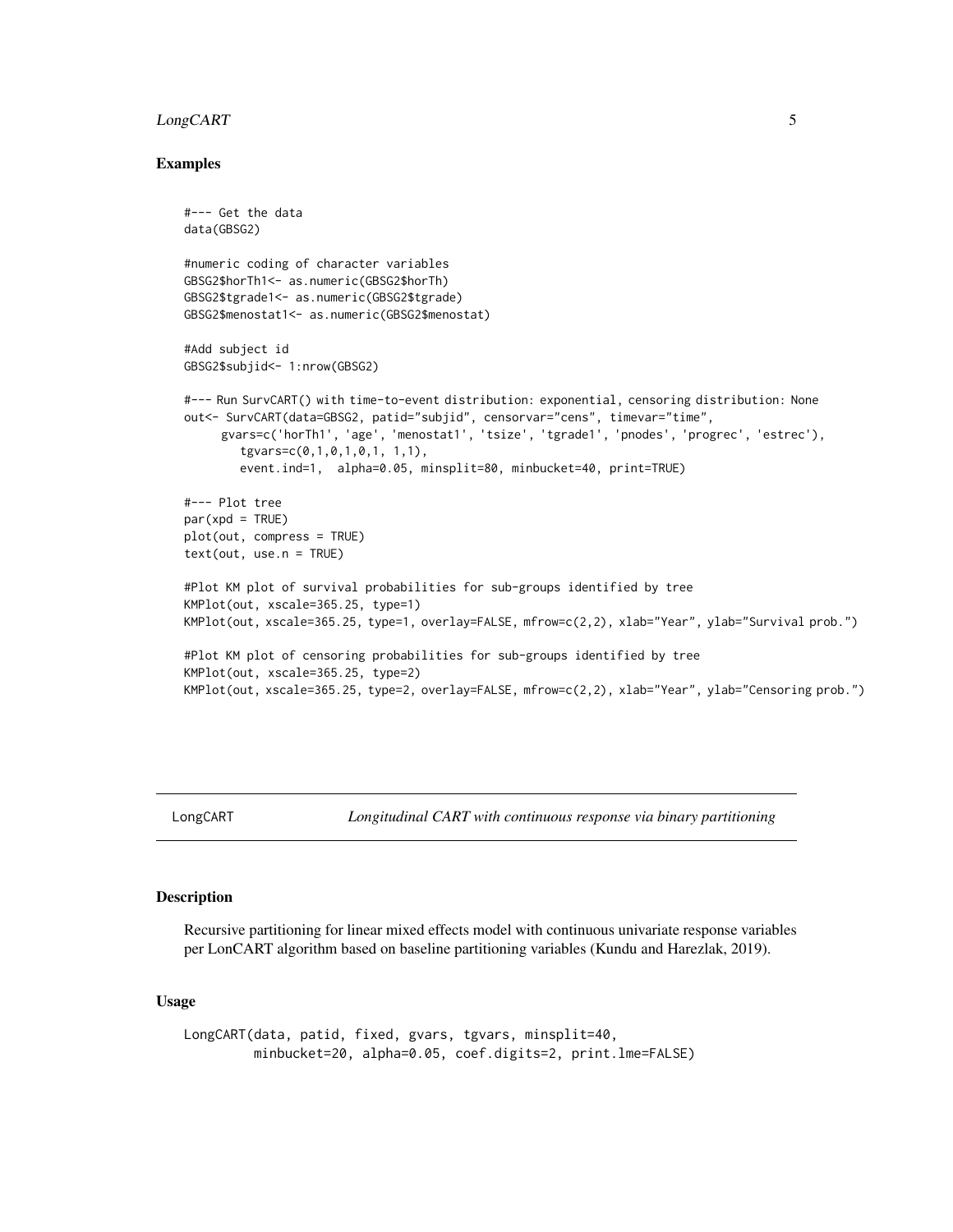# Arguments

| data        | name of the dataset. It must contain variable specified for patid (indicating<br>subject id), all the variables specified in the formula and the baseline partitioning<br>variables.                                                                                                                                                                                          |
|-------------|-------------------------------------------------------------------------------------------------------------------------------------------------------------------------------------------------------------------------------------------------------------------------------------------------------------------------------------------------------------------------------|
| patid       | name of the subject id variable.                                                                                                                                                                                                                                                                                                                                              |
| fixed       | a two-sided linear formula object describing the fixed-effects part of the model,<br>with the response on the left of a $\sim$ operator and the terms, separated by + oper-<br>ators, on the right. Model with -1 to the end of right side indicates no intercept.<br>For model with no fixed effect beyond intercept, please specify only 1 right to<br>the $\sim$ operator. |
| gvars       | list of partitioning variables of interest. Value of these variables should not<br>change over time. Regarding categorical variables, only numerically coded cat-<br>egorical variables should be specified. For nominal categorical variables or fac-<br>tors, please first create corresponding dummy variable(s) and then pass through<br>gvars.                           |
| tgvars      | types (categorical or continuous) of partitioning variables specified in gvar. For<br>each of continuous partitioning variables, specify 1 and for each of the cate-<br>gorical partitioning variables, specify 0. Length of tgvars should match to the<br>length of gvars                                                                                                    |
| minsplit    | the minimum number of observations that must exist in a node in order for a<br>split to be attempted.                                                                                                                                                                                                                                                                         |
| minbucket   | he minimum number of observations in any terminal node.                                                                                                                                                                                                                                                                                                                       |
| alpha       | alpha (i.e., nominal type I error) level for parameter instability test                                                                                                                                                                                                                                                                                                       |
| coef.digits | decimal points for displaying coefficients in the tree structure.                                                                                                                                                                                                                                                                                                             |
| print.lme   | if TRUE, then summary of fitte model from lme() will be printed for each node.                                                                                                                                                                                                                                                                                                |

# Details

Construct regression tree based on heterogeneity in linear mixed effects models of following type:  $Y_i(i) = W_i(i)$  theta + b\_i + epsilon\_{it} where  $W_i(i)$  is the design matrix, theta is the parameter associated with  $W_i(t)$  and  $b_i$  is the random intercept. Also, epsilon\_{it} ~ N(0, sigma  $\text{A}$ 2) and b\_i ~ N(0, sigma\_u $\text{A}$ 2).

#### Value

| Treeout | contains summary information of tree fitting for each terminal nodes and non-<br>terminal nodes. Columns of Treeout include "ID", the (unique) node numbers<br>that follow a binary ordering indexed by node depth, n, the number of obser-<br>vations reaching the node, yval, the fitted model of the response at the node,<br>var, a factor giving the names of the variables used in the split at each, index,<br>the cut-off value of splitting variable for binary partitioning, p (Instability),<br>the p-value for parameter instability test for the splitting variable, loglik, the<br>log-likelihood of the node, improve, the improvement in deviance given by this |
|---------|---------------------------------------------------------------------------------------------------------------------------------------------------------------------------------------------------------------------------------------------------------------------------------------------------------------------------------------------------------------------------------------------------------------------------------------------------------------------------------------------------------------------------------------------------------------------------------------------------------------------------------------------------------------------------------|
| p       | split, and Terminal, indicator (True or False) of terminal node.<br>number of fixed parameters                                                                                                                                                                                                                                                                                                                                                                                                                                                                                                                                                                                  |
|         |                                                                                                                                                                                                                                                                                                                                                                                                                                                                                                                                                                                                                                                                                 |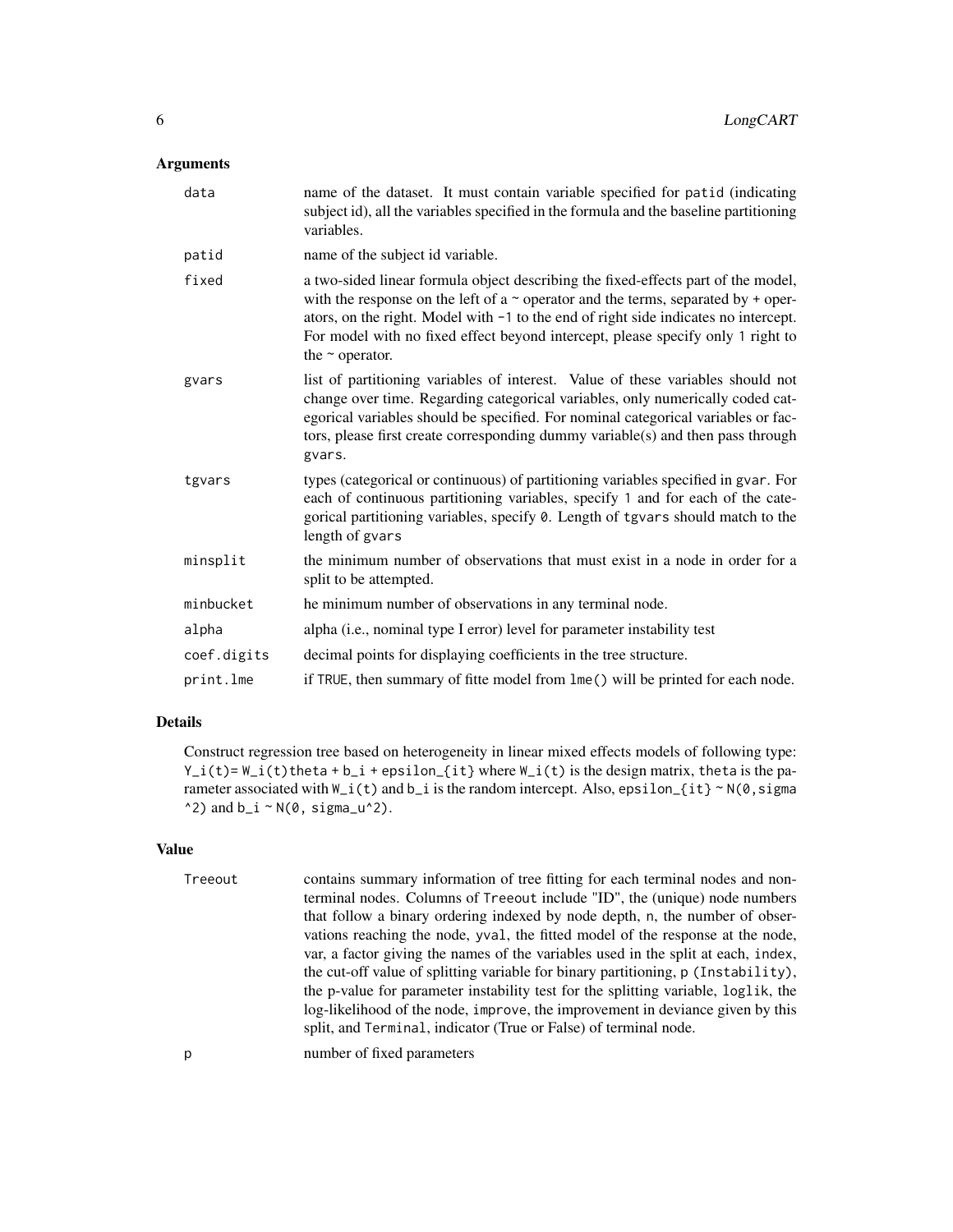# <span id="page-6-0"></span>LongCART 7

| AIC.tree    | AIC of the tree-structured model                                                                             |
|-------------|--------------------------------------------------------------------------------------------------------------|
| AIC.root    | AIC at the root node (i.e., without tree structure)                                                          |
| improve.AIC | improvement in AIC due to tree structure (AIC.tree - AIC.root)                                               |
| logLik.tree | log-likelihood of the tree-structured model                                                                  |
| logLik.root | log-likelihood at the root node (i.e., without tree structure)                                               |
| Deviance    | 2*(logLik.tree-logLik.root)                                                                                  |
| LRT.df      | degrees of freedom for likelihood ratio test comparing tree-structured model<br>with the model at root node. |
| LRT.p       | p-value for likelihood ratio test comparing tree-structured model with the model<br>at root node.            |
| nodelab     | List of subgroups or terminal nodes with their description                                                   |
| varnam      | List of splitting variables                                                                                  |
| data        | the dataset originally supplied                                                                              |
| patid       | the patid variable originally supplied                                                                       |
| fixed       | the fixed part of the model originally supplied                                                              |
| frame       | rpart compatible object                                                                                      |
| splits      | rpart compatible object                                                                                      |
| cptable     | rpart compatible object                                                                                      |
| functions   | rpart compatible object                                                                                      |
|             |                                                                                                              |

# Author(s)

Madan Gopal Kundu <madan\_g.kundu@yahoo.com>

# References

Kundu, M. G., and Harezlak, J. (2019). Regression trees for longitudinal data with baseline covariates. Biostatistics & Epidemiology, 3(1):1-22.

# See Also

[plot](#page-8-1), [text](#page-35-1), [ProfilePlot](#page-15-1), [StabCat](#page-17-1), [StabCont](#page-20-1), [predict](#page-12-1)

# Examples

#--- Get the data data(ACTG175) #-----------------------------------------------# # model: cd4~ time + subject(random) # #-----------------------------------------------# #--- Run LongCART()

gvars=c("gender", "wtkg", "hemo", "homo", "drugs",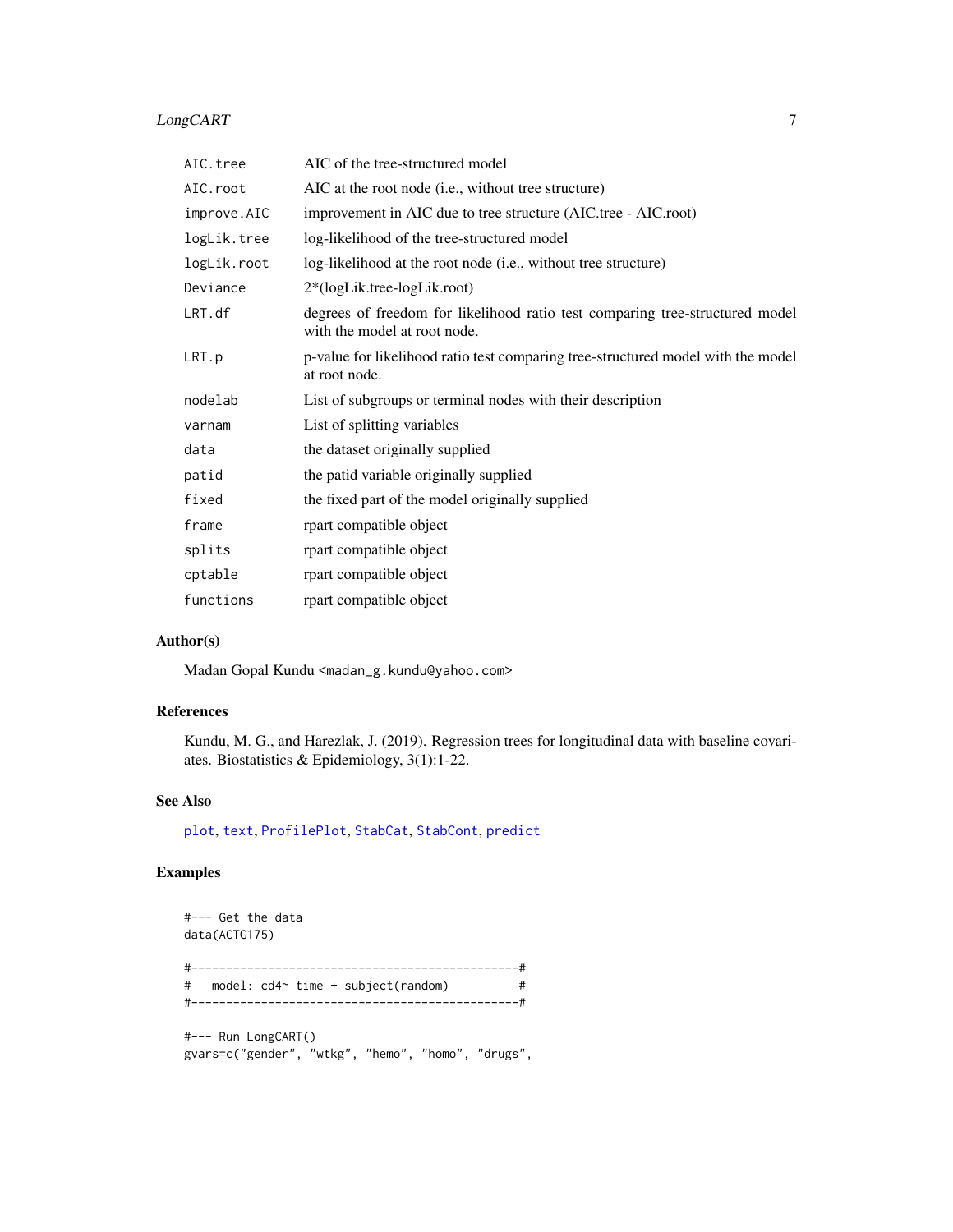```
"karnof", "oprior", "z30", "zprior", "race",
        "str2", "symptom", "treat", "offtrt")
tgvars=c(0, 1, 0, 0, 0,
        1, 0, 0, 0, 0,
        0, 0, 0, 0)
out1<- LongCART(data=ACTG175, patid="pidnum", fixed=cd4~time,
                gvars=gvars, tgvars=tgvars, alpha=0.05,
                minsplit=100, minbucket=50, coef.digits=2)
#--- Plot tree
par(mfrow=c(1,1))
par(xpd = TRUE)plot(out1, compress = TRUE)
text(out1, use.n = TRUE)
#--- Plot longitudinal profiles of subgroups
ProfilePlot(x=out1, timevar="time")
#-----------------------------------------------#
# model: cd4~ time+ time^2 + subject(random) #
#-----------------------------------------------#
ACTG175$time2<- ACTG175$time^2
out2<- LongCART(data=ACTG175, patid="pidnum", fixed=cd4~time + time2,
                gvars=gvars, tgvars=tgvars, alpha=0.05,
                minsplit=100, minbucket=50, coef.digits=2)
par(mfrow=c(1,1))
par(xpd = TRUE)plot(out2, compress = TRUE)
text(out2, use.n = TRUE)
ProfilePlot(x=out2, timevar="time", timevar.power=c(1,2))
#--------------------------------------------------------#
# model: cd4~ time+ time^2 + subject(random) + karnof #
#--------------------------------------------------------#
out3<- LongCART(data=ACTG175, patid="pidnum", fixed=cd4~time + time2 + karnof,
                gvars=gvars, tgvars=tgvars, alpha=0.05,
                minsplit=100, minbucket=50, coef.digits=2)
par(mfrow=c(1,1))
par(xpd = TRUE)plot(out3, compress = TRUE)
text(out3, use.n = TRUE)
```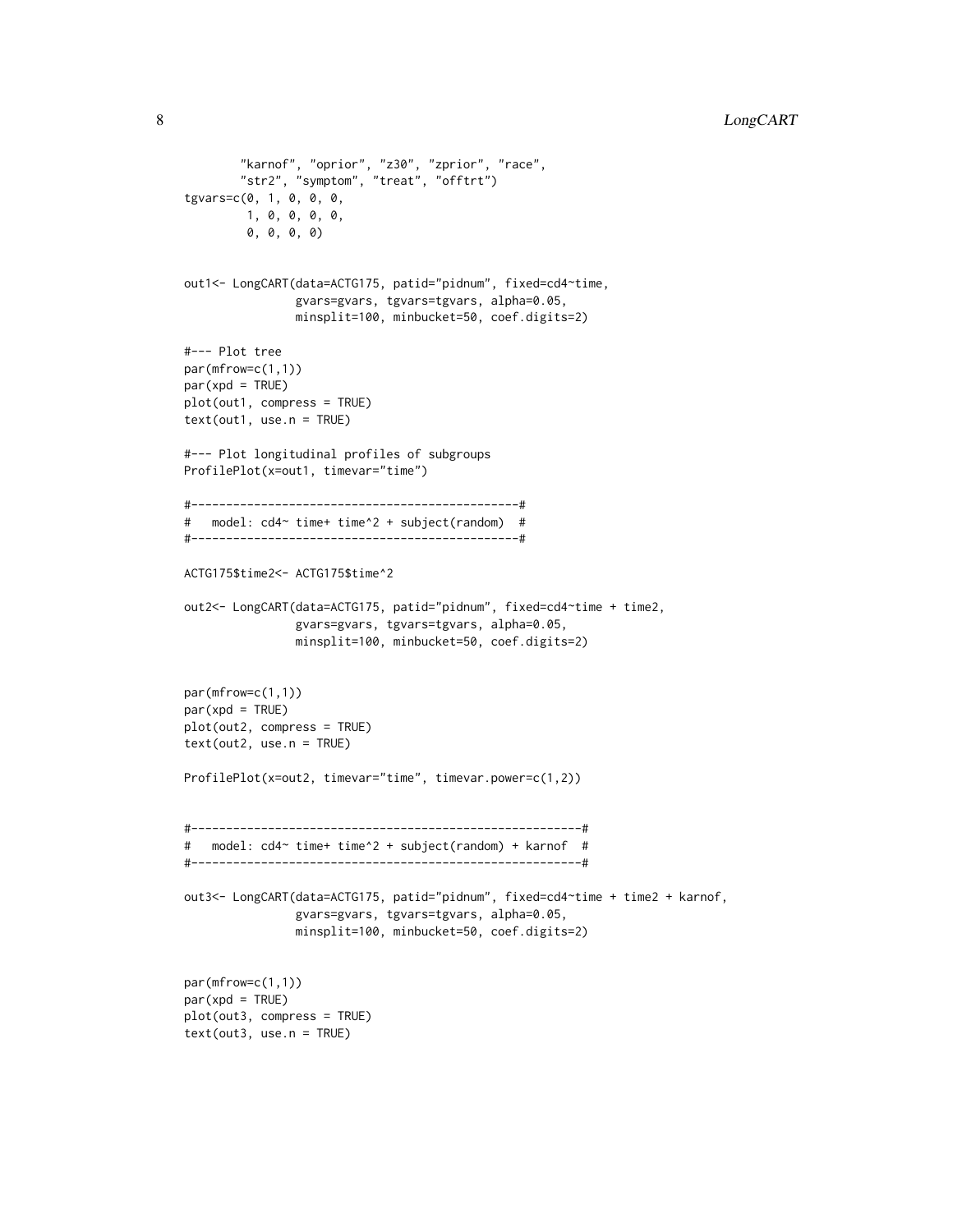<span id="page-8-0"></span>#the value of the covariate karnof is set at median by default ProfilePlot(x=out3, timevar="time", timevar.power=c(1,2, NA)) #the value of the covariate karnof is set at 120

ProfilePlot(x=out3, timevar="time", timevar.power=c(1,2, NA), covariate.val=c(NA, NA, 120))

### <span id="page-8-1"></span>plot *Plot an SurvCART or LongCART Object*

# Description

Plots an SurvCART or LongCART object on the current graphics device.

#### Usage

```
## S3 method for class 'SurvCART'
plot(x, uniform = FALSE, branch = 1, compress = FALSE,nspace = branch, margin = 0, minbranch = 0.3, ...)
## S3 method for class 'LongCART'
plot(x, uniform = FALSE, branch = 1, compress = FALSE,nspace = branch, margin = 0, minbranch = 0.3, ...)
```
# Arguments

| X        | a fitted object of class "SurvCART", containing a survival tree or "LongCART",<br>containing a longitudinal tree.                                                                                                                                             |
|----------|---------------------------------------------------------------------------------------------------------------------------------------------------------------------------------------------------------------------------------------------------------------|
| uniform  | similar to plot. rpart; if TRUE, uniform vertical spacing of the nodes is used;<br>this may be less cluttered when fitting a large plot onto a page. The default is to<br>use a non-uniform spacing proportional to the error in the fit.                     |
| branch   | similar to plot. rpart; controls the shape of the branches from parent to child<br>node. Any number from 0 to 1 is allowed. A value of 1 gives square shoul-<br>dered branches, a value of 0 give V shaped branches, with other values being<br>intermediate. |
| compress | similar to plot. rpart; if FALSE, the leaf nodes will be at the horizontal plot<br>coordinates of 1:nleaves. If TRUE, the routine attempts a more compact ar-<br>rangement of the tree.                                                                       |
| nspace   | similar to plot. rpart; the amount of extra space between a node with chil-<br>dren and a leaf, as compared to the minimal space between leaves. Applies to<br>compressed trees only. The default is the value of branch.                                     |
| margin   | similar to plot report; an extra fraction of white space to leave around the bor-<br>ders of the tree. (Long labels sometimes get cut off by the default computation).                                                                                        |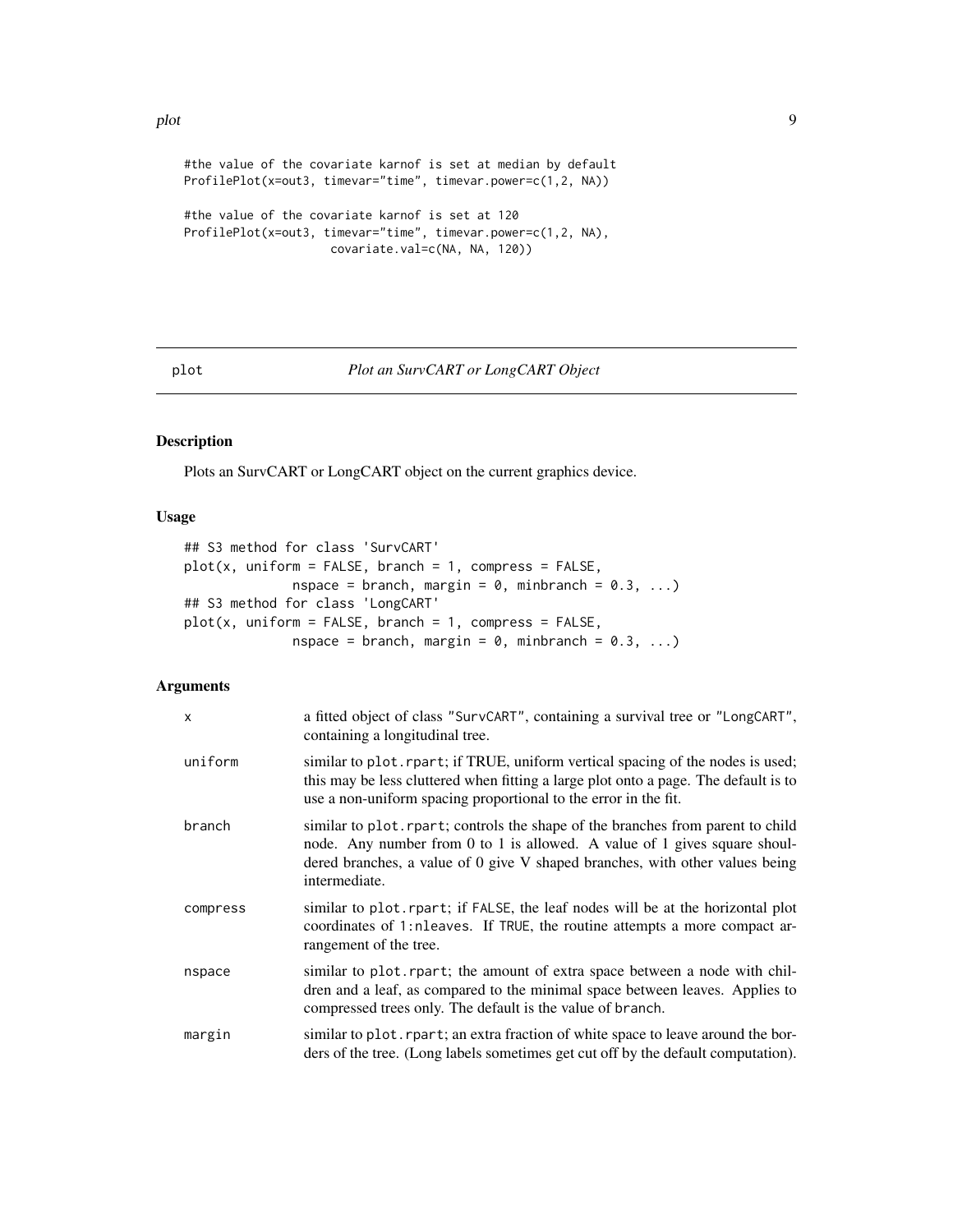<span id="page-9-0"></span>

| minbranch | similar to plot. rpart; set the minimum length for a branch to minbranch times        |
|-----------|---------------------------------------------------------------------------------------|
|           | the average branch length. This parameter is ignored if uniform=TRUE. Some-           |
|           | times a split will give very little improvement, or even (in the classification case) |
|           | no improvement at all. A tree with branch lengths strictly proportional to im-        |
|           | provement leaves no room to squeeze in node labels.                                   |
| $\cdots$  | arguments to be passed to or from other methods.                                      |

#### Details

This function is a method for the generic function plot, for objects of class SurvCART. The ycoordinate of the top node of the tree will always be 1.

#### Value

The coordinates of the nodes are returned as a list, with components x and y.

#### Author(s)

Madan Gopal Kundu <madan\_g.kundu@yahoo.com>

#### References

Kundu, M. G., and Harezlak, J. (2019). Regression trees for longitudinal data with baseline covariates. Biostatistics & Epidemiology, 3(1):1-22.

Kundu, M. G., and Ghosh, S. (2021). Survival trees based on heterogeneity in time-to-event and censoring distributions using parameter instability test. Statistical Analysis and Data Mining: The ASA Data Science Journal, 14(5), 466-483.

# See Also

[text](#page-35-1), [SurvCART](#page-32-1), [LongCART](#page-4-1)

#### Examples

```
#--- Get the data
data(GBSG2)
#numeric coding of character variables
GBSG2$horTh1<- as.numeric(GBSG2$horTh)
GBSG2$tgrade1<- as.numeric(GBSG2$tgrade)
GBSG2$menostat1<- as.numeric(GBSG2$menostat)
#Add subject id
GBSG2$subjid<- 1:nrow(GBSG2)
#--- Run SurvCART()
out<- SurvCART(data=GBSG2, patid="subjid", censorvar="cens", timevar="time", event.ind=1,
     gvars=c('horTh1', 'age', 'menostat1', 'tsize', 'tgrade1', 'pnodes', 'progrec', 'estrec'),
        tgvars=c(0,1,0,1,0,1, 1,1),
```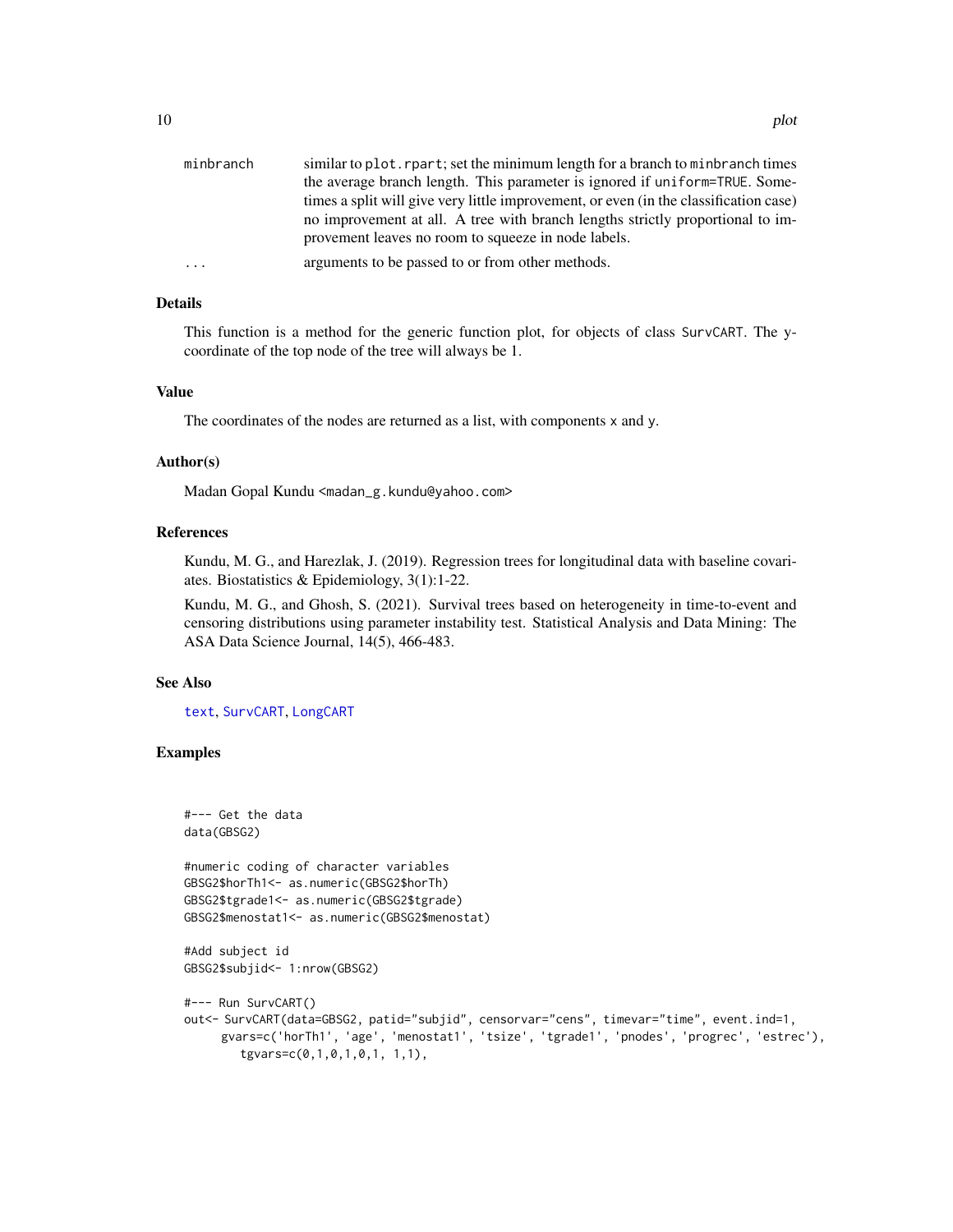```
alpha=0.05, minsplit=80,
minbucket=40, print=TRUE)
```
#--- Plot tree par(xpd = TRUE) plot(out, compress = TRUE) text(out, use.n = TRUE)

<span id="page-10-1"></span>PoS *Probability of trial ans clinical success for a prospective trial using normal-normal approximation*

# Description

This function can be used to determine probability of trial success and clinical success based on the prior distribution for each of continuous, binary and time-to-event endpoints. The calculation is carried out assuming normal distribution for estimated parameter and normal prior distribution.

### Usage

```
PoS(type, nsamples, null.value = NULL, alternative = "greater",
   N = NULL, D = NULL, a = 1,
   succ.crit = "trial", Z.crit.final = 1.96, alpha.final = 0.025,
   clin.succ.threshold = NULL, se.exp = NULL,
   meandiff.prior = NULL, mean.prior = NULL, sd.prior = NULL,
   propdiff.prior = NULL, prop.prior = NULL, hr.prior = NULL, D.prior = NULL)
```
#### Arguments

| type        | Type of the endpoint. It could be cont for continuous, bin for binary and surv<br>for survival endpoint.                                                                                                                                                               |
|-------------|------------------------------------------------------------------------------------------------------------------------------------------------------------------------------------------------------------------------------------------------------------------------|
| nsamples    | Number of samples. For continuous and binary case, it can be 1 or 2. For<br>survival endpoint, it can be only 2.                                                                                                                                                       |
| null.value  | The specified value under null hypothesis. Default is 0 for continuous and bino-<br>mial case and 1 for survival case.                                                                                                                                                 |
| alternative | Direction of alternate hypothesis. Can be "greater" or "less". Default is "less"<br>for test of HR and "greater" otherwise.                                                                                                                                            |
| Ν           | Total sample size at final analysis. Cannot be missing for continuous and binary<br>endpoint.                                                                                                                                                                          |
| D           | Total number of events at final analysis. Cannot be missing for survival end-<br>point.                                                                                                                                                                                |
| a           | Allocation ratio in two sample case.                                                                                                                                                                                                                                   |
| succ.crit   | Specify "trial" for trial success (i.e., null hypothesis is rejected at final analy-<br>sis) or "clinical" for clinical success (i.e., estimated value at the final analysis is<br>greater than clinically meaningful value as specified under clin. succ. threshold.) |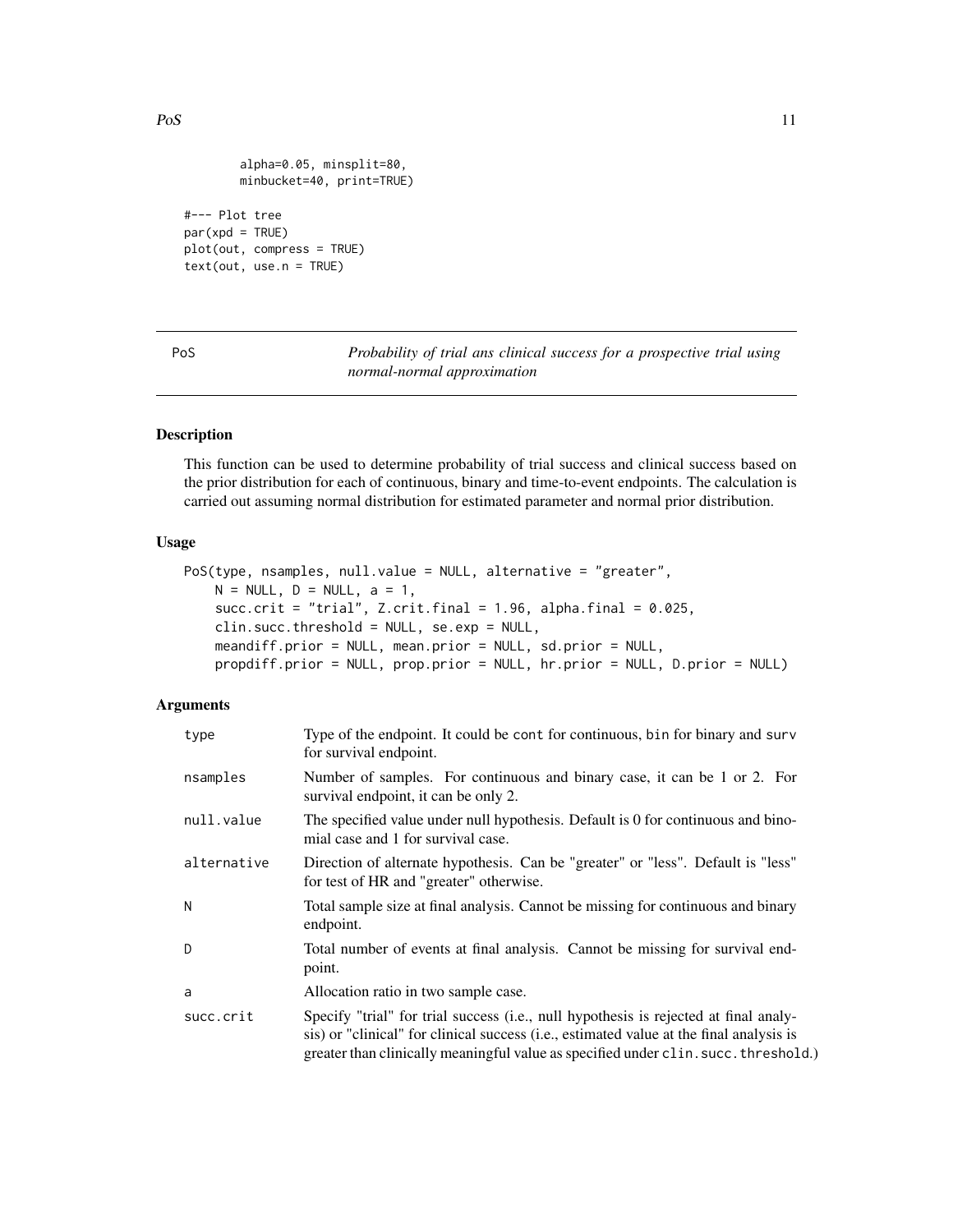| Z.crit.final        | The rejection boundary at final analysis in Z-value scale. Either alpha. final<br>or Z. crit. final must be specified when determining trial success.                                                                                                        |
|---------------------|--------------------------------------------------------------------------------------------------------------------------------------------------------------------------------------------------------------------------------------------------------------|
| alpha.final         | The rejection boundary at final analysis in alpha (1-sided) scale (e.g., 0.025).<br>Either alpha. final or Z. crit. final must be specified when determining trial                                                                                           |
| clin.succ.threshold | success.                                                                                                                                                                                                                                                     |
|                     | Clinically meaningful value. Required when succ.crit="clinical".                                                                                                                                                                                             |
| se.exp              | Expected standard error to be observed in the study. Must be specified in con-<br>tinuous case and two-sample binary case.                                                                                                                                   |
|                     | meandiff.prior Mean value of prior distribution for mean difference. Relevant for two-sample<br>continuous case.                                                                                                                                             |
| mean.prior          | Mean value of prior distribution for mean. Relevant for one-sample continuous<br>case.                                                                                                                                                                       |
| sd.prior            | Standard deviation of prior distribution for mean difference (2-sample continu-<br>ous case) or mean (1-sample continuous case) or prop (2-sample binary case) or<br>difference of proportion (1-sample binary case) or log(HR) (2 sample survival<br>case). |
| propdiff.prior      | Mean value of prior distribution for difference in proportion. Relevant for two-<br>sample binomial case.                                                                                                                                                    |
| prop.prior          | Mean value of prior distribution for proportion. Relevant for one-sample bino-<br>mial case.                                                                                                                                                                 |
| hr.prior            | Mean value of prior distribution for hazards ratio (HR). Relevant for two-sample<br>survival case.                                                                                                                                                           |
| D.prior             | Ignored if sd. prior is specified. If sd. prior is not specified then sd. prior is<br>determined as 2/D. prior. Relevant for two-sample survival case.                                                                                                       |

# Details

This function can be used to determine probability of success (PoS) for a prospective trial for each of continuous (one-sample or two-samples), binary (one-sample or two-samples) and time-to-event endpoints (two-samples). The PoS is calculated based on the prior distribution and expected standard error in the estimate in trial. The calculation PoS is carried out assuming normal distribution for estimated parameter and normal prior distribution. This function can be used to determine clinical success (succ.crit="clinical") and trial success (succ.crit="trial"). For clinical success, clin.succ.threshold must be specified. For trial success, Z.crit.final or alpha.final must be specified.

# Author(s)

Madan Gopal Kundu <madan\_g.kundu@yahoo.com>

# References

Kundu, M. G., Samanta, S., and Mondal, S. (2021). An introduction to the determination of the probability of a successful trial: Frequentist and Bayesian approaches. arXiv preprint arXiv:2102.13550.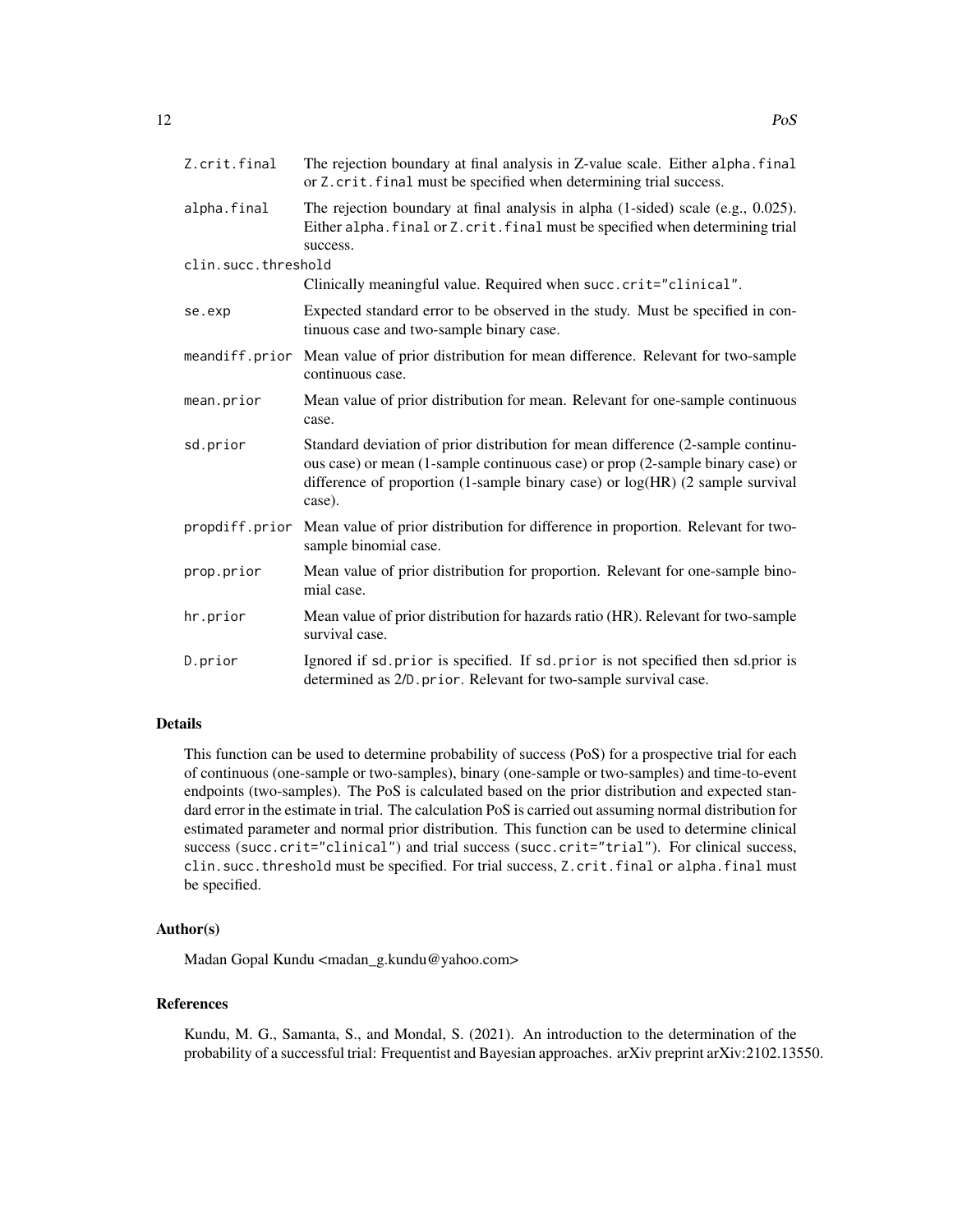#### <span id="page-12-0"></span>predict the contract of the contract of the contract of the contract of the contract of the contract of the contract of the contract of the contract of the contract of the contract of the contract of the contract of the co

#### See Also

[succ\\_ia\\_betabinom\\_one](#page-28-1), [succ\\_ia\\_betabinom\\_two](#page-30-1), [succ\\_ia](#page-23-1)

#### Examples

```
#--- Example 1
PoS(type="cont", nsamples=2, null.value=-0.05, alternative="greater",
       N=1552, a=1,
        succ.crit="trial", Z.crit.final=1.97,
        se.exp=0.12*sqrt(1/776 + 1/776),
       meandiff.prior=0, sd.prior=0.02)
#--- Example 2
PoS(type="bin", nsamples=2, null.value=0, alternative="greater",
       N=210, a=2,
        succ.crit="trial", Z.crit.final=2.012,
        se.exp=0.5*sqrt(1/140 + 1/70),
        propdiff.prior=0.20, sd.prior=sqrt(0.06))
PoS(type="bin", nsamples=2, null.value=0, alternative="greater",
        N=210, a=2,
        succ.crit="clinical", clin.succ.threshold =0.15,
        se.exp=0.5*sqrt(1/140 + 1/70),
        propdiff.prior=0.20, sd.prior=sqrt(0.06))
#--- Example 4
PoS(type="surv", nsamples=2, null.value=1, alternative="less",
        D=441,
        succ.crit="trial", Z.crit.final=1.96,
        hr.prior=0.71, D.prior=133)
PoS(type="surv", nsamples=2, null.value=1, alternative="less",
       D=441,
        succ.crit="clinical", clin.succ.threshold =0.8,
        hr.prior=0.71, D.prior=133)
```
<span id="page-12-1"></span>predict *Predicts according to the fitted SurvCART or LongCART tree*

#### Description

Predicts according to the fitted SurvCART or LongCART tree.

#### Usage

```
## S3 method for class 'SurvCART'
predict(object, newdata, ...)
## S3 method for class 'LongCART'
predict(object, newdata, patid, ...)
```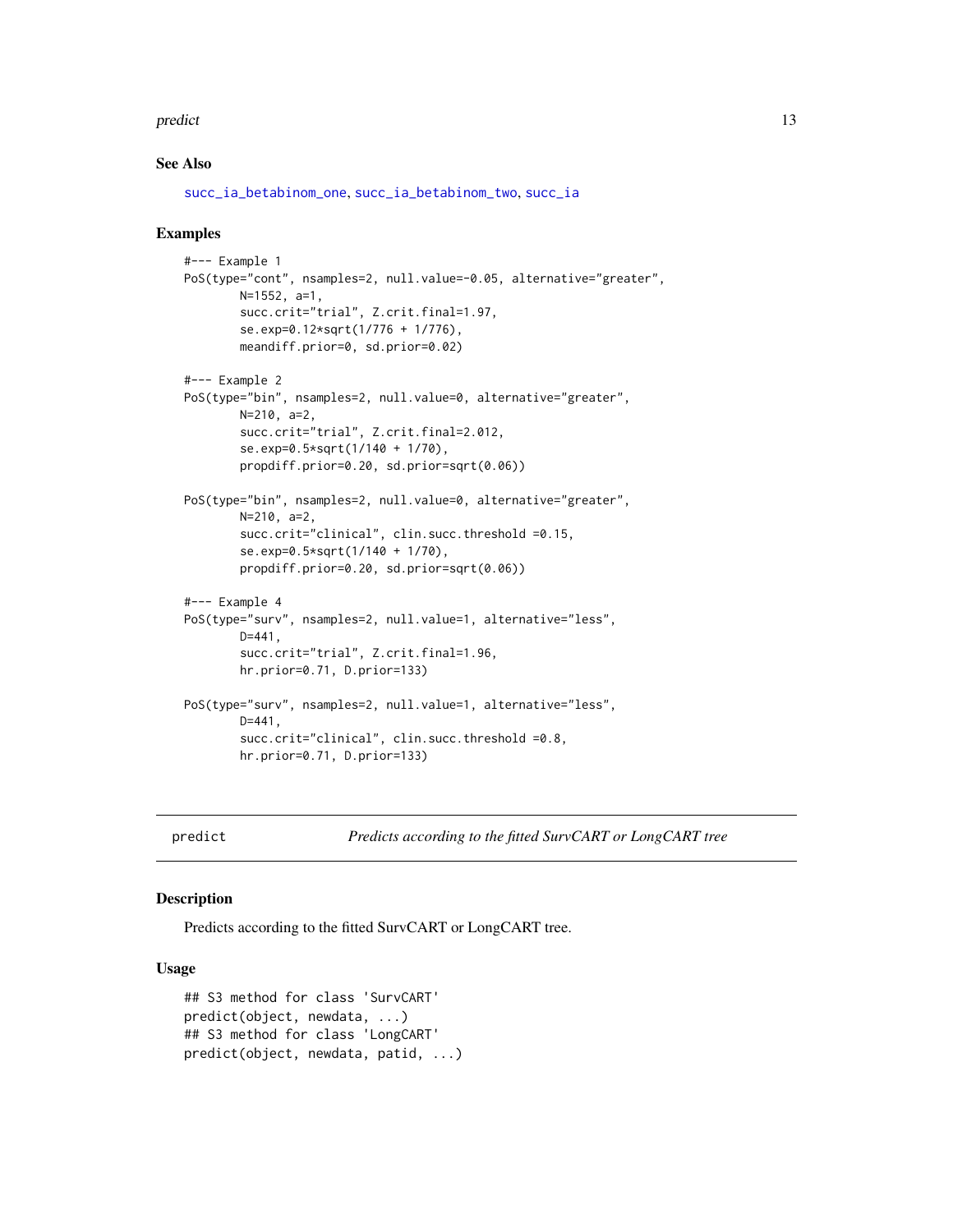14 predict the predict of the state of the state of the state of the predict of the state of the state of the state of the state of the state of the state of the state of the state of the state of the state of the state of

#### Arguments

| object   | a fitted object of class "SurvCART", containing a survival tree, or class "LongCART",<br>containing a longitudinal tree. |
|----------|--------------------------------------------------------------------------------------------------------------------------|
| newdata  | The dataset for prediction.                                                                                              |
| patid    | Variable name containing patient id in the new dataset. Must for prediction<br>based on LongCART object                  |
| $\cdots$ | Please disregard.                                                                                                        |

#### Details

For prediction based on "SurvCART" algorithm, the predicted dataset includes the terminal node id the observation belongs to, and the median event and censoring times of the terminal id.

For prediction based on "LongCART" algorithm, the predicted dataset includes the terminal node id the observation belongs to, the fitted profile, and the predicted value based on the fitted profile. Note that the predicted value does not consider the random effects.

# Value

For prediction based on "SurvCART" algorithm, the dataset adds to the following variables in the new dataset:

| node     | Terminal node id the observation belongs to                                             |
|----------|-----------------------------------------------------------------------------------------|
| median.T | Median event time of the terminal node id the observation belongs to                    |
| median.C | Median censoring time of the terminal node id the observation belongs to                |
| $01.$ T  | First quartile for event time of the terminal node id the observation belongs to        |
| 01.C     | First quartile for censoring time of the terminal node id the observation belongs<br>to |
| 03. T    | Third quartile for event time of the terminal node id the observation belongs to        |
| 03.C     | Third quartile for censoring time of the terminal node id the observation belongs<br>to |

For prediction based on LongCART algorithm, the dataset adds to the following variables in the new dataset:

| node.id | Terminal node id the observation belongs to                           |
|---------|-----------------------------------------------------------------------|
| profile | The fitted profile of the terminal node id the observation belongs to |
| predval | predicted value based on the fitted profile profile                   |

#### Author(s)

Madan Gopal Kundu <madan\_g.kundu@yahoo.com>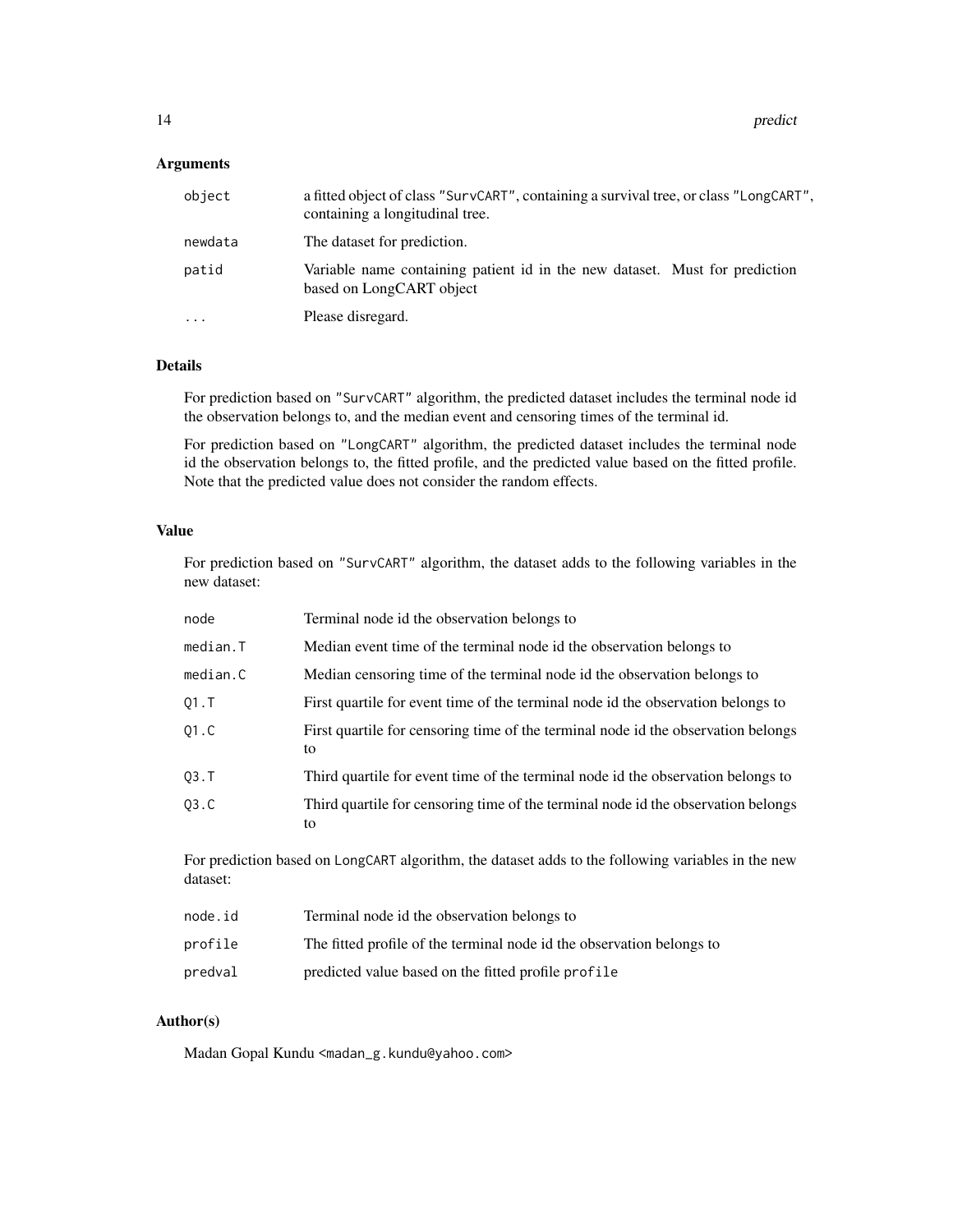#### <span id="page-14-0"></span>predict the contract of the contract of the contract of the contract of the contract of the contract of the contract of the contract of the contract of the contract of the contract of the contract of the contract of the co

#### References

Kundu, M. G., and Harezlak, J. (2019). Regression trees for longitudinal data with baseline covariates. Biostatistics & Epidemiology, 3(1):1-22.

Kundu, M. G., and Ghosh, S. (2021). Survival trees based on heterogeneity in time-to-event and censoring distributions using parameter instability test. Statistical Analysis and Data Mining: The ASA Data Science Journal, 14(5), 466-483.

# See Also

[SurvCART](#page-32-1), [LongCART](#page-4-1)

#### Examples

```
#--- LongCART example
data(ACTG175)
gvars=c("gender", "wtkg", "hemo", "homo", "drugs",
        "karnof", "oprior", "z30", "zprior", "race",
        "str2", "symptom", "treat", "offtrt")
tgvars=c(0, 1, 0, 0, 0,
        1, 0, 0, 0, 0,
        0, 0, 0, 0)
out1<- LongCART(data=ACTG175, patid="pidnum", fixed=cd4~time,
                gvars=gvars, tgvars=tgvars, alpha=0.05,
                minsplit=100, minbucket=50, coef.digits=2)
pred1<- predict.LongCART(object=out1, newdata=ACTG175, patid="pidnum")
head(pred1)
#--- SurvCART example
data(GBSG2)
GBSG2$horTh1<- as.numeric(GBSG2$horTh)
GBSG2$tgrade1<- as.numeric(GBSG2$tgrade)
GBSG2$menostat1<- as.numeric(GBSG2$menostat)
GBSG2$subjid<- 1:nrow(GBSG2)
fit<- SurvCART(data=GBSG2, patid="subjid", censorvar="cens", timevar="time",
     gvars=c('horTh1', 'age', 'menostat1', 'tsize', 'tgrade1', 'pnodes', 'progrec', 'estrec'),
        tgvars=c(0,1,0,1,0,1, 1,1),
        event.ind=1, alpha=0.05, minsplit=80, minbucket=40, print=TRUE)
pred2<- predict.SurvCART(object=fit, newdata=GBSG2)
head(pred2)
```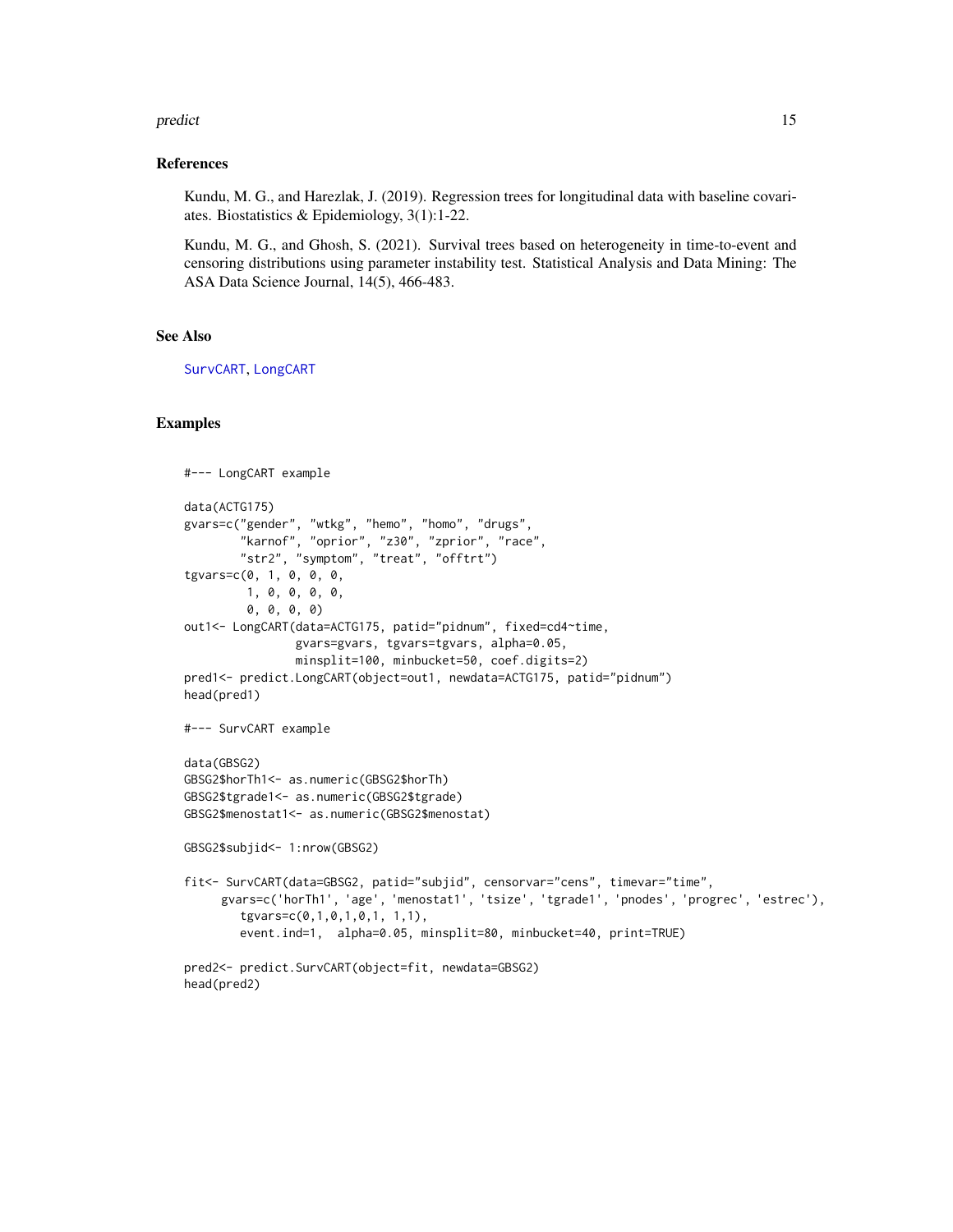<span id="page-15-1"></span><span id="page-15-0"></span>

# Description

Generates population level longitudinal profile plot for each of sub-groups (i.e., terminal nodes) associated with longitudinal tree generated by LongCART()

# Usage

| ProfilePlot(x, timevar, timevar.power=NULL, covariate.val=NULL, |                                                             |  |  |
|-----------------------------------------------------------------|-------------------------------------------------------------|--|--|
|                                                                 | $x$ lab=NULL, $y$ lab=NULL, $sg.title=4$ , $m$ frow=NULL, ) |  |  |

# Arguments

| X             | a fitted object of class "LongCART", containing a longitudinal tree.                                                                                                                                                                                                                                                                                                                                                                                                                                                                                                                                                                                                           |
|---------------|--------------------------------------------------------------------------------------------------------------------------------------------------------------------------------------------------------------------------------------------------------------------------------------------------------------------------------------------------------------------------------------------------------------------------------------------------------------------------------------------------------------------------------------------------------------------------------------------------------------------------------------------------------------------------------|
| timevar       | Speciy the variable name contining time informaiton in the dataset that was used<br>to fit LongCART object                                                                                                                                                                                                                                                                                                                                                                                                                                                                                                                                                                     |
| timevar.power | Mandatory when the fixed part of the fitted model contains term as time with<br>power not equal to 1. For example, if fixed part of the model is $t + sqrtt + cov1$ ,<br>then specify $c(1, 0.5, NA.$ If fixed part of the model is $t + t^2 + cov1$ , then<br>specify $c(1, 2, NA)$ .                                                                                                                                                                                                                                                                                                                                                                                         |
| covariate.val | Specify the covariate values for generation of longitudinal profile plot. Iin the<br>longitudinal profile plot, only time can vary and therefore, and therefore the<br>value for the other covariates are fixed at constant value. This is not needed if<br>the longitudinal model does not contain additional covariate(s). By default, the<br>covariates values are specified at median value over all the datapoint (not at the<br>subject level). For example, if the fixed part of the model is $t + cov1$ , then $c(NA)$ ,<br>100) sets the value of cov1 at 100. Similarly, If fixed part of the model is $t + t^2$<br>+ cov1, then c(NA, NA, 100) would be acceptable. |
| xlab          | Optional label for X-axis                                                                                                                                                                                                                                                                                                                                                                                                                                                                                                                                                                                                                                                      |
| ylab          | Optional label for Y-axis                                                                                                                                                                                                                                                                                                                                                                                                                                                                                                                                                                                                                                                      |
| sg.title      | 1 for sub-groups' title as Sub-group=x, 2 for sub-groups' title as Node=x, 3<br>for sub-groups' title as Sub-group=x (Node=x), and 4 for sub-groups' title as<br><node number="">: <node defintion="">.</node></node>                                                                                                                                                                                                                                                                                                                                                                                                                                                          |
| mfrow         | Desired frame for fitting multiple plots. Default option is to include plots for all<br>subgroups in the same frame. This input is ignored when overlay=TRUE.                                                                                                                                                                                                                                                                                                                                                                                                                                                                                                                  |
|               | Graphical parameters other than x, y, type, xlab, ylab.                                                                                                                                                                                                                                                                                                                                                                                                                                                                                                                                                                                                                        |

# Author(s)

Madan Gopal Kundu <madan\_g.kundu@yahoo.com>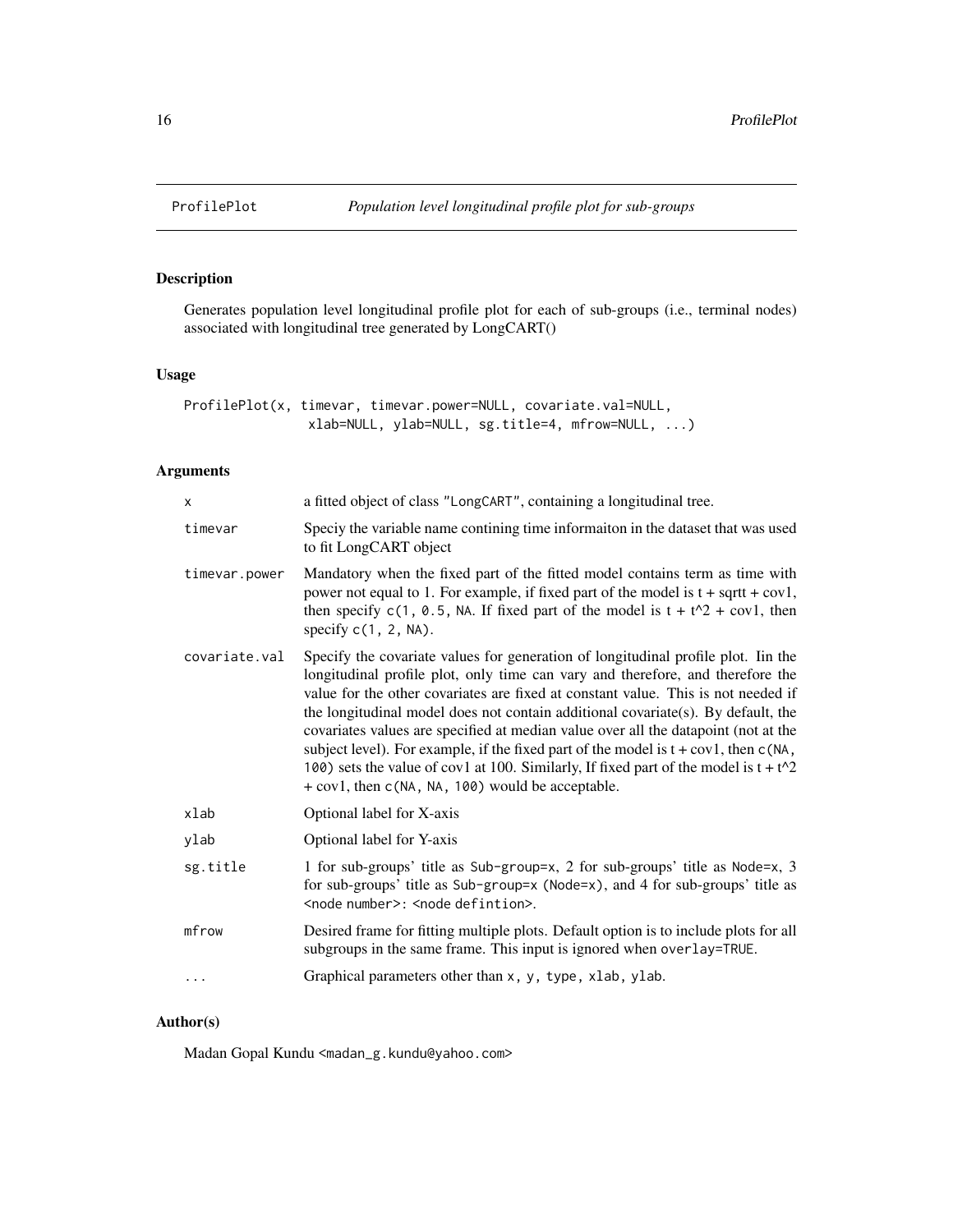#### <span id="page-16-0"></span>ProfilePlot 17

#### References

Kundu, M. G., and Harezlak, J. (2019). Regression trees for longitudinal data with baseline covariates. Biostatistics & Epidemiology, 3(1):1-22.

#### See Also

[text](#page-35-1), [plot](#page-8-1), [LongCART](#page-4-1)

#### Examples

```
#--- Get the data
data(ACTG175)
#-----------------------------------------------#
# model: cd4~ time + subject(random) #
#-----------------------------------------------#
#--- Run LongCART()
gvars=c("gender", "wtkg", "hemo", "homo", "drugs",
        "karnof", "oprior", "z30", "zprior", "race",
        "str2", "symptom", "treat", "offtrt")
tgvars=c(0, 1, 0, 0, 0,
        1, 0, 0, 0, 0,
        0, 0, 0, 0)
out1<- LongCART(data=ACTG175, patid="pidnum", fixed=cd4~time,
               gvars=gvars, tgvars=tgvars, alpha=0.05,
               minsplit=100, minbucket=50, coef.digits=2)
#--- Plot longitudinal profiles of subgroups
ProfilePlot(x=out1, timevar="time")
#-----------------------------------------------#
# model: cd4~ time+ time^2 + subject(random) #
#-----------------------------------------------#
ACTG175$time2<- ACTG175$time^2
out2<- LongCART(data=ACTG175, patid="pidnum", fixed=cd4~time + time2,
               gvars=gvars, tgvars=tgvars, alpha=0.05,
               minsplit=100, minbucket=50, coef.digits=2)
ProfilePlot(x=out2, timevar="time", timevar.power=c(1,2))
#--------------------------------------------------------#
# model: cd4~ time+ time^2 + subject(random) + karnof #
#--------------------------------------------------------#
```
out3<- LongCART(data=ACTG175, patid="pidnum", fixed=cd4~time + time2 + karnof,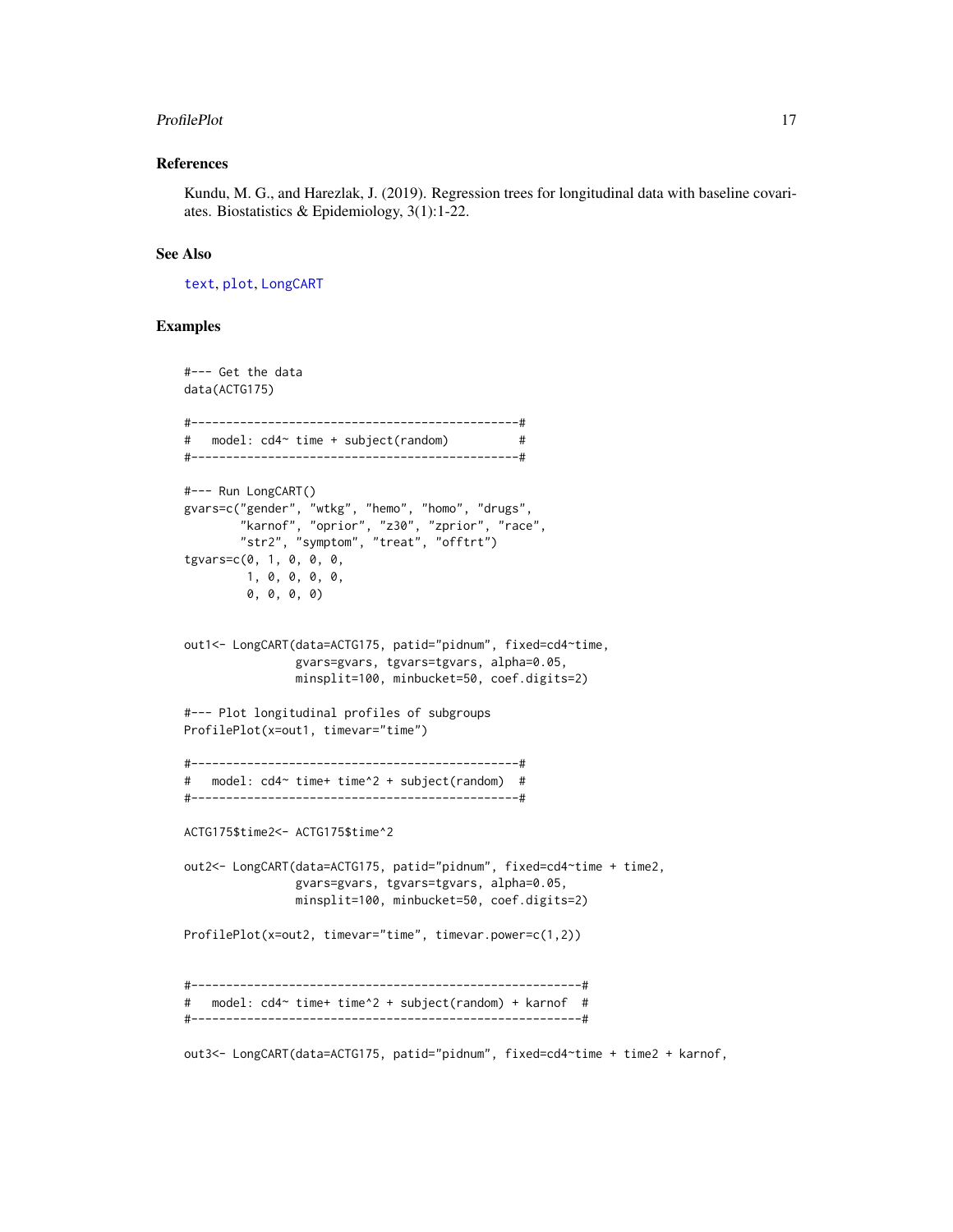```
gvars=gvars, tgvars=tgvars, alpha=0.05,
                minsplit=100, minbucket=50, coef.digits=2)
#the value of the covariate karnof is set at median by default
ProfilePlot(x=out3, timevar="time", timevar.power=c(1,2, NA))
#the value of the covariate karnof is set at 120
ProfilePlot(x=out3, timevar="time", timevar.power=c(1,2, NA),
                   covariate.val=c(NA, NA, 120))
```

```
StabCat parameter stability test for categorical partitioning variable
```
# Description

Performs parameter stability test (Kundu and Harezlak, 2019) with categorical partitioning variable to determine whether the parameters of linear mixed effects model remains same across all distinct values of given categorical partitioning variable.

#### Usage

StabCat(data, patid, fixed, splitvar)

#### Arguments

| data     | name of the dataset. It must contain variable specified for patid (indicating<br>subject id) and all the variables specified in the formula and the caterogrical par-<br>titioning variable of interest specified in splitvar. Note that, only numerically<br>coded categorical variable should be specified.                                                                   |
|----------|---------------------------------------------------------------------------------------------------------------------------------------------------------------------------------------------------------------------------------------------------------------------------------------------------------------------------------------------------------------------------------|
| patid    | name of the subject id variable.                                                                                                                                                                                                                                                                                                                                                |
| fixed    | a two-sided linear formula object describing the fixed-effects part of the model,<br>with the response on the left of a $\sim$ operator and the terms, separated by + oper-<br>ators, on the right. Model with $-1$ to the end of right side indicates no intercept.<br>For model with no fixed effect beyond intercept, please specify only 1 right to<br>the $\sim$ operator. |
| splitvar | the categorical partitioning variable of interest. It's value should not change over<br>time.                                                                                                                                                                                                                                                                                   |

#### Details

The categorical partitioning variable of interest. It's value should not change over time.

 $Y_i(t) = W_i(t)$  theta +  $b_i$  + epsilon\_{it}

where  $W_i(t)$  is the design matrix, theta is the parameter associated with  $W_i(t)$  and  $b_i$  is the random intercept. Also, epsilon\_{it} ~  $N(\emptyset, \text{sigma}^2)$  and  $b_i - N(\emptyset, \text{sigma}_u^2)$ . Let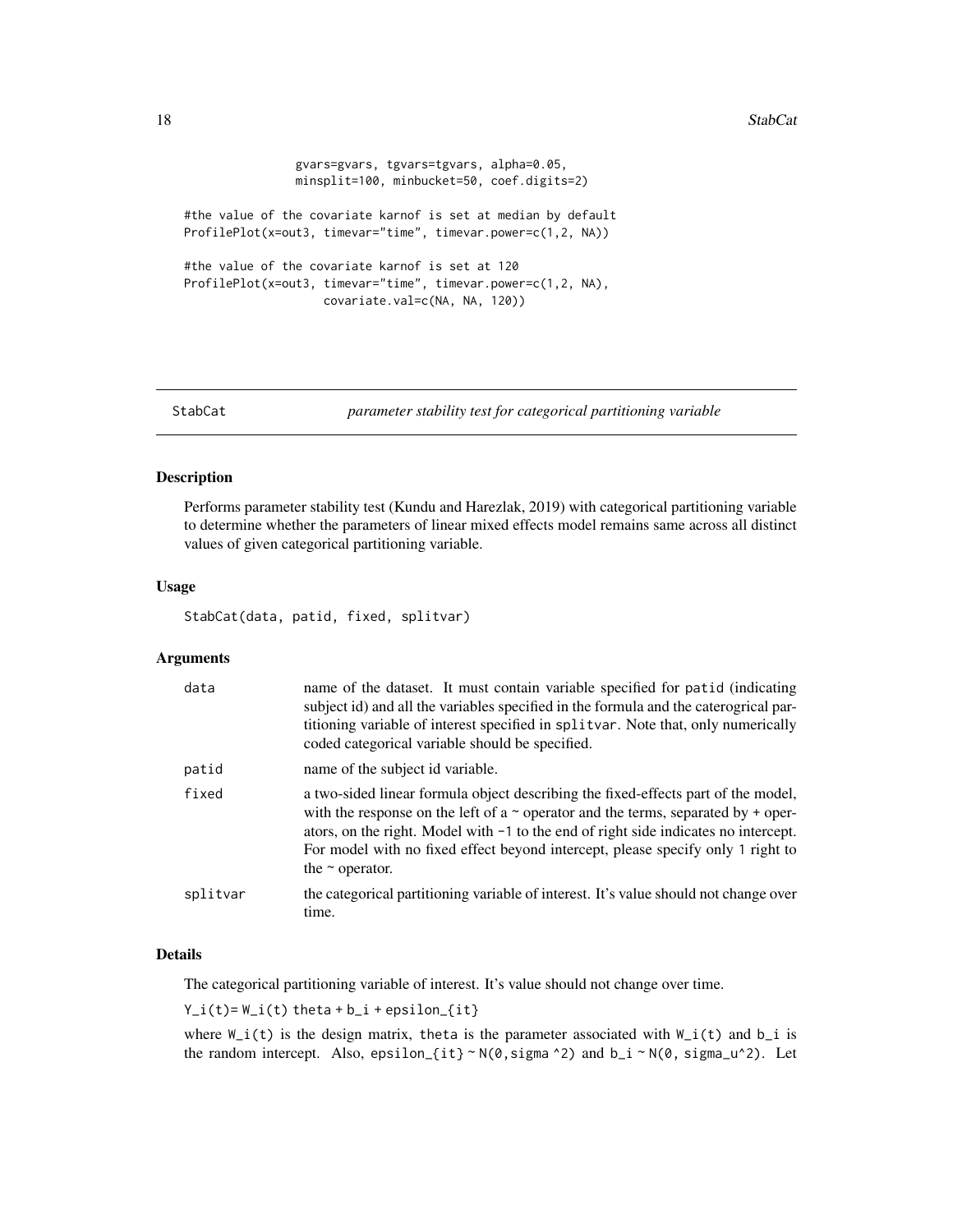#### <span id="page-18-0"></span>StabCat.surv 19

X be the baseline categorical partitioning variable of interest. StabCat() performs the following omnibus test

 $H_0$ : theta\_{(g)}=theta\_0 vs.  $H_1$ : theta\_{(g)} ^= theta\_0, for all g

where, theta\_ $\{(g)\}\$ is the true value of theta for subjects with  $X=C_g$  where  $C_g$  is the any value realized by X.

# Value

p It returns the p-value for parameter instability test

#### Author(s)

Madan Gopal Kundu <madan\_g.kundu@yahoo.com>

#### References

Kundu, M. G., and Harezlak, J. (2019). Regression trees for longitudinal data with baseline covariates. Biostatistics & Epidemiology, 3(1):1-22.

#### See Also

[StabCont](#page-20-1), [LongCART](#page-4-1), [LongCART](#page-4-1), [LongCART](#page-4-1)

#### Examples

```
#--- Get the data
data(ACTG175)
```

```
#--- Run StabCat()
out<- StabCat(data=ACTG175, patid="pidnum", fixed=cd4~time, splitvar="gender")
out$pval
```
<span id="page-18-1"></span>StabCat.surv *parameter stability test for categorical partitioning variable*

#### Description

Performs parameter stability test (Kundu, 2020) with categorical partitioning variable to determine whether the parameters of exponential time-to-event distribution and exponential censoring distribution remain same across all distinct values of given categorical partitioning variable.

#### Usage

```
StabCat.surv(data, timevar, censorvar, splitvar,
             time.dist="exponential", cens.dist="NA", event.ind=1, print=FALSE)
```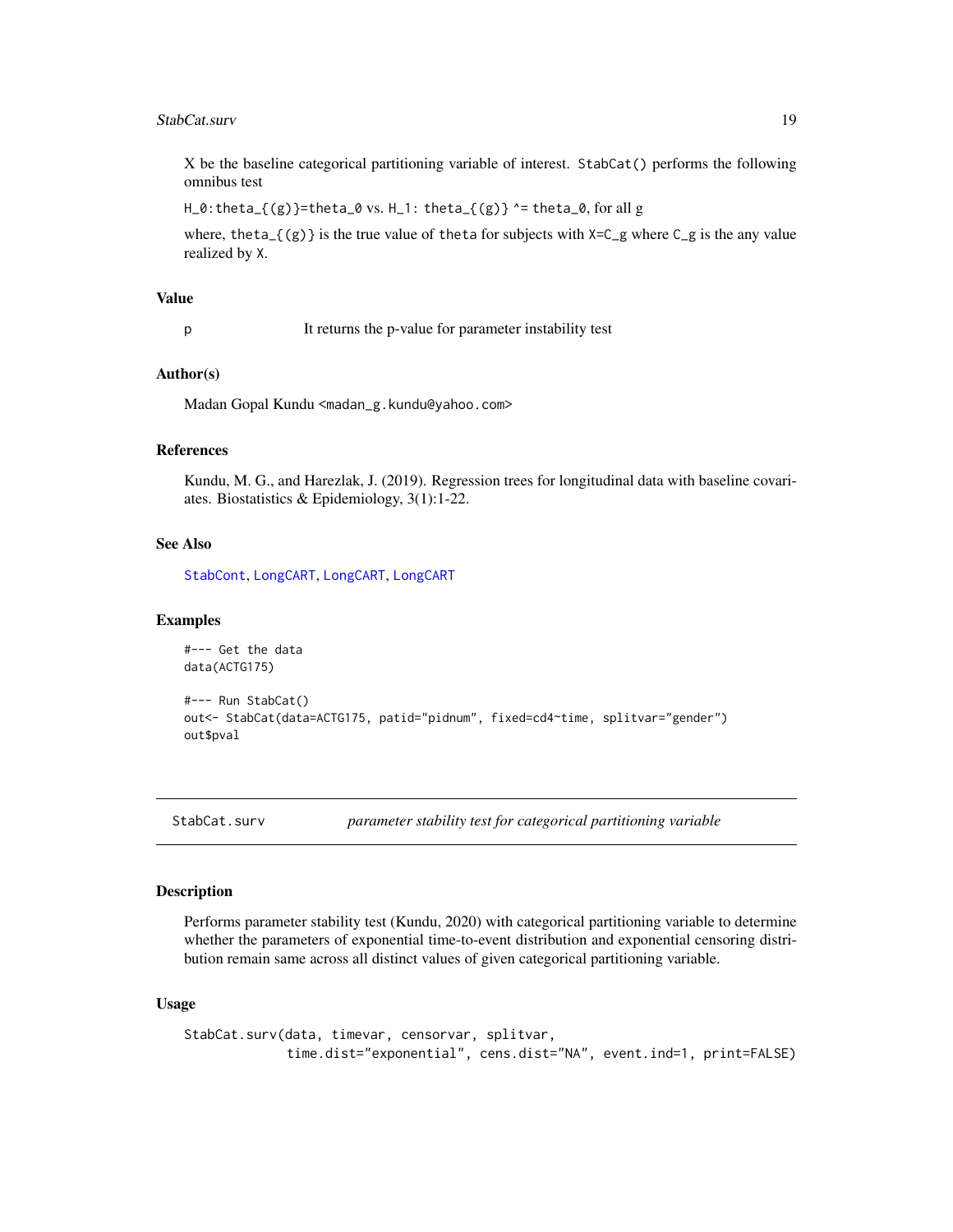#### **Arguments**

| data      | name of the dataset. It must contain variable specified for timevar (indicating<br>follow-up times), censorvar (indicating censoring status) and the caterogrical<br>partitioning variable of interest specified in splitvar. Note that, only numeri-<br>cally coded categorical variable should be specified. |
|-----------|----------------------------------------------------------------------------------------------------------------------------------------------------------------------------------------------------------------------------------------------------------------------------------------------------------------|
| timevar   | name of the variable with follow-up times.                                                                                                                                                                                                                                                                     |
| censorvar | name of the variable with censoring status.                                                                                                                                                                                                                                                                    |
| time.dist | name of time-to-event distribution. It can be one of the following distributions:<br>"exponential", "weibull", "lognormal" or "normal".                                                                                                                                                                        |
| cens.dist | name of censoring distribution. It can be one of the following distributions:<br>"exponential", "weibull", "lognormal", "normal" or "NA". If specified<br>"NA", then parameter instability test corresponding to censoring distribution will<br>not be performed.                                              |
| event.ind | value of the censoring variable indicating event.                                                                                                                                                                                                                                                              |
| splitvar  | the categorical partitioning variable of interest. It's value should not change over<br>time.                                                                                                                                                                                                                  |
| print     | if TRUE, then additional information including estimated parameters, score func-<br>tion and its variance will be printed.                                                                                                                                                                                     |

#### Details

StabCat.surv() performs the following omnibus test

 $H_0:$ lambda\_{(g)}=lambda\_0 vs.  $H_1:$  lambda\_{(g)} ^= lambda\_0, for all g

where, theta<sub> $-$ </sub>{(g)} is the true value of theta for subjects with  $X=C<sub>-</sub>g$ . theta includes all the parameters of time to event distribution and also parameters of censoring distribution, if specified. C\_g is the any value realized by categorical partitioning variable X.

Exponential distribution: f(t)=lambda\*exp(-lambda\*t)

Weibull distribution: f(t)=alpha\*lambda\*t^(alpha-1)\*exp(-lambda\*t^alpha)

Lognormal distribution:  $f(t)=(1/t)*(1/sqrt(2*pi*sigma^2))*exp[-(1/2)*(log(t)-mu)/sigma^2]$ 

Normal distribution: f(t)=(1/sqrt(2\*pi\*sigma^2))\*exp[-(1/2)\*(t-mu)/sigma^2]

#### Value

| pval | p-value for parameter instability test                                          |
|------|---------------------------------------------------------------------------------|
| type | 1, if event times are more heterogeneous; 2, if censoring times are more heter- |
|      | geneous.                                                                        |

#### Author(s)

Madan Gopal Kundu <madan\_g.kundu@yahoo.com>

# References

Kundu, M. G., and Ghosh, S. (2021). Survival trees based on heterogeneity in time-to-event and censoring distributions using parameter instability test. Statistical Analysis and Data Mining: The ASA Data Science Journal, 14(5), 466-483.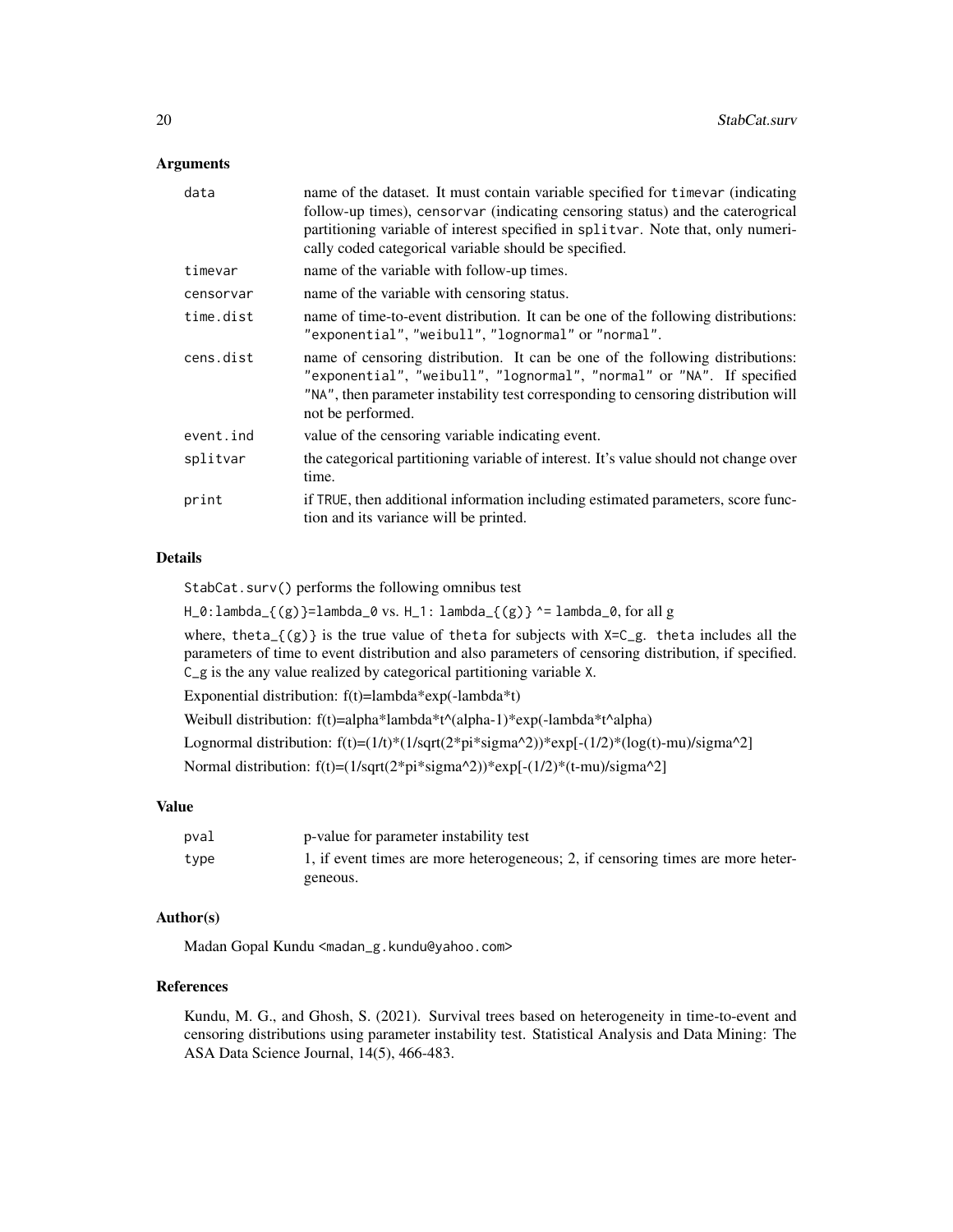#### <span id="page-20-0"></span>StabCont 21

# See Also

[StabCont.surv](#page-21-1), [SurvCART](#page-32-1), [plot](#page-8-1), [text](#page-35-1)

# Examples

```
#--- time-to-event distribution: exponential, censoring distribution: None
out1<- StabCat.surv(data=lung, timevar="time", censorvar="status", splitvar="sex", event.ind=2)
out1$pval
```

```
#--- time-to-event distribution: weibull, censoring distribution: None
StabCat.surv(data=lung, timevar="time", censorvar="status", splitvar="sex",
             time.dist="weibull", event.ind=2)
```

```
#--- time-to-event distribution: weibull, censoring distribution: exponential
StabCat.surv(data=lung, timevar="time", censorvar="status", splitvar="sex",
            time.dist="weibull", cens.dist="exponential", event.ind=2)
```
<span id="page-20-1"></span>StabCont *parameter stability test for continuous partitioning variable*

#### Description

Performs parameter stability test (Kundu and Harezlak, 2019) with continuous partitioning variable to determine whether the parameters of linear mixed effects model remains same across all distinct values of given continuous partitioning variable.

#### Usage

StabCont(data, patid, fixed, splitvar)

### Arguments

| data     | name of the dataset. It must contain variable specified for patid (indicating<br>subject id) and all the variables specified in the formula and the StabCont(data,<br>fixed, splitvar) partitioning variable of interest specified in splitvar.                                                                                                                                 |
|----------|---------------------------------------------------------------------------------------------------------------------------------------------------------------------------------------------------------------------------------------------------------------------------------------------------------------------------------------------------------------------------------|
| patid    | name of the subject id variable.                                                                                                                                                                                                                                                                                                                                                |
| fixed    | a two-sided linear formula object describing the fixed-effects part of the model,<br>with the response on the left of a $\sim$ operator and the terms, separated by + oper-<br>ators, on the right. Model with $-1$ to the end of right side indicates no intercept.<br>For model with no fixed effect beyond intercept, please specify only 1 right to<br>the $\sim$ operator. |
| splitvar | the continuous partitioning variable of interest. It's value should not change over<br>time.                                                                                                                                                                                                                                                                                    |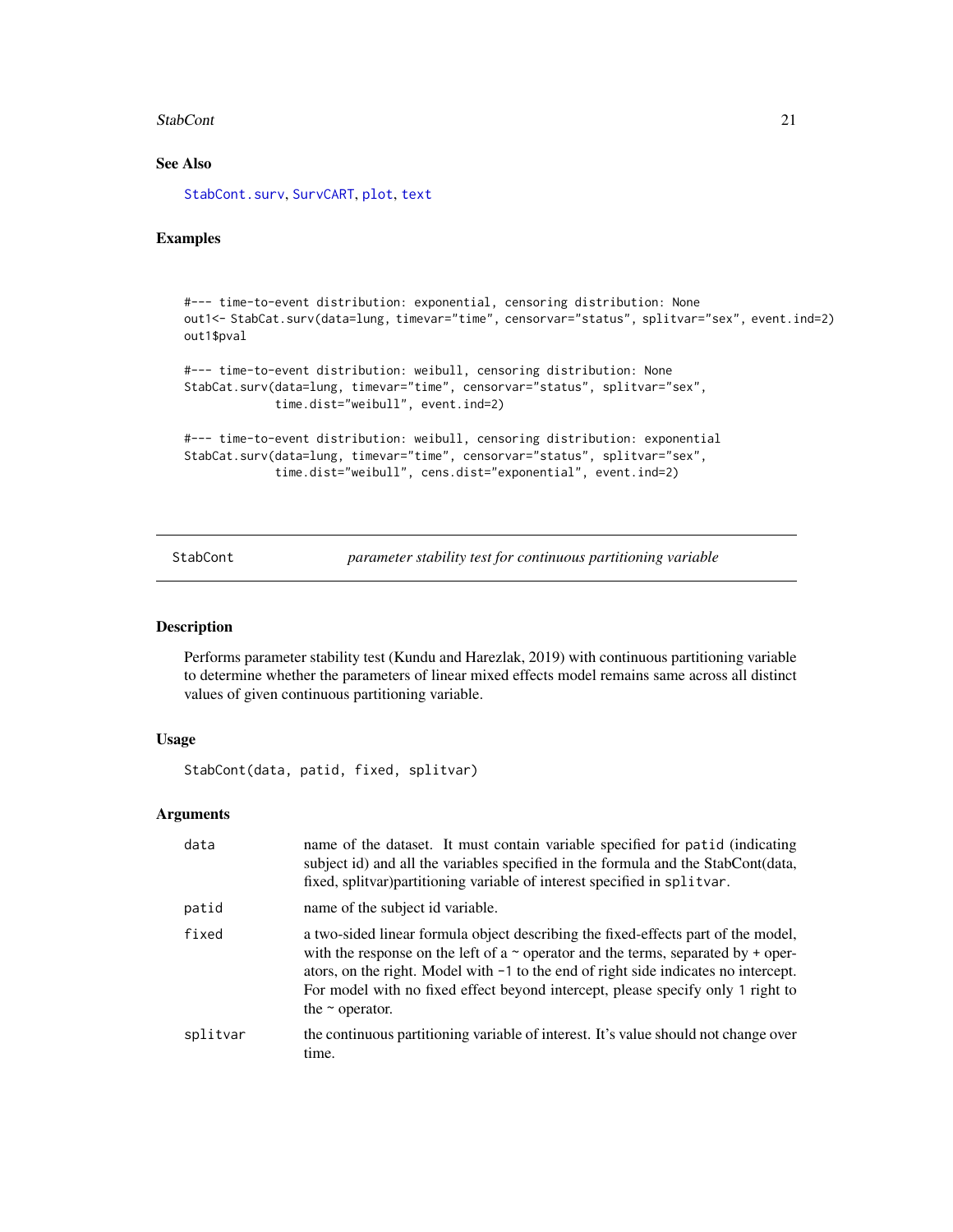#### <span id="page-21-0"></span>Details

The continuous partitioning variable of interest. It's value should not change over time.

$$
Y_i(t) = W_i(t) \text{ } \text{ } t \text{ } \text{ } t + \text{ } \text{ } e \text{ } \text{ } \text{ } p \text{ } \text{ } \text{ } \text{ } i \text{ } \text{ } t
$$

where  $W_i(t)$  is the design matrix, theta is the parameter associated with  $W_i(t)$  and  $b_i$  is the random intercept. Also,  $epsilon_{it} N(0, sigma^2)$  and  $b_i N(0, sigma_u^2)$ . Let X be the baseline continuous partitioning variable of interest. StabCont() performs the following omnibus test

 $H_0: theta_{(g)} = theta_0$  vs.  $H_1: theta_{(g)}^- theta_0$ , for all g

where, theta<sub>(g)</sub> is the true value of theta for subjects with  $X = C_g$  where  $C_g$  is the any value realized by X.

#### Value

p It returns the p-value for parameter instability test

#### Author(s)

Madan Gopal Kundu <madan\_g.kundu@yahoo.com>

#### References

Kundu, M. G., and Harezlak, J. (2019). Regression trees for longitudinal data with baseline covariates. Biostatistics & Epidemiology, 3(1):1-22.

#### See Also

[StabCont](#page-20-1), [LongCART](#page-4-1), [plot](#page-8-1), [text](#page-35-1)

#### Examples

```
#--- Get the data
data(ACTG175)
#--- Run StabCont()
out<- StabCont(data=ACTG175, patid="pidnum", fixed=cd4~time, splitvar="age")
out$pval
```
<span id="page-21-1"></span>StabCont.surv *parameter stability test for continuous partitioning variable*

#### **Description**

Performs parameter stability test (Kundu, 2020) with continuous partitioning variable to determine whether the parameters of exponential time-to-event distribution and exponential censoring distribution remain same across all distinct values of given continupus partitioning variable.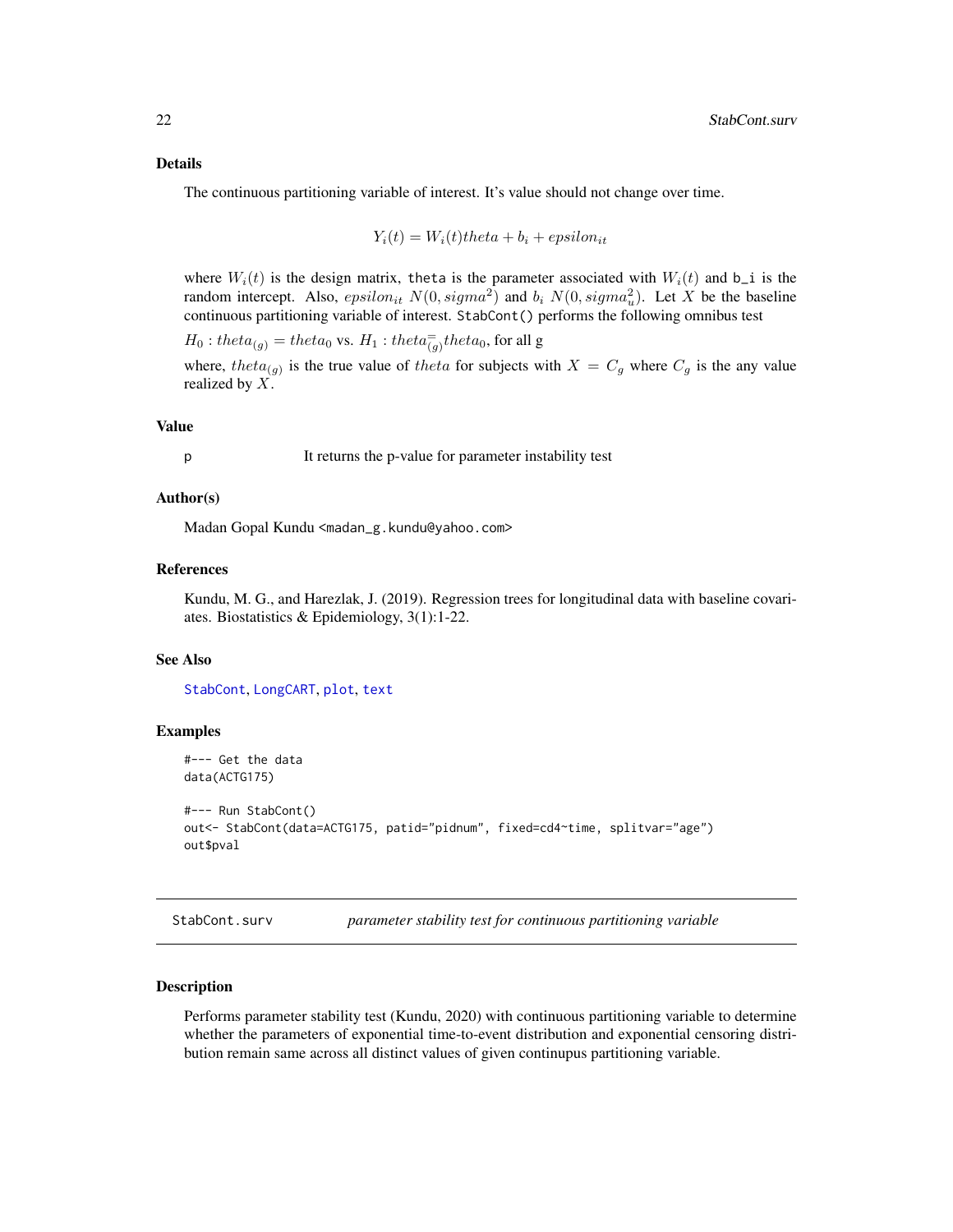#### StabCont.surv 23

# Usage

```
StabCont.surv(data, timevar, censorvar, splitvar,
             time.dist="exponential", cens.dist="NA", event.ind=1, print=FALSE)
```
#### Arguments

| data      | name of the dataset. It must contain variable specified for timevar (indicating<br>follow-up times), censorvar (indicating censoring status) and the caterogrical<br>partitioning variable of interest specified in splitvar. Note that, only numeri-<br>cally coded categorical variable should be specified. |
|-----------|----------------------------------------------------------------------------------------------------------------------------------------------------------------------------------------------------------------------------------------------------------------------------------------------------------------|
| timevar   | name of the variable with follow-up times.                                                                                                                                                                                                                                                                     |
| censorvar | name of the variable with censoring status.                                                                                                                                                                                                                                                                    |
| time.dist | name of time-to-event distribution. It can be one of the following distributions:<br>"exponential", "weibull", "lognormal" or "normal".                                                                                                                                                                        |
| cens.dist | name of censoring distribution. It can be one of the following distributions:<br>"exponential", "weibull", "lognormal", "normal" or "NA". If specified<br>"NA", then parameter instability test corresponding to censoring distribution will<br>not be performed.                                              |
| event.ind | value of the censoring variable indicating event.                                                                                                                                                                                                                                                              |
| splitvar  | the continuous partitioning variable of interest.                                                                                                                                                                                                                                                              |
| print     | if TRUE, then additional information including estimated parameters, score func-<br>tion and its variance will be printed.                                                                                                                                                                                     |

# Details

StabCont.surv() performs the following omnibus test

H\_0:theta\_{(g)}=theta\_0 vs. H\_1: theta\_{(g)} ^= theta\_0, for all g

where, theta<sub>-</sub> $\{(g)\}\$ is the true value of theta for subjects with X=C<sub>-</sub>g. theta includes all the parameters of time to event distribution and also parameters of censoring distribution, if specified. C\_g is the any value realized by continuous partitioning variable X.

Exponential distribution: f(t)=lambda\*exp(-lambda\*t)

Weibull distribution: f(t)=alpha\*lambda\*t^(alpha-1)\*exp(-lambda\*t^alpha)

Lognormal distribution:  $f(t)=(1/t)*(1/sqrt(2*pi*sigma^2))*exp[-(1/2)*(log(t)-mu)/sigma^2]$ 

Normal distribution: f(t)=(1/sqrt(2\*pi\*sigma^2))\*exp[-(1/2)\*(t-mu)/sigma^2]

### Value

| pval | p-value for parameter instability test                                          |
|------|---------------------------------------------------------------------------------|
| type | 1, if event times are more heterogeneous; 2, if censoring times are more heter- |
|      | geneous.                                                                        |

### Author(s)

Madan Gopal Kundu <madan\_g.kundu@yahoo.com>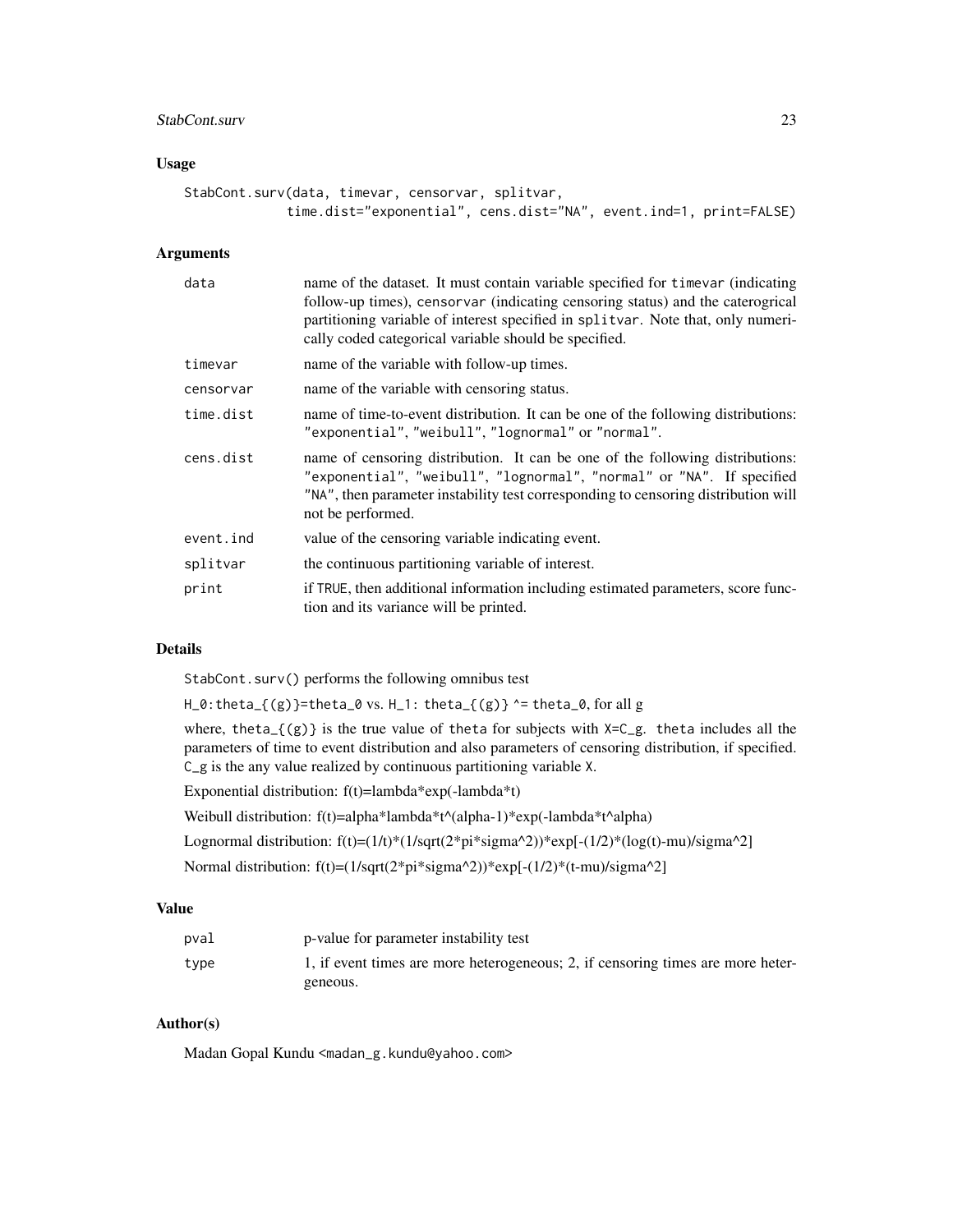#### <span id="page-23-0"></span>References

Kundu, M. G., and Ghosh, S. (2021). Survival trees based on heterogeneity in time-to-event and censoring distributions using parameter instability test. Statistical Analysis and Data Mining: The ASA Data Science Journal, 14(5), 466-483.

#### See Also

[StabCont.surv](#page-21-1), [SurvCART](#page-32-1), [plot](#page-8-1), [text](#page-35-1)

#### Examples

```
#--- time-to-event distribution: exponential, censoring distribution: None
out1<- StabCont.surv(data=lung, timevar="time", censorvar="status", splitvar="age", event.ind=2)
out1$pval
#--- time-to-event distribution: weibull, censoring distribution: None
StabCont.surv(data=lung, timevar="time", censorvar="status", splitvar="age",
              time.dist="weibull", event.ind=2)
```

```
#--- time-to-event distribution: weibull, censoring distribution: exponential
StabCont.surv(data=lung, timevar="time", censorvar="status", splitvar="age",
              time.dist="weibull", cens.dist="exponential", event.ind=2)
```
<span id="page-23-1"></span>

| succ | ıa |
|------|----|
|      |    |

Conditional power and predictive power of success based on interim *results using normal-normal approximation*

#### Description

This function can be used to determine conditional power and predictive power for trial success and clinical success based on the interim results and prior distribution for each of continuous, binary and time-to-event endpoints. The calculation is carried out assuming normal distribution for estimated parameter and normal prior distribution.

#### Usage

```
succ_ia(type, nsamples, null.value = NULL, alternative = NULL,
       N = NULL, n = NULL, D = NULL, d = NULL, a = 1,
       meandiff.ia = NULL, mean.ia = NULL,
       propdiff.ia = NULL, prop.ia = NULL, hr.ia = NULL,
       stderr.ia = NULL, sd.ia = NULL,
       succ.crit = "trial", Z.crit.final = 1.96,
       alpha.final = 0.025, clin.succ.threshold = NULL,
       meandiff.exp = NULL, mean.exp = NULL,
       propdiff.exp = NULL, prop.exp = NULL, hr.exp = NULL,
       meandiff.prior = NULL, mean.prior = NULL, sd.prior = NULL,
      propdiff.prior = NULL, prop.prior = NULL, hr.prior = NULL, D.prior = NULL)
```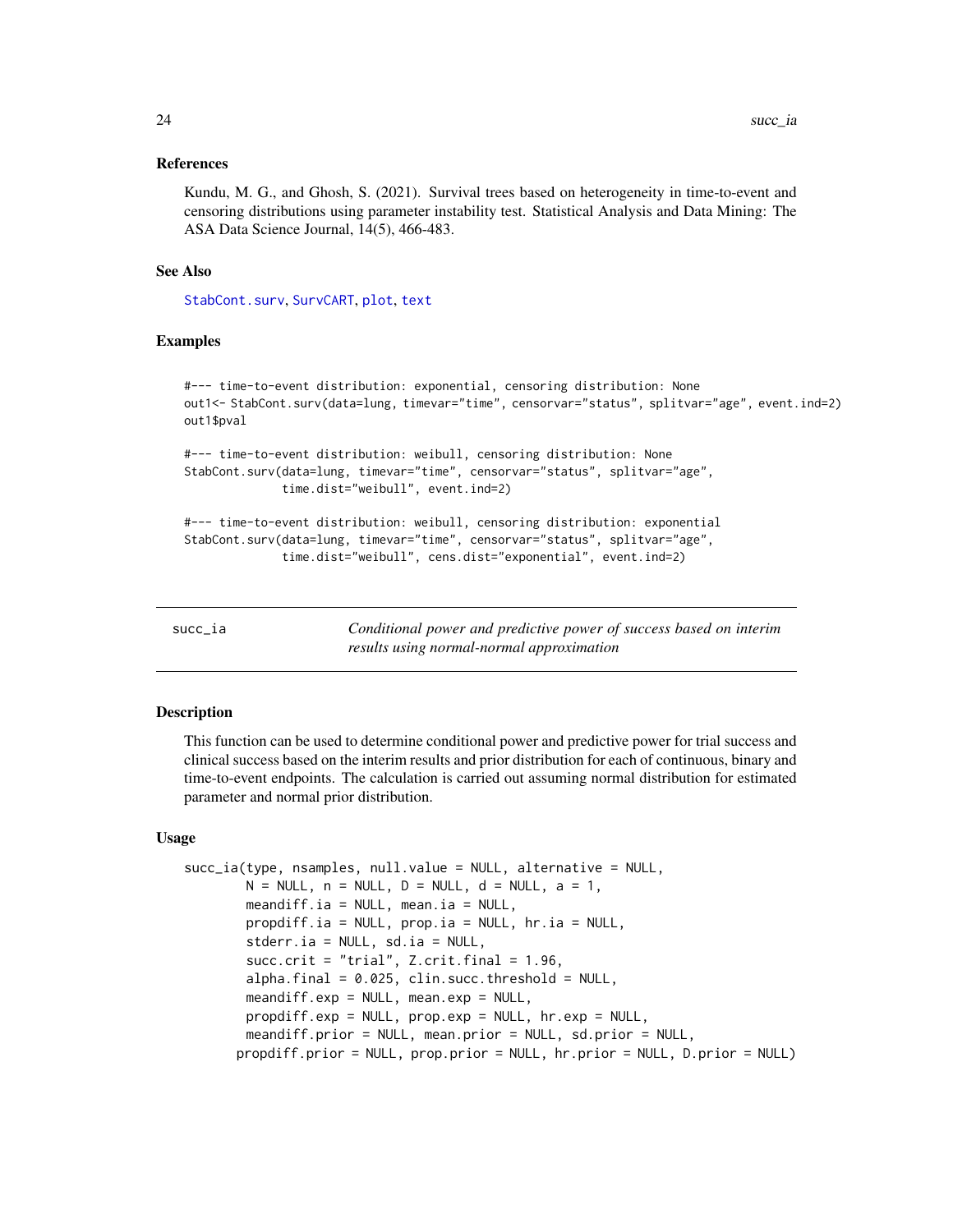#### succ\_ia 25

# Arguments

| type         | Type of the endpoint. It could be cont for continuous, bin for binary and surv<br>for survival endpoint.                                                                                                                                                                                                                                                                 |
|--------------|--------------------------------------------------------------------------------------------------------------------------------------------------------------------------------------------------------------------------------------------------------------------------------------------------------------------------------------------------------------------------|
| nsamples     | Number of samples. For continuous and binary case, it can be 1 or 2. For<br>survival endpoint, it can be only 2.                                                                                                                                                                                                                                                         |
| null.value   | The specified value under null hypothesis. Default is 0 for continuous and bino-<br>mial case and 1 for survival case.                                                                                                                                                                                                                                                   |
| alternative  | Direction of alternate hypothesis. Can be "greater" or "less". Default is "less"<br>for test of HR and "greater" otherwise.                                                                                                                                                                                                                                              |
| N            | Total sample size at final analysis. Cannot be missing for continuous and binary<br>endpoint.                                                                                                                                                                                                                                                                            |
| n            | Total sample size at interim analysis. Cannot be missing for continuous and<br>binary endpoint.                                                                                                                                                                                                                                                                          |
| D            | Total number of events at final analysis. Cannot be missing for survival end-<br>point.                                                                                                                                                                                                                                                                                  |
| d            | Total number of events at interim analysis. Cannot be missing for survival end-<br>point.                                                                                                                                                                                                                                                                                |
| a            | Allocation ratio in two sample case.                                                                                                                                                                                                                                                                                                                                     |
| meandiff.ia  | Estimated mean difference at interim analysis. Mandatory for continuous two<br>sample case.                                                                                                                                                                                                                                                                              |
| mean.ia      | Estimated mean value at interim analysis. Mandatory for continuous single sam-<br>ple case                                                                                                                                                                                                                                                                               |
| propdiff.ia  | Estimated difference in proportion at interim analysis. Mandatory for binary<br>two sample case                                                                                                                                                                                                                                                                          |
| prop.ia      | Estimated proportion at interim analysis. Mandatory for binary single sample<br>case                                                                                                                                                                                                                                                                                     |
| hr.ia        | Estimate hazards ratio (HR) at interim analysis. Mandatory for continuous sin-<br>gle sample case                                                                                                                                                                                                                                                                        |
| stderr.ia    | Standard error (SE) of estimated mean difference (in one-sample continuous<br>case) or estimated mean (in two-sample continuous case) or estimated difference<br>in proportion (in two-sample binary case) at interim analysis. For continuous<br>case, if not specified, then the function attempts to estimate SE from sd.ia.<br>Mandatory for two-sample binary case. |
| sd.ia        | Standard deviation of estimated mean difference (in one-sample continuous case)<br>or estimated mean (in two-sample continuous case) at interim analysis. If stderr.ia<br>is specified, then the value of sd. ia is ignored. If codestdernia is not specified,<br>then mandatory for continuous case.                                                                    |
| succ.crit    | Specify "trial" for trial success (i.e., null hypothesis is rejected at final analy-<br>sis) or "clinical" for clinical success (i.e., estimated value at the final analysis is<br>greater than clinically meaningful value as specified under clin. succ. threshold.)                                                                                                   |
| Z.crit.final | The rejection boundary at final analysis in Z-value scale. Either alpha.final<br>or Z.crit.final must be specified when determining trial success.                                                                                                                                                                                                                       |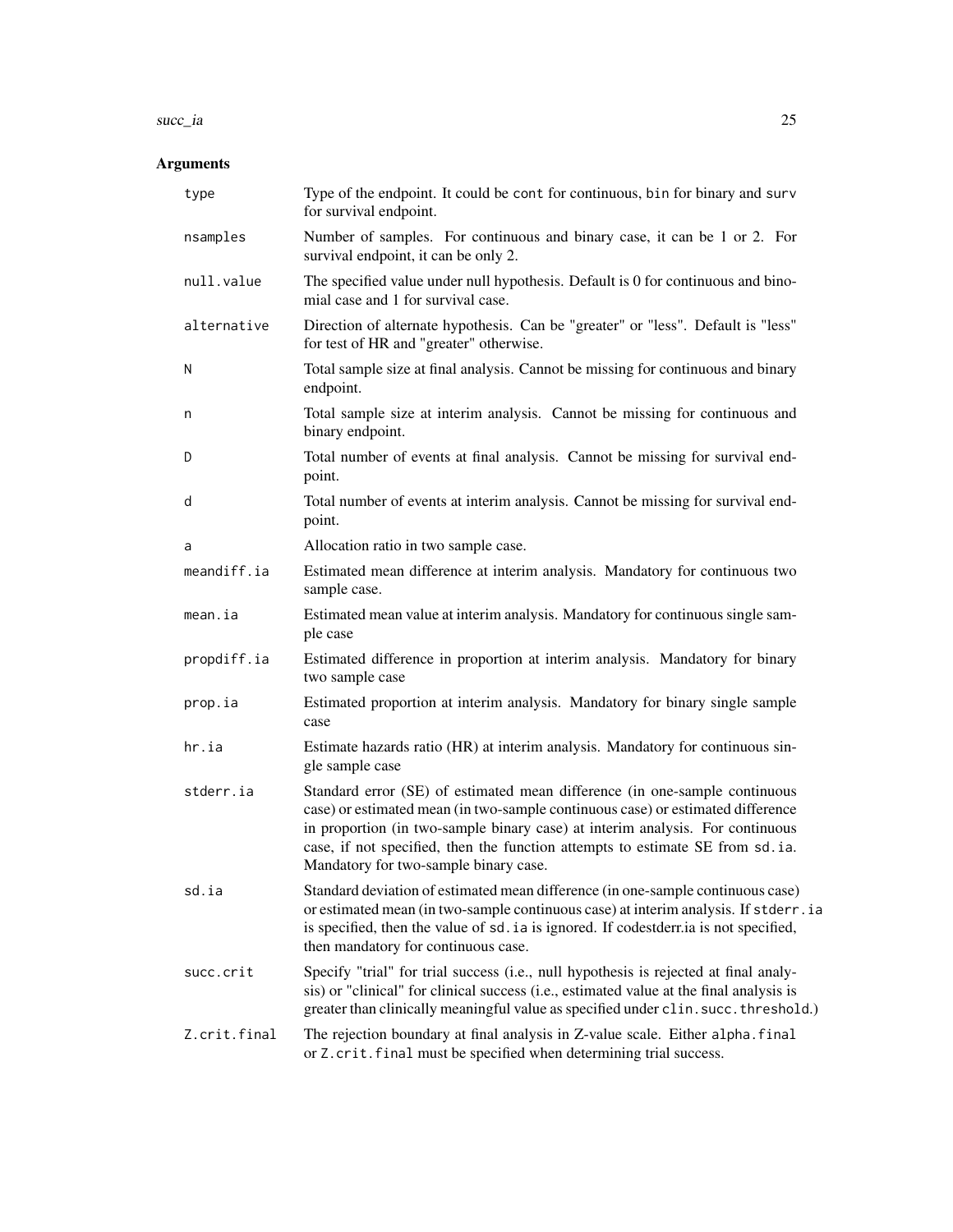| alpha.final         | The rejection boundary at final analysis in alpha $(1$ -sided) scale $(e.g., 0.025)$ .<br>Either alpha. final or Z. crit. final must be specified when determining trial<br>success.                                                                         |
|---------------------|--------------------------------------------------------------------------------------------------------------------------------------------------------------------------------------------------------------------------------------------------------------|
| clin.succ.threshold |                                                                                                                                                                                                                                                              |
|                     | Clinically meaningful value. Required when succ.crit="clinical".                                                                                                                                                                                             |
| meandiff.exp        | Expected mean difference in post interim data. Relevant for two-sample contin-<br>uous case.                                                                                                                                                                 |
| mean.exp            | Expected mean in post interim data. Relevant for one-sample continuous case.                                                                                                                                                                                 |
| propdiff.exp        | Expected difference in proportion in post interim data. Relevant for two-sample<br>binary case.                                                                                                                                                              |
| prop.exp            | Expected proportion in post interim data. Relevant for one-sample binary case.                                                                                                                                                                               |
| hr.exp              | Expected hazards ratio (HR) in post interim data. Relevant for two-sample sur-<br>vival case.                                                                                                                                                                |
| meandiff.prior      | Mean value of prior distribution for mean difference. Relevant for two-sample<br>continuous case.                                                                                                                                                            |
| mean.prior          | Mean value of prior distribution for mean. Relevant for one-sample continuous<br>case.                                                                                                                                                                       |
| sd.prior            | Standard deviation of prior distribution for mean difference (2-sample continu-<br>ous case) or mean (1-sample continuous case) or prop (2-sample binary case) or<br>difference of proportion (1-sample binary case) or log(HR) (2 sample survival<br>case). |
| propdiff.prior      | Mean value of prior distribution for difference in proportion. Relevant for two-<br>sample binomial case.                                                                                                                                                    |
| prop.prior          | Mean value of prior distribution for proportion. Relevant for one-sample bino-<br>mial case.                                                                                                                                                                 |
| hr.prior            | Mean value of prior distribution for hazards ratio (HR). Relevant for two-sample<br>survival case.                                                                                                                                                           |
| D.prior             | Ignored if sd. prior is specified. If sd. prior is not specified then sd. prior is<br>determined as 2/D. prior. Relevant for two-sample survival case.                                                                                                       |

#### Details

This function can be used to determine Conditional power (CP) and Predictive power or predictive probability of success (PPoS) based on the interim results for each of continuous (one-sample or two-samples), binary (one-sample or two-samples) and time-to-event endpoints (two-samples). The PPoS can be based on interim results only or using both prior information and interim results. The calculation of CP and PPoS are carried out assuming normal distribution for estimated parameter and normal prior distribution. This function can be used to determine clinical success (succ.crit="clinical") and trial success (succ.crit="trial"). For clinical success, clin.succ.threshold must be specified. For trial success, Z.crit.final or alpha.final must be specified.

In order to calculate CP and PPoS, succ.ia() should be invoked in the following form:

Continuous-two sample case (trial success):

succ.ia(type="cont", nsamples=2, null.value=, alternative=, N=, n=, a, meandiff.ia, stderr.ia=, succ.crit="trial", Z.crit.final=)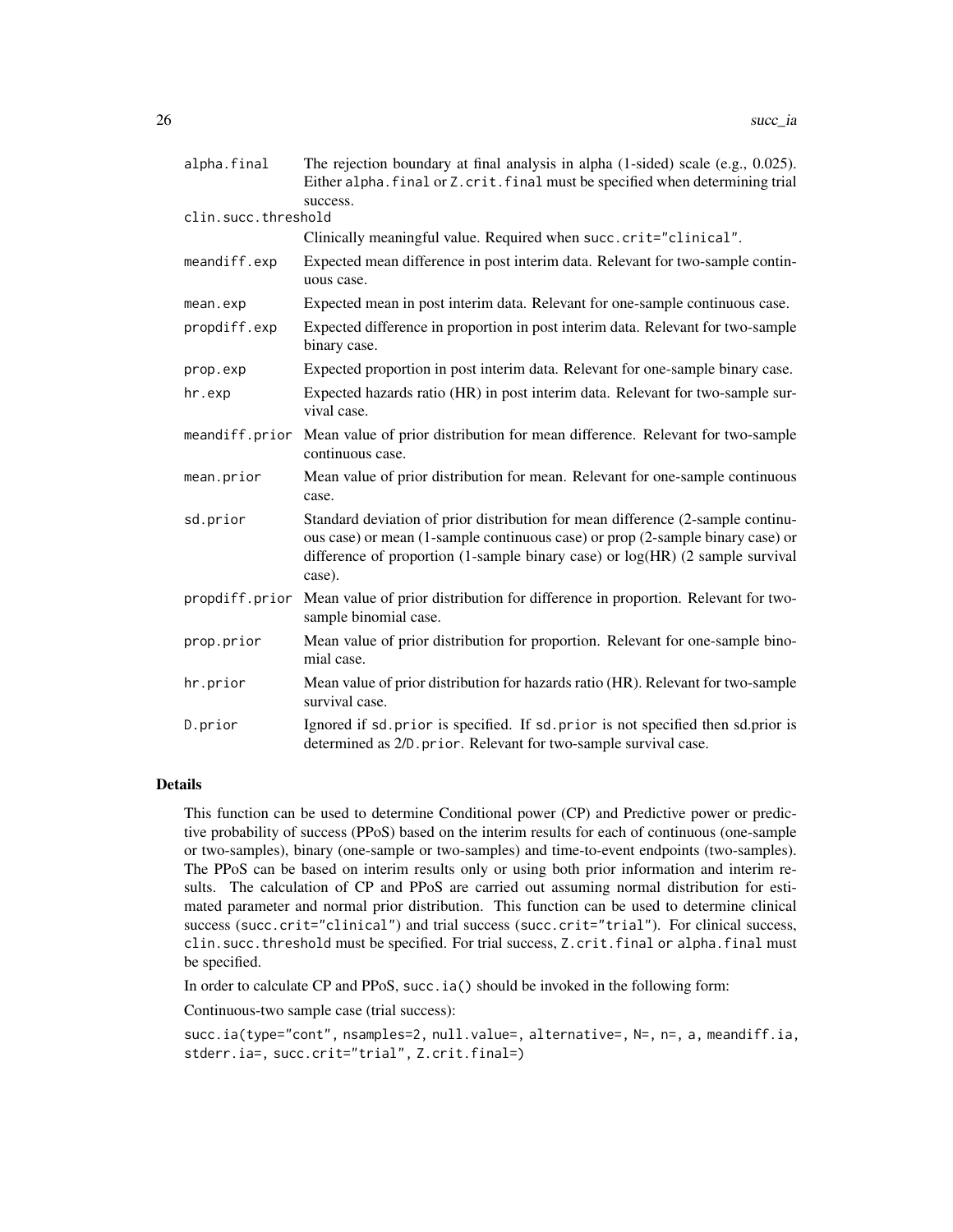succ\_ia 27

Continuous-two sample case (clinical success):

succ.ia(type="cont", nsamples=2, null.value=, alternative=, N=, n=, a, meandiff.ia, stderr.ia=, succ.crit="clinical", clin.succ.threshold=)

Continuous-one sample case (trial success):

succ.ia(type="cont", nsamples=1, null.value=, alternative=, N=, n=, mean.ia, stderr.ia=, succ.crit="trial", Z.crit.final=)

Continuous-one sample case (clinical success):

succ.ia(type="cont", nsamples=1, null.value=, alternative=, N=, n=, mean.ia, stderr.ia=, succ.crit="clinical", clin.succ.threshold=)

Binary-two sample case (trial success):

succ.ia(type="bin", nsamples=2, null.value=, alternative=, N=, n=, a, propdiff.ia, stderr.ia=, succ.crit="trial", Z.crit.final=)

Binary-two sample case (clinical success):

succ.ia(type="bin", nsamples=2, null.value=, alternative=, N=, n=, a, propdiff.ia, stderr.ia=, succ.crit="clinical", clin.succ.threshold=)

Binary-one sample case (trial success):

succ.ia(type="bin", nsamples=1, null.value=, alternative=, N=, n=, prop.ia, succ.crit="trial", Z.crit.final=)

Binary-one sample case (clinical success):

succ.ia(type="bin", nsamples=1, null.value=, alternative=, N=, n=, prop.ia, succ.crit="clinical", clin.succ.threshold=)

Survival-two sample case (trial success):

succ.ia(type="surv", nsamples=2, null.value=, alternative=, D=, d=, a, hr.ia, succ.crit="trial", Z.crit.final=)

Survival-two sample case (clinical success):

succ.ia(type="surv", nsamples=2, null.value=, alternative=, D=, d=, a, hr.ia, succ.crit="clinical", clin.succ.threshold=)

The conditional power is calculated assuming interim trend for post-interim data. If meandiff.exp (for continuous 2-samples case), mean.exp (for continuous 1-sample case), propdiff.exp (for binomial 2-samples case), prop.exp (for binomial 1-sample case), or hr.exp (for survival 2-samples case) is specified, then conditional power would be calculated using these specified value as well.

The Predictive power or Predictive probability of success (PPoS) is calculated based interim results. On top of this, it can also incorporate prior information. The prior information can be specified as follows: If meandiff.prior, sd.prior for continuous 2-samples case, mean.prior, sd.prior for continuous 1-sample case, propdiff.prior, sd.prior for binomial 2-samples case, prop.prior, sd.prior for binomial 1-sample case, and hr.exp, sd.prior (or, hr.exp, D.prior) for survival 2-samples case.

### Author(s)

Madan Gopal Kundu <madan\_g.kundu@yahoo.com>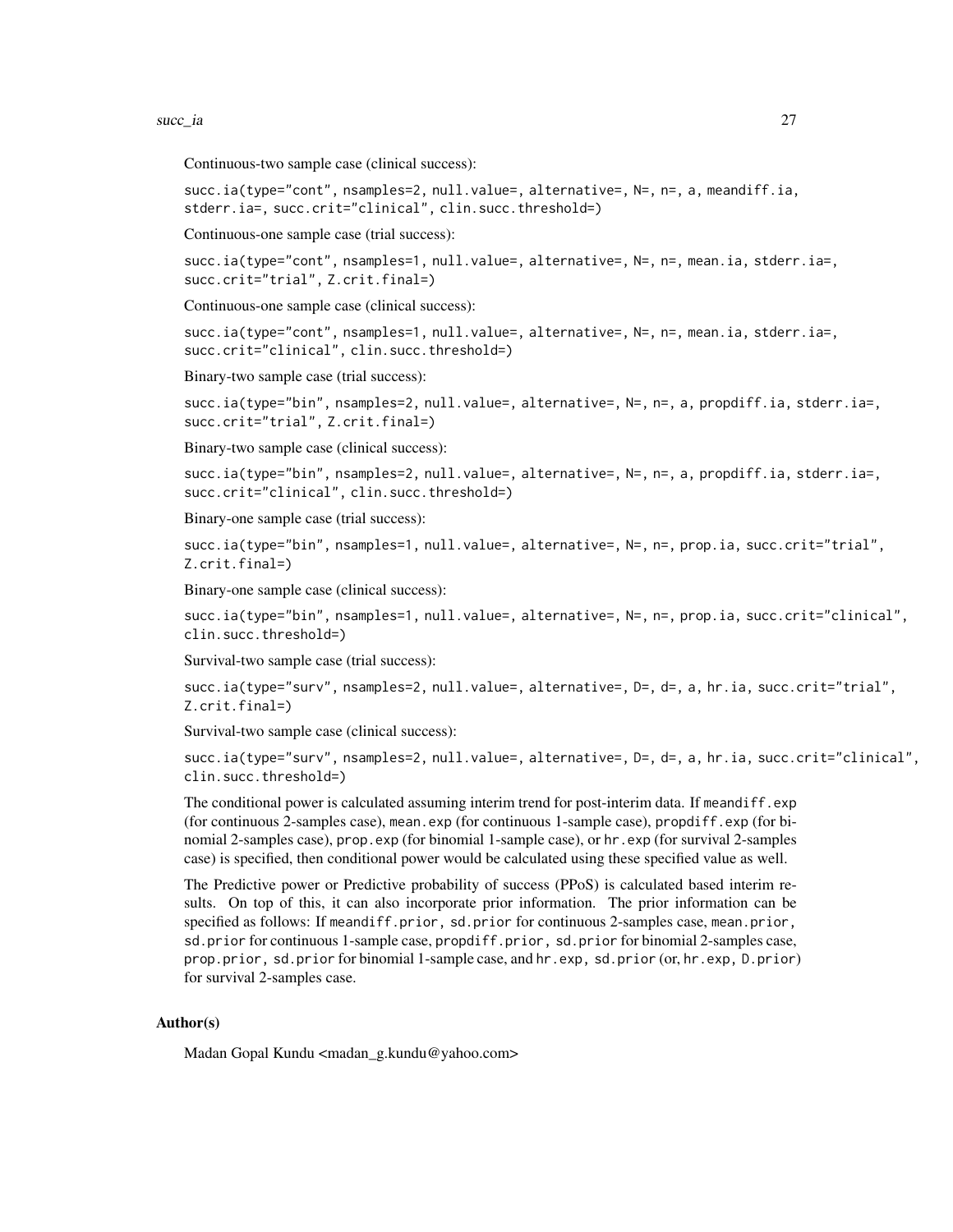#### <span id="page-27-0"></span>References

Kundu, M. G., Samanta, S., and Mondal, S. (2021). An introduction to the determination of the probability of a successful trial: Frequentist and Bayesian approaches. arXiv preprint arXiv:2102.13550.

#### See Also

[succ\\_ia\\_betabinom\\_one](#page-28-1), [succ\\_ia\\_betabinom\\_two](#page-30-1), [PoS](#page-10-1)

#### Examples

```
#--- Lan et al. (2009), see #6. Example, outcome: Matching
succ_ia(type="cont", nsamples=1, null.value=0, alternative="greater",
       N=225, n=45,
       mean.ia=0, stderr.ia=1,
       succ.crit="trial", Z.crit.final=1.96)
#--- Dallow et al. (2011), see Figure 1. Example, outcome: Matching
succ_ia(type="cont", nsamples=1, null.value=0, alternative="greater",
       N=100, n=50,
       mean.ia=1.364, stderr.ia=1,
       succ.crit="trial", Z.crit.final=1.64)
#--- Example 1 in the paper (Continuous endpoint)
succ_ia(type="cont", nsamples=2, null.value=-0.05, alternative="greater",
       N=1552, n=776, a=1,
       meandiff.ia=-0.025, sd.ia=0.16,
       succ.crit="trial", Z.crit.final=1.97,
       meandiff.exp=-0.030,
       meandiff.prior=0, sd.prior=0.02)
#--- Example 2 in the paper (Binary endpoint)
p1<- 0.379; p2<- 0.222
n1<- 105; n2<- 53
#-- Trial success
succ_ia(type="bin", nsamples=2, null.value=0, alternative="greater",
       N=210, n=158, a=2,
       propdiff.ia=p1-p2,
       stderr.ia=sqrt(p1*(1-p1)/n1 + p2*(1-p2)/n2),
       succ.crit="trial", Z.crit.final=2.012,
       propdiff.exp=0.20,
       propdiff.prior=0.20, sd.prior=sqrt(0.06))
#-- Clinical success
succ_ia(type="bin", nsamples=2, null.value=0, alternative="greater",
       N=210, n=158, a=2,
       propdiff.ia=p1-p2,
       stderr.ia=sqrt(p1*(1-p1)/n1 + p2*(1-p2)/n2),
       succ.crit="clinical", clin.succ.threshold=0.15,
       propdiff.exp=0.20,
       propdiff.prior=0.20, sd.prior=sqrt(0.06))
```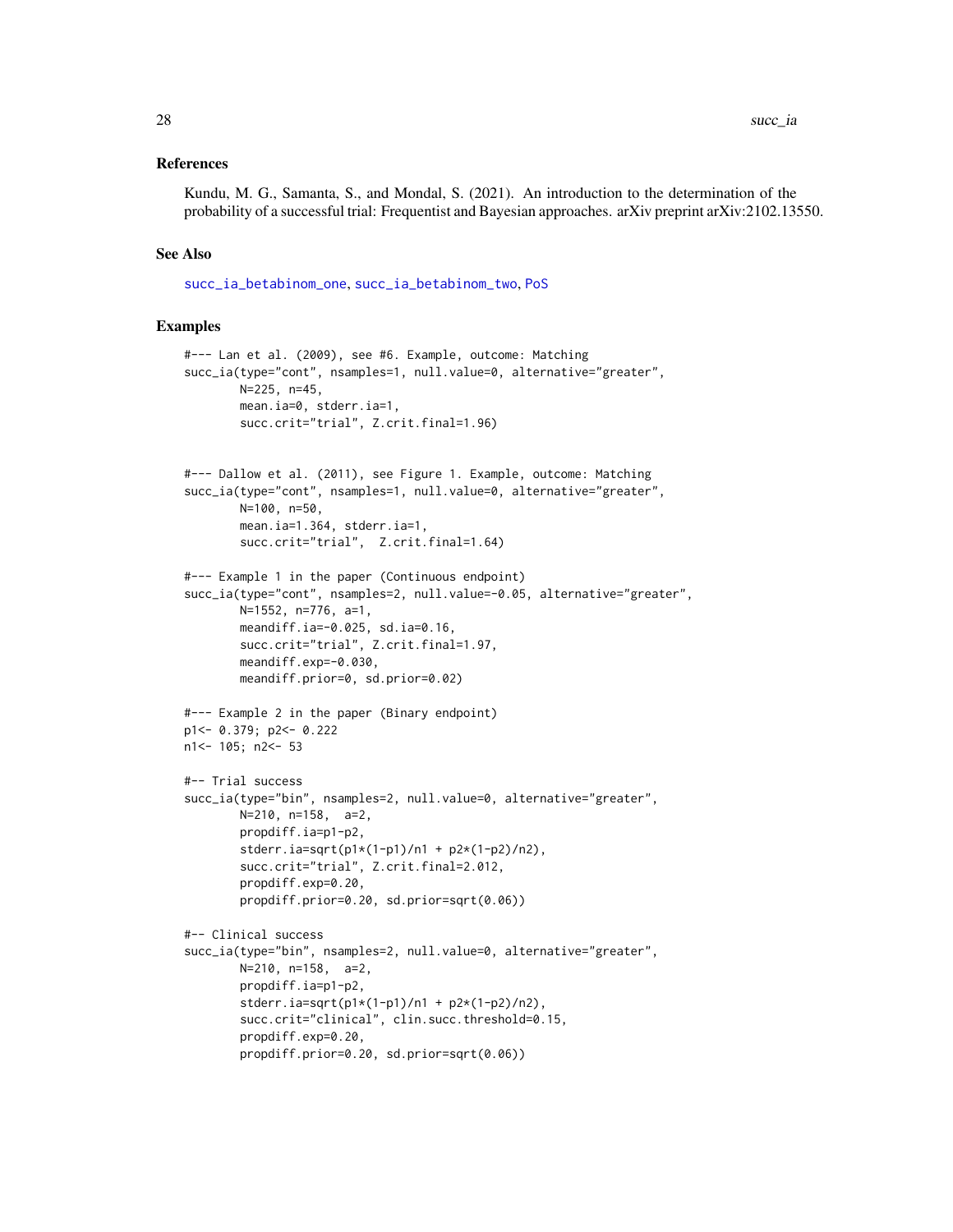```
#--- Example 3 in the paper (Survival endpoint)
#--- Trial success
succ_ia(type="surv", nsamples=2, null.value=1, alternative="less",
       D=441, d=346, a=1,
       hr.ia=0.82,
       succ.crit="trial", Z.crit.final=2.012,
       hr.exp=0.75,
       hr.prior=0.71, D.prior=133)
#--- clinical success
succ_ia(type="surv", nsamples=2, null.value=1, alternative="less",
       D=441, d=346, a=1,
       hr.ia=0.82,
       succ.crit="clinical", clin.succ.threshold=0.80,
       hr.exp=0.75,
       hr.prior=0.71, D.prior=133)
```
<span id="page-28-1"></span>succ\_ia\_betabinom\_one *Determines predictive power of success based on interim results and beta prior for one-sample binary data*

# Description

This function can be used to determine predictive power for trial success and clinical success based on the interim results and beta prior distribution for test of population proportion.

# Usage

```
succ_ia_betabinom_one(N, n, x,
                      null.value = 0, alternative = "greater",
                      test="z", correct=TRUE,
                      succ.crit = "trial", Z.crit.final = 1.96,
                      alpha.final = 0.025, clin.succ.threshold = NULL,
                      a = 1, b = 1)
```
# Arguments

| N            | Sample size at final analysis. Cannot be missing.                                         |
|--------------|-------------------------------------------------------------------------------------------|
| n            | Sample size at interim analysis. Cannot be missing.                                       |
| $\mathsf{x}$ | Number of observed response at interim analysis. Cannot be missing.                       |
| null.value   | The specified value under null hypothesis. Default is 0.                                  |
| alternative  | Direction of alternate hypothesis. Can be "greater" or "less".                            |
| test         | Statistical test. Default is "z" for Z test. For Exact binomial test, specify<br>"exact". |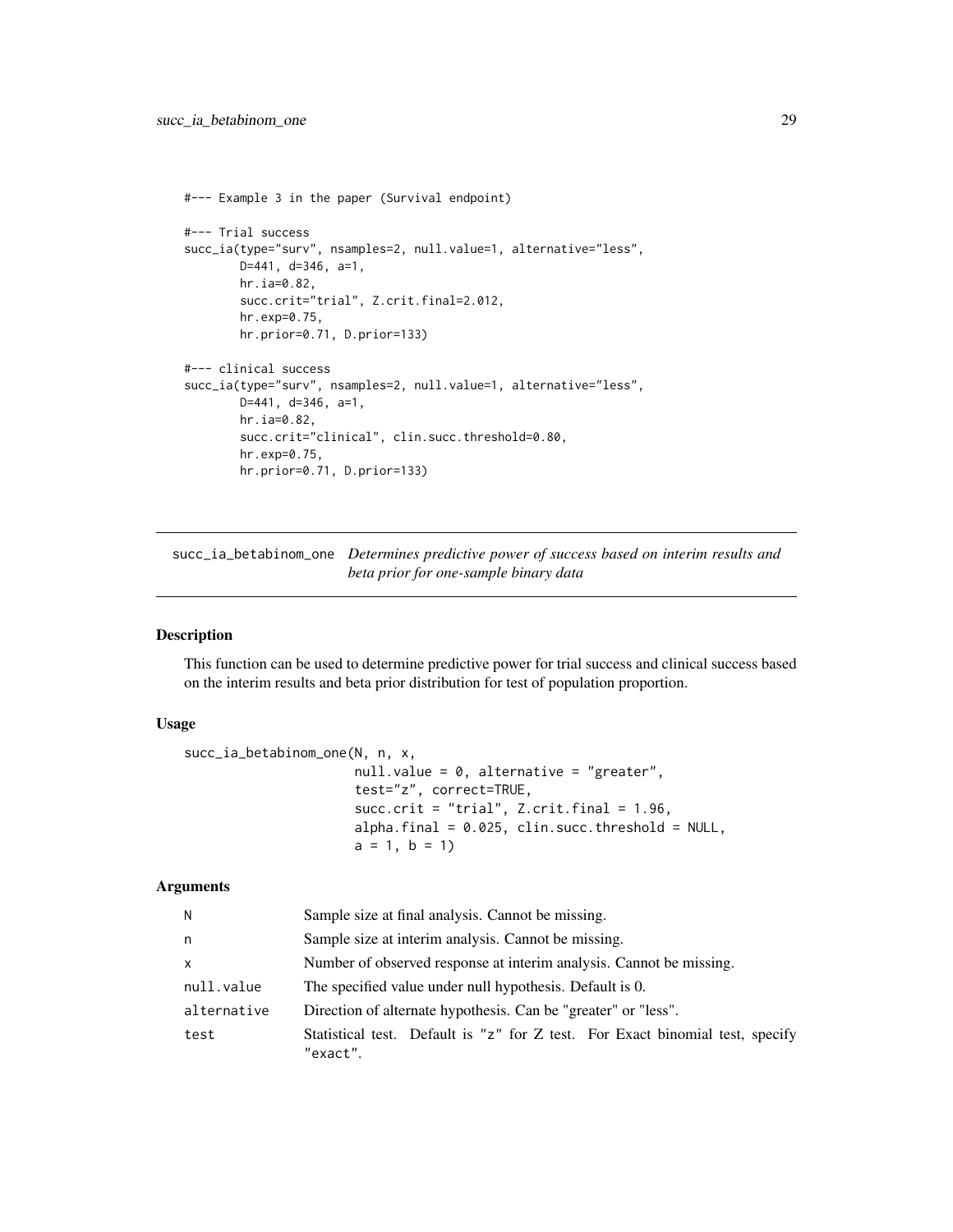<span id="page-29-0"></span>

| correct             | A logical indicating whether Yates' continuity correction should be applied where<br>possible. Applies to approximate Z-test only.                                                                                                                                     |
|---------------------|------------------------------------------------------------------------------------------------------------------------------------------------------------------------------------------------------------------------------------------------------------------------|
| succ.crit           | Specify "trial" for trial success (i.e., null hypothesis is rejected at final analy-<br>sis) or "clinical" for clinical success (i.e., estimated value at the final analysis is<br>greater than clinically meaningful value as specified under clin. succ. threshold.) |
| Z.crit.final        | The rejection boundary at final analysis in Z-value scale. Either alpha. final<br>or Z. crit. final must be specified when determining trial success.                                                                                                                  |
| alpha.final         | The rejection boundary at final analysis in alpha $(1\text{-sided})$ scale (e.g., 0.025).<br>Either alpha. final or Z. crit. final must be specified when determining trial<br>success.                                                                                |
| clin.succ.threshold |                                                                                                                                                                                                                                                                        |
|                     | Clinically meaningful value. Required when succ.crit="clinical".                                                                                                                                                                                                       |
| a                   | Value of a corresponding to $Beta(a, b)$ prior for proportion.                                                                                                                                                                                                         |
| $\mathbf b$         | Value of b corresponding to $Beta(a, b)$ prior for proportion.                                                                                                                                                                                                         |

# Details

This function can be used to determine Predictive power or predictive probability of success (PPoS) based on the interim results for testing of population proportion. The calculation of PoS is carried out assuming beta prior distributions for proportion. This function can be used to determine clinical success (succ.crit="clinical") and trial success (succ.crit="trial"). For clinical success, clin.succ.threshold must be specified. For trial success, Z.crit.final or alpha.final must be specified.

# Author(s)

Madan Gopal Kundu <madan\_g.kundu@yahoo.com>

#### References

Kundu, M. G., Samanta, S., and Mondal, S. (2021). An introduction to the determination of the probability of a successful trial: Frequentist and Bayesian approaches. arXiv preprint arXiv:2102.13550.

#### See Also

[succ\\_ia\\_betabinom\\_two](#page-30-1), [succ\\_ia](#page-23-1), [PoS](#page-10-1)

#### Examples

```
succ_ia_betabinom_one( N=40, n=30, x=25,
       null.value=0.6, alternative="greater",
       succ.crit = "trial", alpha.final = 0.016,
       a = 1, b=1)succ_ia_betabinom_one( N=40, n=30, x=25,
       null.value=0.6, alternative="greater", test="exact",
       succ.crit = "trial", alpha.final = 0.016,
       a = 1, b=1)
```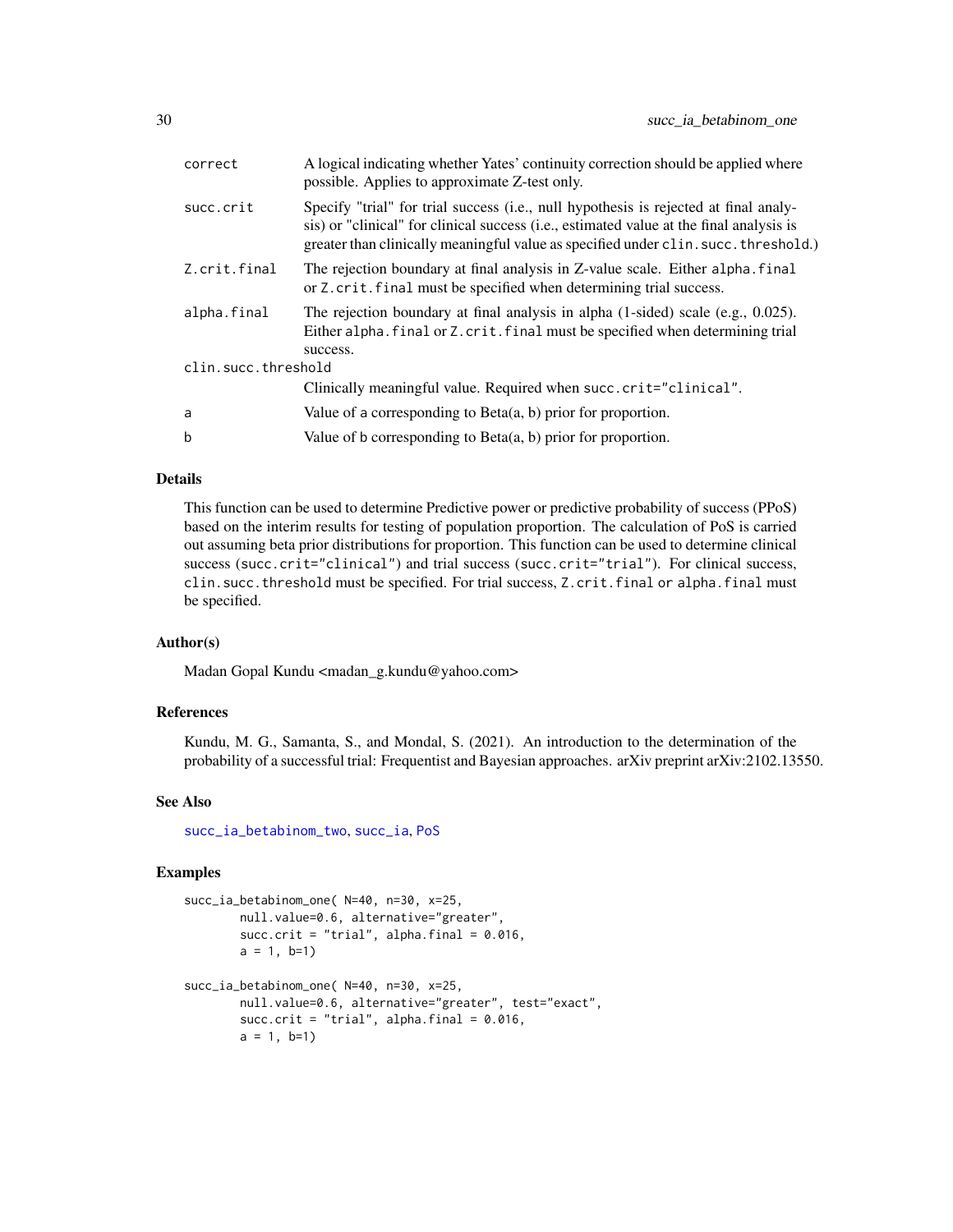```
succ_ia_betabinom_one( N=40, n=30, x=15,
       null.value=0.6, alternative="greater",
       succ.crit = "clinical", clin.succ.threshold =0.5,
       a = 1, b=1)
```
<span id="page-30-1"></span>succ\_ia\_betabinom\_two *Determines predictive power of success based on interim results and beta priors for two-sample binary data*

#### Description

This function can be used to determine predictive power for trial success and clinical success based on the interim results and beta prior distribution for test of difference of two proportions.

# Usage

```
succ_ia_betabinom_two(N.trt, N.con,
                      n.trt, x.trt, n.con, x.con,
                      alternative = "greater", test = "z",succ.crit = "trial", Z.crit.final = 1.96,
                      alpha.final = 0.025, Clin.succ.threshold = NULL,a. trt = 1, b. trt = 1, a. con = 1, b. con = 1)
```
# Arguments

| N.trt               | Sample size in treatment arm at final analysis. Cannot be missing.                                                                                                                                                                                                     |
|---------------------|------------------------------------------------------------------------------------------------------------------------------------------------------------------------------------------------------------------------------------------------------------------------|
| N.con               | Sample size in control arm at final analysis. Cannot be missing.                                                                                                                                                                                                       |
| n.trt               | Sample size in treatment arm at interim analysis. Cannot be missing.                                                                                                                                                                                                   |
| x.trt               | Number of observed response in treatment arm at interim analysis. Cannot be<br>missing.                                                                                                                                                                                |
| n.con               | Sample size in control arm at interim analysis. Cannot be missing.                                                                                                                                                                                                     |
| x.con               | Number of observed response in control arm at interim analysis. Cannot be<br>missing.                                                                                                                                                                                  |
| alternative         | Direction of alternate hypothesis. Can be "greater" or "less".                                                                                                                                                                                                         |
| test                | Statistical test. Default is "z" for Z test. For Fisher's exact test, specify "fisher".                                                                                                                                                                                |
| succ.crit           | Specify "trial" for trial success (i.e., null hypothesis is rejected at final analy-<br>sis) or "clinical" for clinical success (i.e., estimated value at the final analysis is<br>greater than clinically meaningful value as specified under clin. succ. threshold.) |
| Z.crit.final        | The rejection boundary at final analysis in Z-value scale. Either alpha. final<br>or Z. crit. final must be specified when determining trial success.                                                                                                                  |
| alpha.final         | The rejection boundary at final analysis in alpha $(1\text{-sided})$ scale $(e.g., 0.025)$ .<br>Either alpha. final or Z. crit. final must be specified when determining trial<br>success.                                                                             |
| clin.succ.threshold |                                                                                                                                                                                                                                                                        |
|                     | Clinically meaningful value. Required when succ.crit="clinical".                                                                                                                                                                                                       |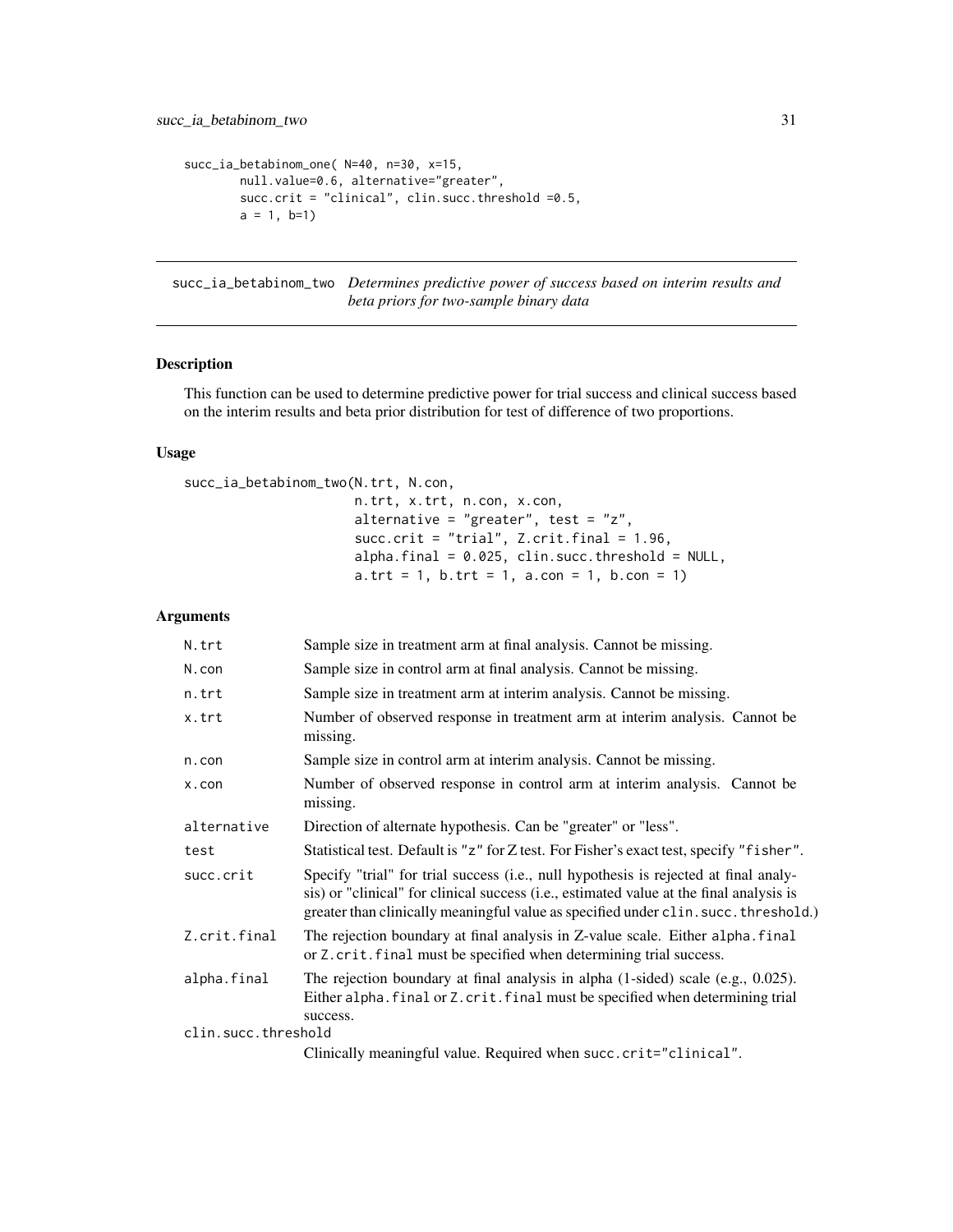<span id="page-31-0"></span>

| a.trt | Value of a corresponding to Beta $(a, b)$ prior in treatment arm.              |
|-------|--------------------------------------------------------------------------------|
| b.trt | Value of b corresponding to $Beta(a, b)$ prior in treatment arm.               |
| a.con | Value of a corresponding to Beta $(a, b)$ prior for proportion in control arm. |
| b.con | Value of b corresponding to $Beta(a, b)$ prior for proportion in control arm.  |

# Details

This function can be used to determine Predictive power or predictive probability of success (PPoS) based on the interim results for comparison of two proportions. The calculation of PoS is carried out assuming beta prior distributions for proportions in both treatment and control arms. This function can be used to determine clinical success (succ.crit="clinical") and trial success (succ.crit="trial"). For clinical success, clin.succ.threshold must be specified. For trial success, Z.crit.final or alpha.final must be specified.

#### Author(s)

Madan Gopal Kundu <madan\_g.kundu@yahoo.com>

#### References

Kundu, M. G., Samanta, S., and Mondal, S. (2021). An introduction to the determination of the probability of a successful trial: Frequentist and Bayesian approaches. arXiv preprint arXiv:2102.13550.

#### See Also

[succ\\_ia\\_betabinom\\_one](#page-28-1), [succ\\_ia](#page-23-1), [PoS](#page-10-1)

#### Examples

```
succ_ia_betabinom_two( N.con=40, N.trt=40,
       n.trt=30, x.trt=20, n.con=30, x.con=15,
       alternative="greater", test="fisher",
       succ.crit = "trial", Z.crit.final = 1.96,
       a.trt = 1, b.trt=1, a.con=1, b.con=1)
succ_ia_betabinom_two( N.con=40, N.trt=40,
       n.trt=30, x.trt=20, n.con=30, x.con=15,
       alternative="greater", test="z",
       succ.crit = "trial", Z.crit.final = 1.96,
       a.trt = 1, b.trt=1, a.con=1, b.con=1)
succ_ia_betabinom_two( N.con=40, N.trt=40,
       n.trt=30, x.trt=20, n.con=30, x.con=15,
       alternative="greater", test="fisher",
       succ.crit = "clinical", clin.succ.threshold = 0.5,
       a. trt = 1, b. trt = 1, a. con = 1, b. con = 1)#--- Johns & Andersen, 1999, Example 1a (results matching)
```
succ\_ia\_betabinom\_two( N.trt=32, N.con=32,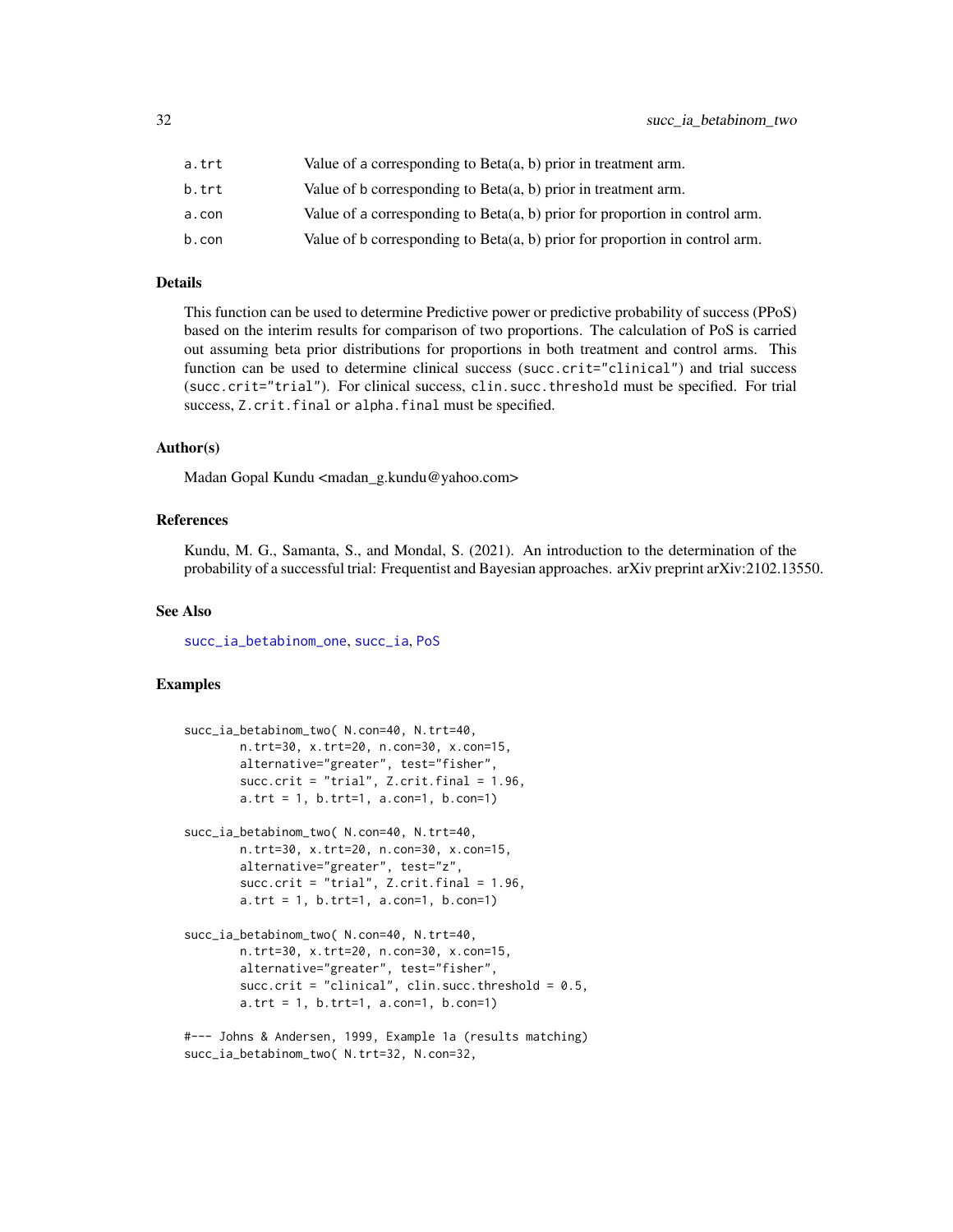#### <span id="page-32-0"></span>SurvCART 33

```
n.trt=12, x.trt=8, n.con=12, x.con=8,
       alternative="greater", test="fisher",
       succ.crit = "clinical", clin.succ.threshold = 0,
       a. trt = 1, b. trt = 1, a. con = 1, b. con = 1)#--- Johns & Andersen, 1999, Example 1b (results matching)
succ_ia_betabinom_two( N.trt=32, N.con=32,
       n.trt=12, x.trt=8, n.con=12, x.con=11,
       alternative="greater", test="fisher",
       succ.crit = "clinical", clin.succ.threshold = 0,
       a.trt = 1, b.trt=1, a.con=1, b.con=1)
#--- Johns & Andersen, 1999, Example 2 (not matching, reported 0.586, got 0.536)
succ_ia_betabinom_two( N.trt=155+170, N.con=152+171,
       n.trt=155, x.trt=13, n.con=152, x.con=21,
       alternative="less", test="z",
       succ.crit = "trial", Z.crit.final = 1.96,
       a.trt = 1, b.trt=1, a.con=1, b.con=1)
succ_ia_betabinom_two( N.trt=155+170, N.con=152+171,
       n.trt=155, x.trt=13, n.con=152, x.con=21,
       alternative="less", test="fisher",
       succ.crit = "trial", Z.crit.final = 1.96,
       a.trt = 1, b.trt=1, a.con=1, b.con=1)
```
<span id="page-32-1"></span>

SurvCART *Survival CART with time to event response via binary partitioning*

#### **Description**

Recursive partitioning for linear mixed effects model with survival data per SurvCART algorithm based on baseline partitioning variables (Kundu, 2020).

# Usage

```
SurvCART(data, patid, timevar, censorvar, gvars, tgvars,
         time.dist="exponential", cens.dist="NA", event.ind=1,
         alpha=0.05, minsplit=40, minbucket=20, quantile=0.50, print=FALSE)
```
#### Arguments

| name of the dataset. It must contain variable specified for patid (indicating<br>subject id), all the variables specified in the formula and the baseline partitioning<br>variables. |
|--------------------------------------------------------------------------------------------------------------------------------------------------------------------------------------|
| name of the subject id variable.                                                                                                                                                     |
| name of the variable with follow-up times.                                                                                                                                           |
| name of the variable with censoring status.                                                                                                                                          |
|                                                                                                                                                                                      |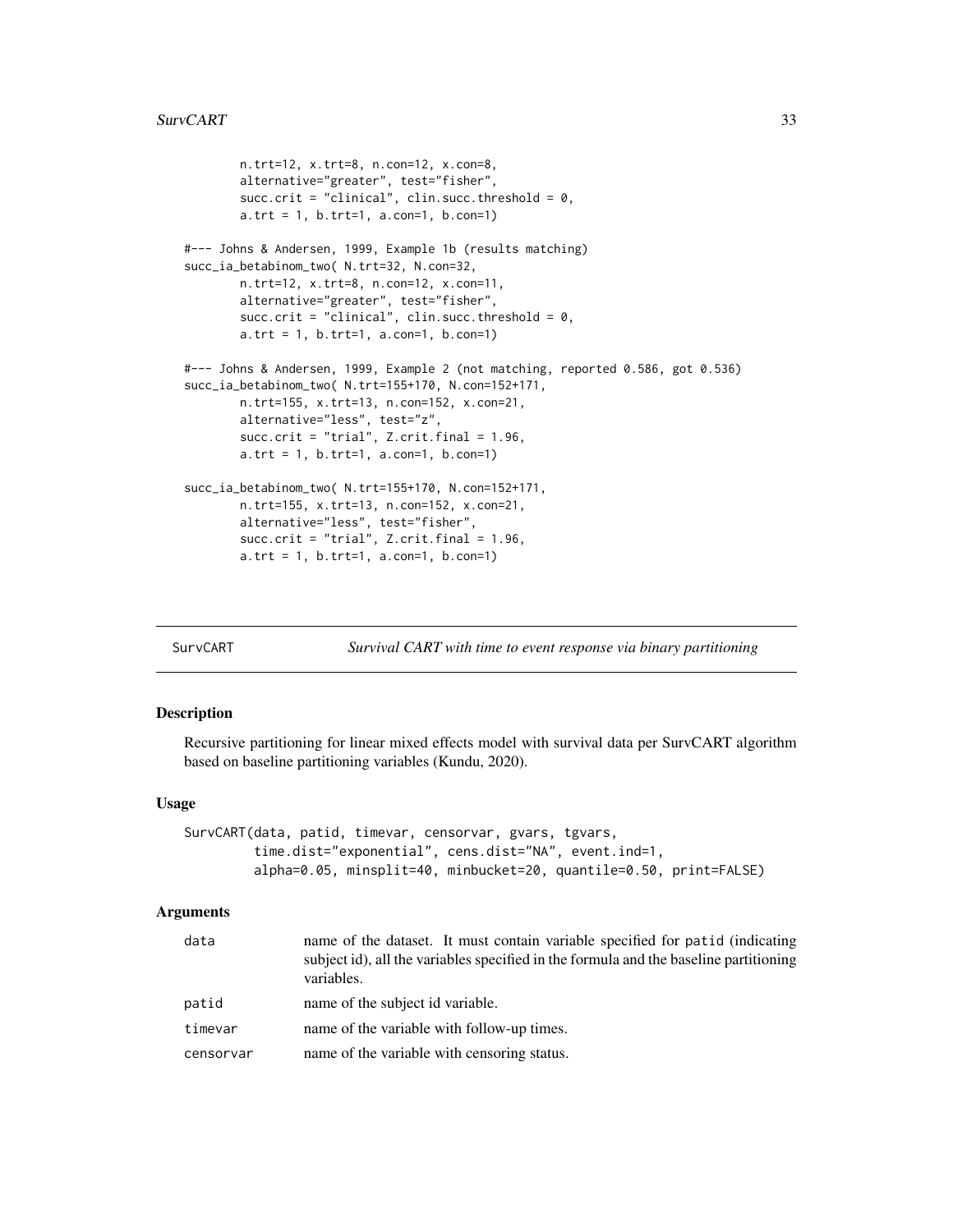| gvars     | list of partitioning variables of interest. Value of these variables should not<br>change over time. Regarding categorical variables, only numerically coded cat-<br>egorical variables should be specified. For nominal categorical variables or fac-<br>tors, please first create corresponding dummy variable(s) and then pass through<br>gvars. |
|-----------|-----------------------------------------------------------------------------------------------------------------------------------------------------------------------------------------------------------------------------------------------------------------------------------------------------------------------------------------------------|
| tgvars    | types (categorical or continuous) of partitioning variables specified in gvar. For<br>each of continuous partitioning variables, specify 1 and for each of the cate-<br>gorical partitioning variables, specify 0. Length of tgvars should match to the<br>length of gvars                                                                          |
| time.dist | name of time-to-event distribution. It can be one of the following distributions:<br>"exponential", "weibull", "lognormal" or "normal".                                                                                                                                                                                                             |
| cens.dist | name of censoring distribution. It can be one of the following distributions:<br>"exponential", "weibull", "lognormal", "normal" or "NA". If specified<br>"NA", then parameter instability test corresponding to censoring distribution will<br>not be performed.                                                                                   |
| event.ind | value of the censoring variable indicating event.                                                                                                                                                                                                                                                                                                   |
| alpha     | alpha (i.e., nominal type I error) level for parameter instability test                                                                                                                                                                                                                                                                             |
| minsplit  | the minimum number of observations that must exist in a node in order for a<br>split to be attempted.                                                                                                                                                                                                                                               |
| minbucket | the minimum number of observations in any terminal node.                                                                                                                                                                                                                                                                                            |
| quantile  | The quantile to be displayed in the visualization of tree through plot. SurvCART()<br>or $plot()$ .                                                                                                                                                                                                                                                 |
| print     | if TRUE, then summary such as number of subjects at risk, number of events,<br>median event time and median censoring time model will be printed for each<br>node.                                                                                                                                                                                  |
|           |                                                                                                                                                                                                                                                                                                                                                     |

# Details

Construct survival tree based on heterogeneity in time-to-event and censoring distributions.

Exponential distribution:  $f(t)=lambda*exp(-lambda* t)$ 

Weibull distribution: f(t)=alpha\*lambda\*t^(alpha-1)\*exp(-lambda\*t^alpha)

Lognormal distribution:  $f(t)=(1/t)*(1/sqrt(2*pi*signa^2))^*exp[-(1/2)*(log(t)-mu)/signa^2]$ 

Normal distribution: f(t)=(1/sqrt(2\*pi\*sigma^2))\*exp[-(1/2)\*(t-mu)/sigma^2]

#### Value

Treeout contains summary information of tree fitting for each terminal nodes and nonterminal nodes. Columns of Treeout include "ID", the (unique) node numbers that follow a binary ordering indexed by node depth, n, the number of subjectsreaching the node, D, the number of events reaching the node, median.T, the median survival time at the node, median.C, the median censoring time at the node, var, splitting variable, index, the cut-off value of splitting variable for binary partitioning, p (Instability), the p-value for parameter instability test for the splitting variable, loglik, the log-likelihood at the node, AIC, the AIC at the node, improve, the improvement in deviance given by this split, and Terminal, indicator (True or False) of terminal node.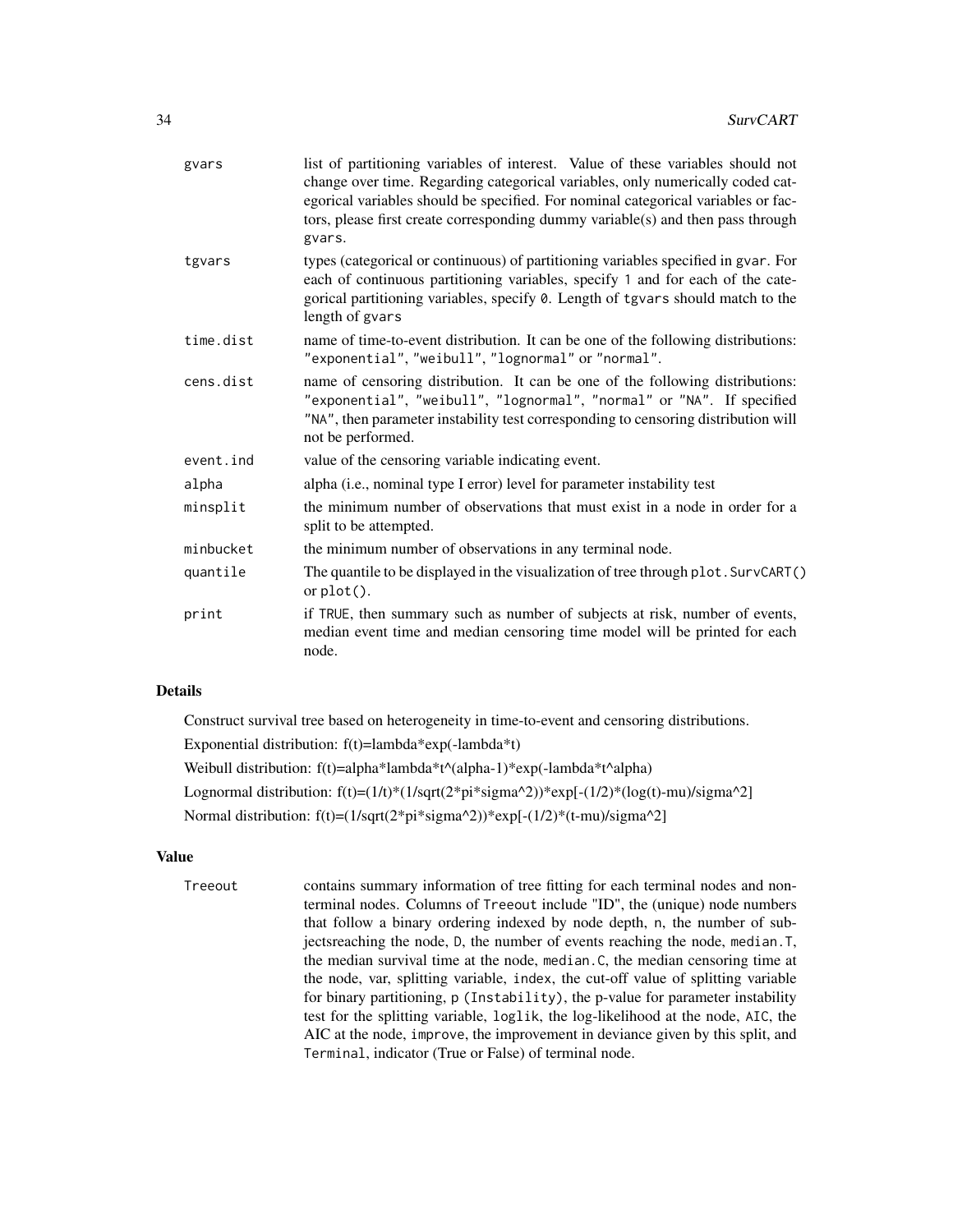#### <span id="page-34-0"></span>SurvCART 35

| logLik.tree | log-likelihood of the tree-structured model, based on Cox model including sub-<br>groups as covariates      |
|-------------|-------------------------------------------------------------------------------------------------------------|
| logLik.root | log-likelihood at the root node (i.e., without tree structure), based on Cox model<br>without any covariate |
| AIC.tree    | AIC of the tree-structured model, based on Cox model including sub-groups as<br>covariates                  |
| AIC.root    | AIC at the root node ( <i>i.e.</i> , without tree structure), based on Cox model without<br>any covariate   |
| nodelab     | List of subgroups or terminal nodes with their description                                                  |
| varnam      | List of splitting variables                                                                                 |
| ds          | the dataset originally supplied                                                                             |
| event.ind   | value of the censoring variable indicating event.                                                           |
| timevar     | name of the variable with follow-up times                                                                   |
| censorvar   | name of the variable with censoring status                                                                  |
| frame       | rpart compatible object                                                                                     |
| splits      | rpart compatible object                                                                                     |
| cptable     | rpart compatible object                                                                                     |
| functions   | rpart compatible object                                                                                     |

## Author(s)

Madan Gopal Kundu <madan\_g.kundu@yahoo.com>

# References

Kundu, M. G., and Ghosh, S. (2021). Survival trees based on heterogeneity in time-to-event and censoring distributions using parameter instability test. Statistical Analysis and Data Mining: The ASA Data Science Journal, 14(5), 466-483.

#### See Also

[plot](#page-8-1), [KMPlot](#page-3-1), [text](#page-35-1), [StabCat.surv](#page-18-1), [StabCont.surv](#page-21-1)

# Examples

#--- Get the data data(GBSG2)

#numeric coding of character variables GBSG2\$horTh1<- as.numeric(GBSG2\$horTh) GBSG2\$tgrade1<- as.numeric(GBSG2\$tgrade) GBSG2\$menostat1<- as.numeric(GBSG2\$menostat)

#Add subject id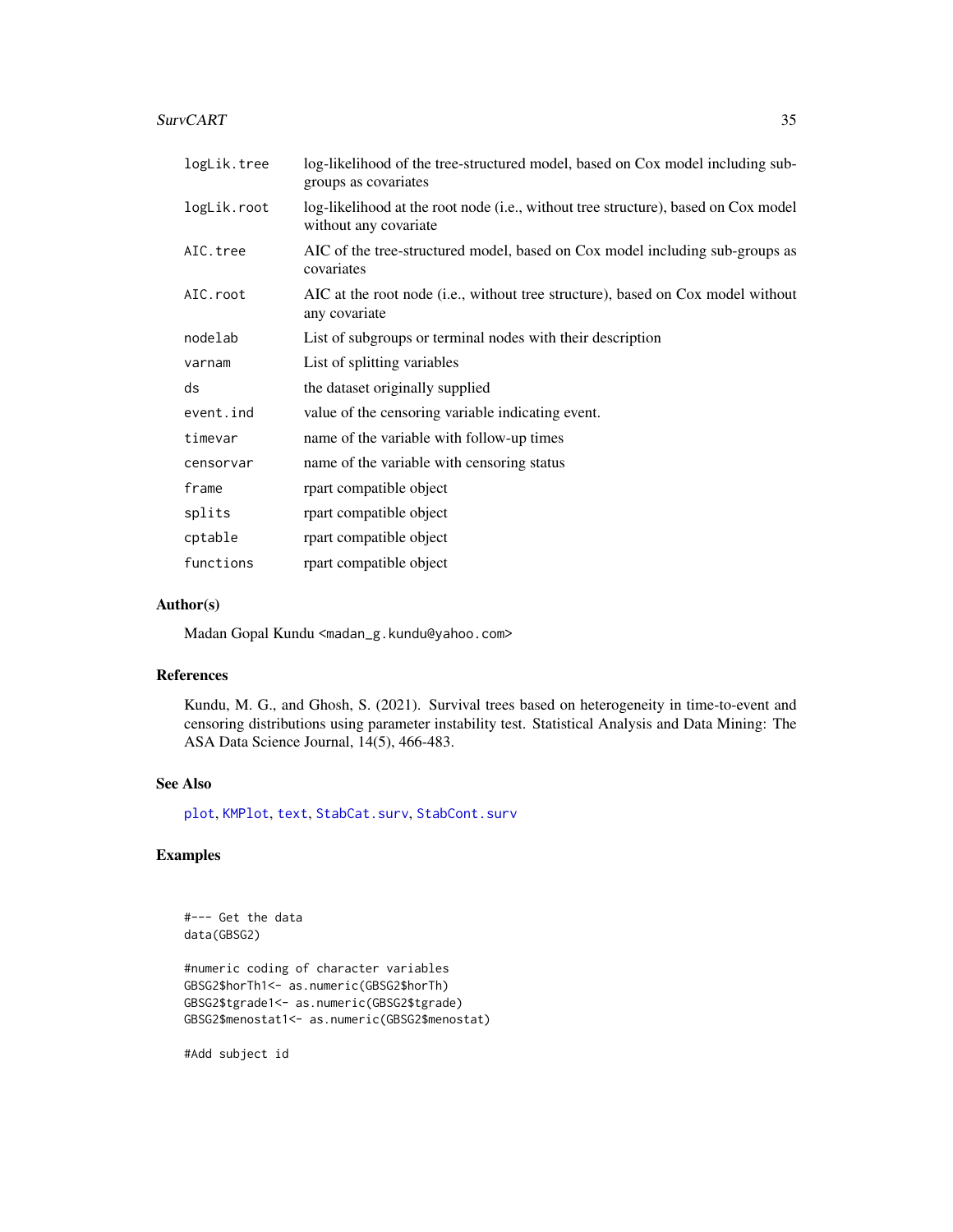```
GBSG2$subjid<- 1:nrow(GBSG2)
#--- Run SurvCART() with time-to-event distribution: exponential, censoring distribution: None
out<- SurvCART(data=GBSG2, patid="subjid", censorvar="cens", timevar="time",
     gvars=c('horTh1', 'age', 'menostat1', 'tsize', 'tgrade1', 'pnodes', 'progrec', 'estrec'),
        tgvars=c(0,1,0,1,0,1, 1,1),
        event.ind=1, alpha=0.05, minsplit=80, minbucket=40, print=TRUE)
#--- Plot tree
par(xpd = TRUE)plot(out, compress = TRUE)
text(out, use.n = TRUE)
#Plot KM plot for sub-groups identified by tree
KMPlot(out, xscale=365.25, type=1)
KMPlot(out, xscale=365.25, type=2, overlay=FALSE, mfrow=c(2,2), xlab="Year", ylab="Survival prob.")
#--- Run SurvCART() with time-to-event distribution: weibull censoring distribution: None
out2<- SurvCART(data=GBSG2, patid="subjid", censorvar="cens", timevar="time",
     gvars=c('horTh1', 'age', 'menostat1', 'tsize', 'tgrade1', 'pnodes', 'progrec', 'estrec'),
        tgvars=c(0,1,0,1,0,1, 1,1),
     time.dist="weibull", event.ind=1, alpha=0.05, minsplit=80, minbucket=40, print=TRUE)
#--- Run SurvCART() with time-to-event distribution: weibull censoring distribution: exponential
out<- SurvCART(data=GBSG2, patid="subjid", censorvar="cens", timevar="time",
     gvars=c('horTh1', 'age', 'menostat1', 'tsize', 'tgrade1', 'pnodes', 'progrec', 'estrec'),
        tgvars=c(0,1,0,1,0,1, 1,1),
        time.dist="weibull", cens.dist="exponential", event.ind=1,
```

```
alpha=0.05, minsplit=80, minbucket=40, print=TRUE)
```
<span id="page-35-1"></span>text *Place text on SurvCART or LongCART tree*

#### Description

Labels the current plot of the tree generated from SurvCART or LongCART object with text.

#### Usage

```
## S3 method for class 'SurvCART'
text(x, splits = TRUE, all = FALSE,use.n = FALSE, minlength = 1L, ...)
## S3 method for class 'LongCART'
text(x, splits = TRUE, all = FALSE,use.n = FALSE, minlength = 1L, ...)
```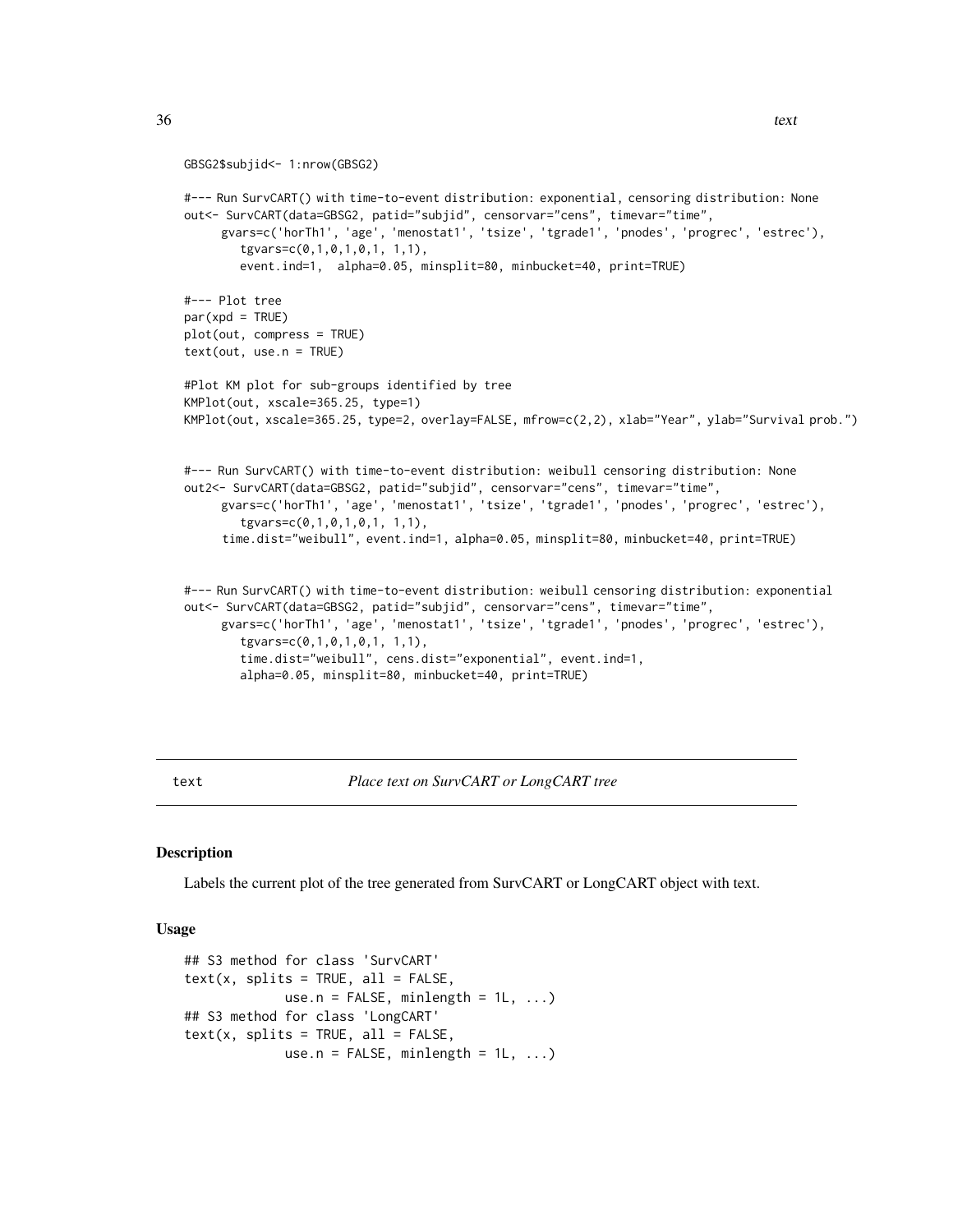<span id="page-36-0"></span>text 37

#### **Arguments**

| $\mathsf{x}$ | a fitted object of class "SurvCART", containing a survival tree, or class "LongCART",<br>containing a longitudinal tree.                                                                                              |
|--------------|-----------------------------------------------------------------------------------------------------------------------------------------------------------------------------------------------------------------------|
| splits       | similar to text.rpart; logical flag. If TRUE (default), then the splits in the tree are<br>labeled with the criterion for the split.                                                                                  |
| all          | similar to text.rpart; Logical. If TRUE, all nodes are labeled, otherwise just<br>terminal nodes.                                                                                                                     |
| use.n        | similar to text.rpart; Logical. If TRUE, adds n to label.                                                                                                                                                             |
| minlength    | similar to text.rpart; the length to use for factor labels. A value of 1 causes them<br>to be printed as 'a', 'b',  Larger values use abbreviations of the label names.<br>See the labels rpart function for details. |
| $\cdot$      | arguments to be passed to or from other methods.                                                                                                                                                                      |

### Author(s)

Madan Gopal Kundu <madan\_g.kundu@yahoo.com>

#### References

Kundu, M. G., and Harezlak, J. (2019). Regression trees for longitudinal data with baseline covariates. Biostatistics & Epidemiology, 3(1):1-22.

Kundu, M. G., and Ghosh, S. (2021). Survival trees based on heterogeneity in time-to-event and censoring distributions using parameter instability test. Statistical Analysis and Data Mining: The ASA Data Science Journal, 14(5), 466-483.

#### See Also

[plot](#page-8-1), [SurvCART](#page-32-1), [LongCART](#page-4-1)

# Examples

```
#--- Get the data
data(GBSG2)
#numeric coding of character variables
GBSG2$horTh1<- as.numeric(GBSG2$horTh)
GBSG2$tgrade1<- as.numeric(GBSG2$tgrade)
GBSG2$menostat1<- as.numeric(GBSG2$menostat)
#Add subject id
GBSG2$subjid<- 1:nrow(GBSG2)
#--- Run SurvCART()
out<- SurvCART(data=GBSG2, patid="subjid", censorvar="cens", timevar="time", event.ind=1,
     gvars=c('horTh1', 'age', 'menostat1', 'tsize', 'tgrade1', 'pnodes', 'progrec', 'estrec'),
       tgvars=c(0,1,0,1,0,1, 1,1),
```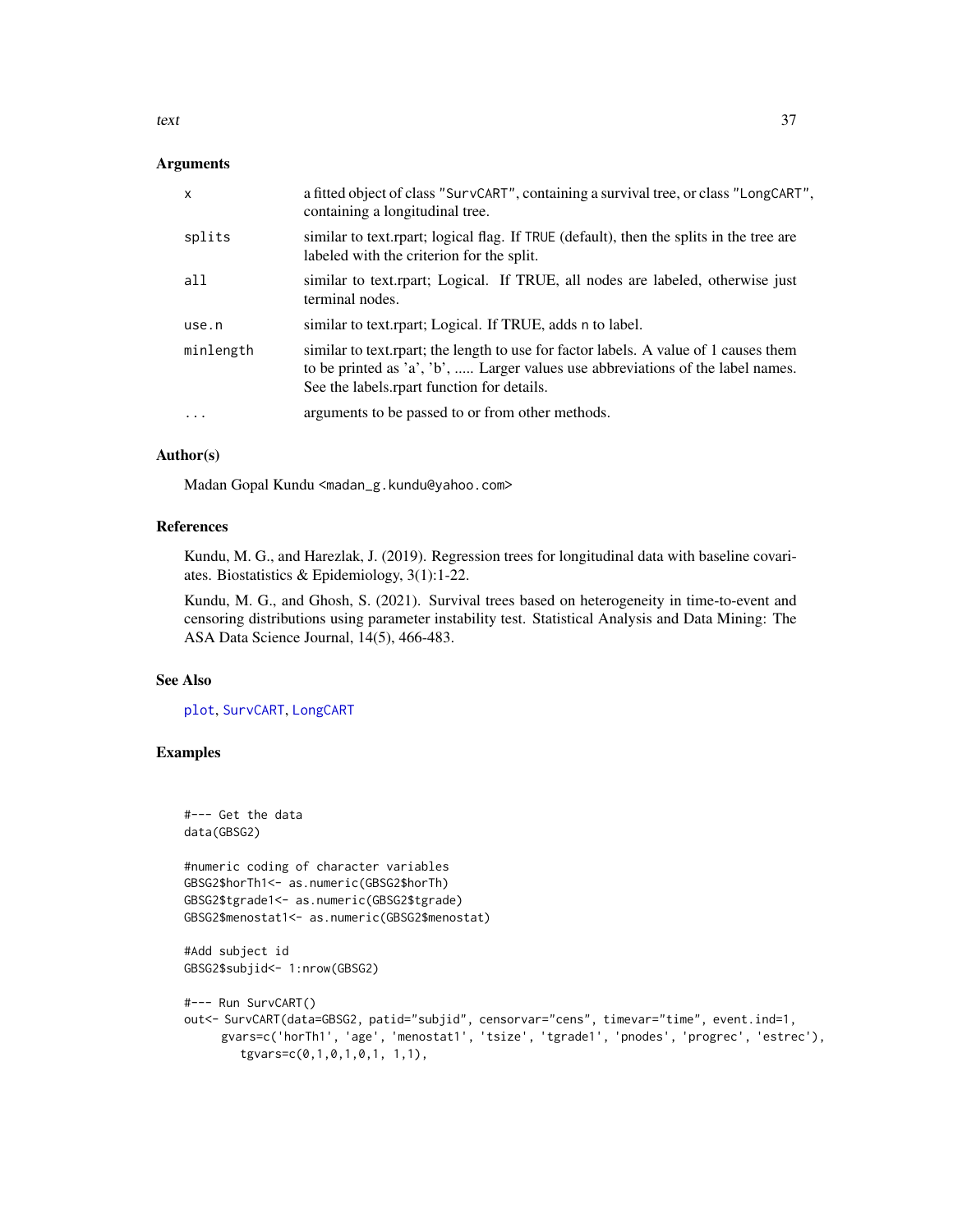alpha=0.05, minsplit=80, minbucket=40, print=TRUE) #--- Plot tree  $par(xpd = TRUE)$ plot(out, compress = TRUE)  $text(out, use.n = TRUE)$ 

38 text to the contract of the contract of the contract of the contract of the contract of the contract of the contract of the contract of the contract of the contract of the contract of the contract of the contract of the